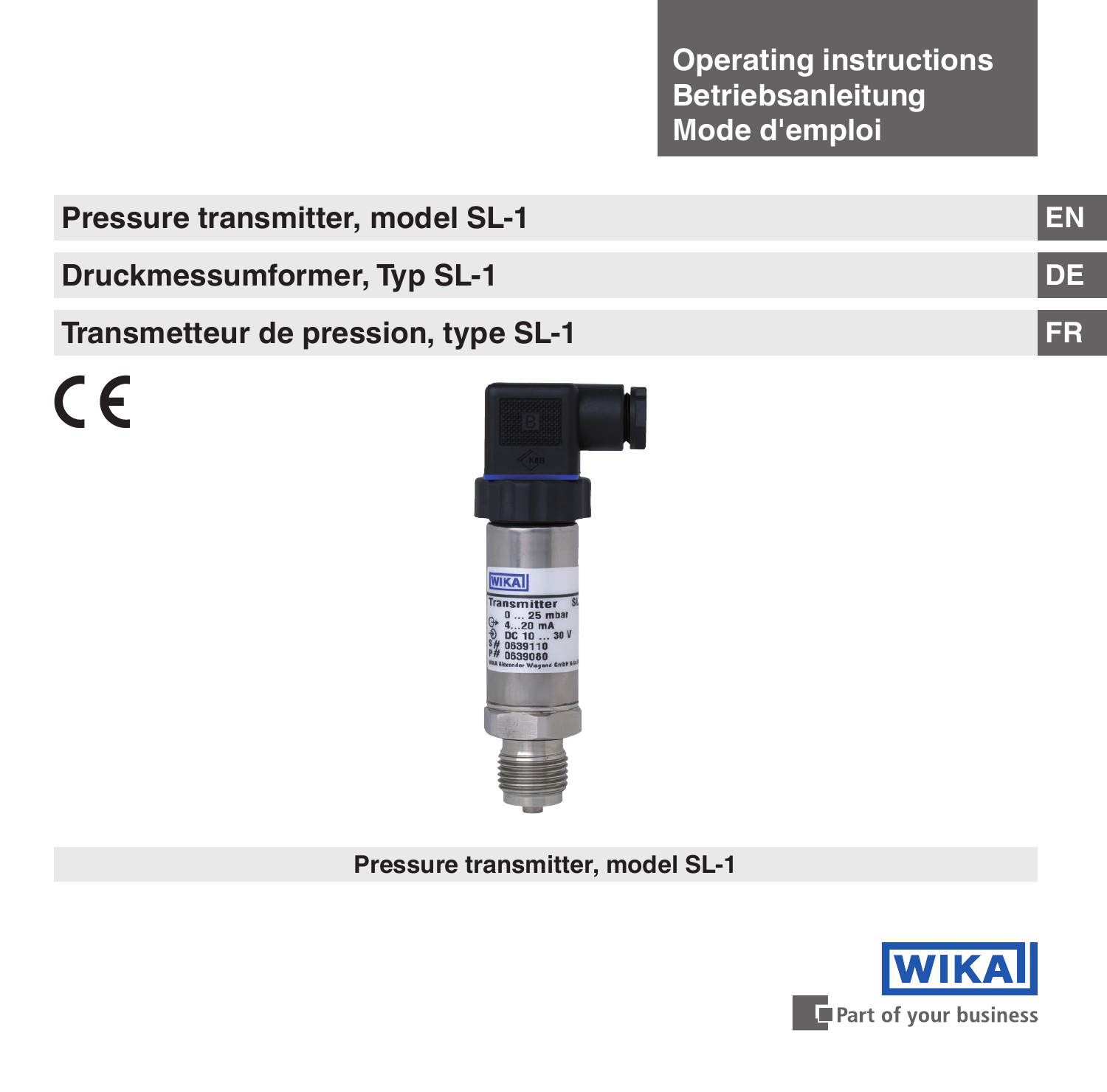#### **Contents Page 3-15 EN**

- 
- 1. Important details for your information
- 2. A quick overview for you
- 3. Signs, symbols and abbreviations
- 4. Function
- 5. For your safety
- 6. Packaging
- 7. Starting, operation
- 8. Adjustment of zero point / span
- 9. Maintenance, accessories
- 10. Trouble shooting
- 11. Storage, disposal

#### **Contenu Page 28-41 FR**

- 1. Informations inportantes
- 2. Aperçu rapide
- 3. Explication des symboles, abréviations
- 4. Fonction
- 5. Pour votre sécurité
- 6. Emballage
- 7. Mise en service, exploitation
- 8. Réglage du zéro / gain
- 9. Entretien, accessoires
- 10. Elimination de perturbations
- 11. Stockage, mise au rebut

#### **Inhalt Seite 16-28 DE**

- 1. Wichtiges zu Ihrer Information
- 2. Der schnelle Überblick für Sie
- 3. Zeichenerklärungen, Abkürzungen
- 4. Funktion
- 5. Zu Ihrer Sicherheit
- 6. Verpackung
- 7. Inbetriebnahme, Betrieb
- 8. Einstellung Nullpunkt / Spanne
- 9. Wartung, Zubehör
- 10. Störbeseitigung
- 11. Lagerung, Entsorgung

Current terms and conditions apply. Details are available on www.wika.com.

Es gelten unsere aktuellen Verkaufsund Lieferbedingungen siehe unter www.wika.de.

Toute commande est assujettie à nos conditions de ventes et de fournitures dans leur dernière version en vigueur, voir sous www.wika.fr.

## Contents / Inhalt / Contenu **EN DE FR**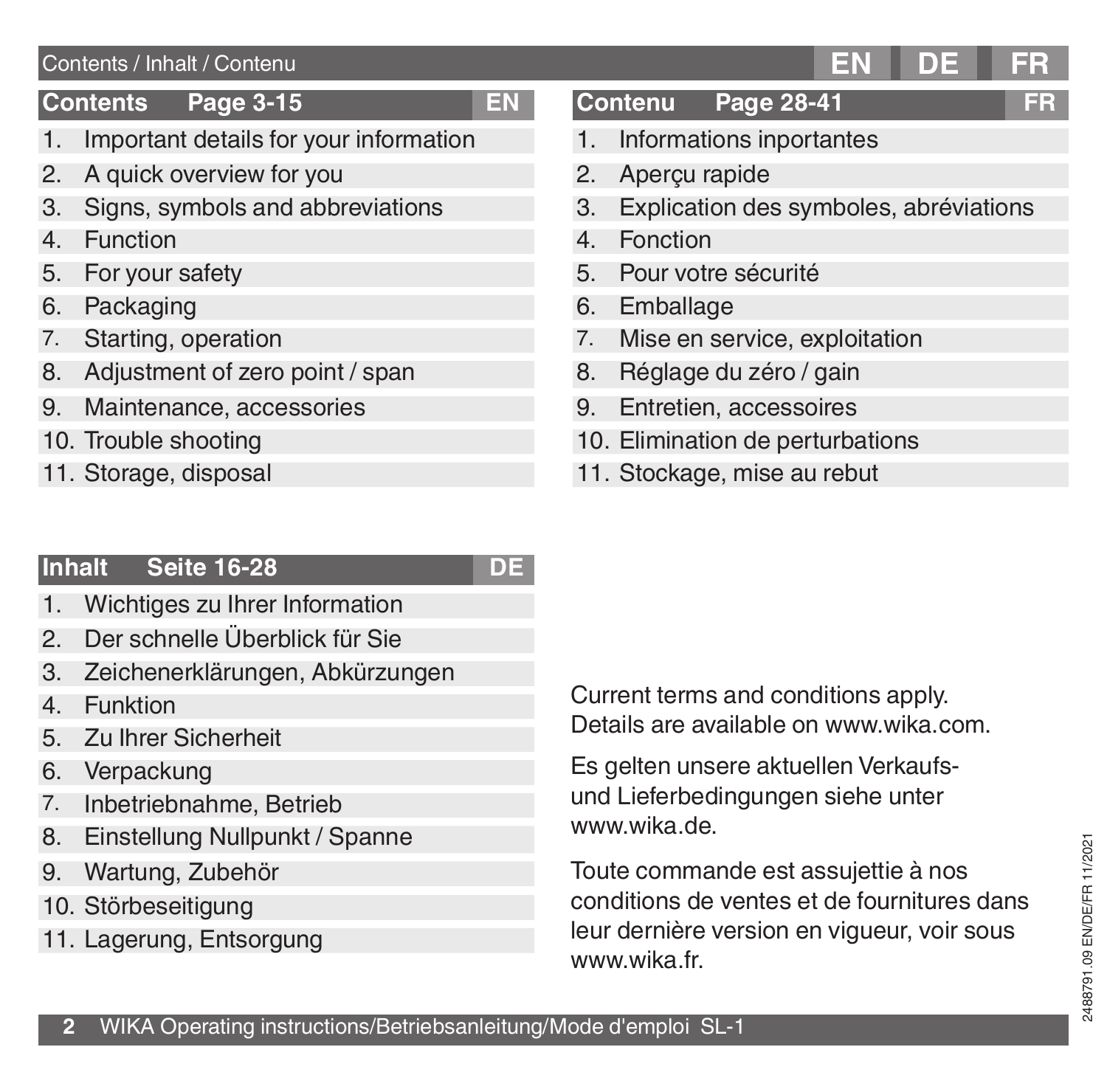# **1. Important details for your information**

Read these operating instructions before installing and starting the pressure transmitter. Keep the operating instructions in a place that is accessible to all users at any time.

The following installation and operating instructions have been compiled by us with great care but it is not feasible to take all possible applications into consideration. These installation and operation instructions should meet the needs of most pressure measurement applications. If questions remain regarding a specific application, you can obtain further information:

 $\rightarrow$  For contact details see the back page of the operating instructions.

With special model number, e.g. SL-10000, please note specifications in the delivery note. If the serial number and/or the 2D code on the hexagon gets illegible (e.g. by mechanical damage or repainting), the retraceability of the instrument is not possible any more.

WIKA pressure transmitters are carefully designed and manufactured using state-of-the-art technology. Every component undergoes strict quality and environmental inspection before assembly and each instrument is fully tested prior to shipment. Our environmental management system is certified to DIN EN ISO 14001.

#### **Use of the product in accordance with the intended use SL-1:**

Use the pressure transmitter to transform the pressure into an electrical signal.

### **Knowledge required**

2488791.09 EN/DE/FR 11/2021

2488791.09 EN/DE/FR

1/2021

Install and start the pressure transmitter only if you are familiar with the relevant regulations and directives of your country and if you have the qualification required. You have to be acquainted with the rules and regulations on measurement and control technology and electric circuits. Depending on the operating conditions of your application you have to have the corresponding knowledge, e.g. of aggressive media.

# **2. A quick overview for you**

If you want to get a quick overview, read **Chapters 3, 5, 7 and 11**. There you will get some short safety instructions and important information on your product and its starting. **Read these chapters in any case.**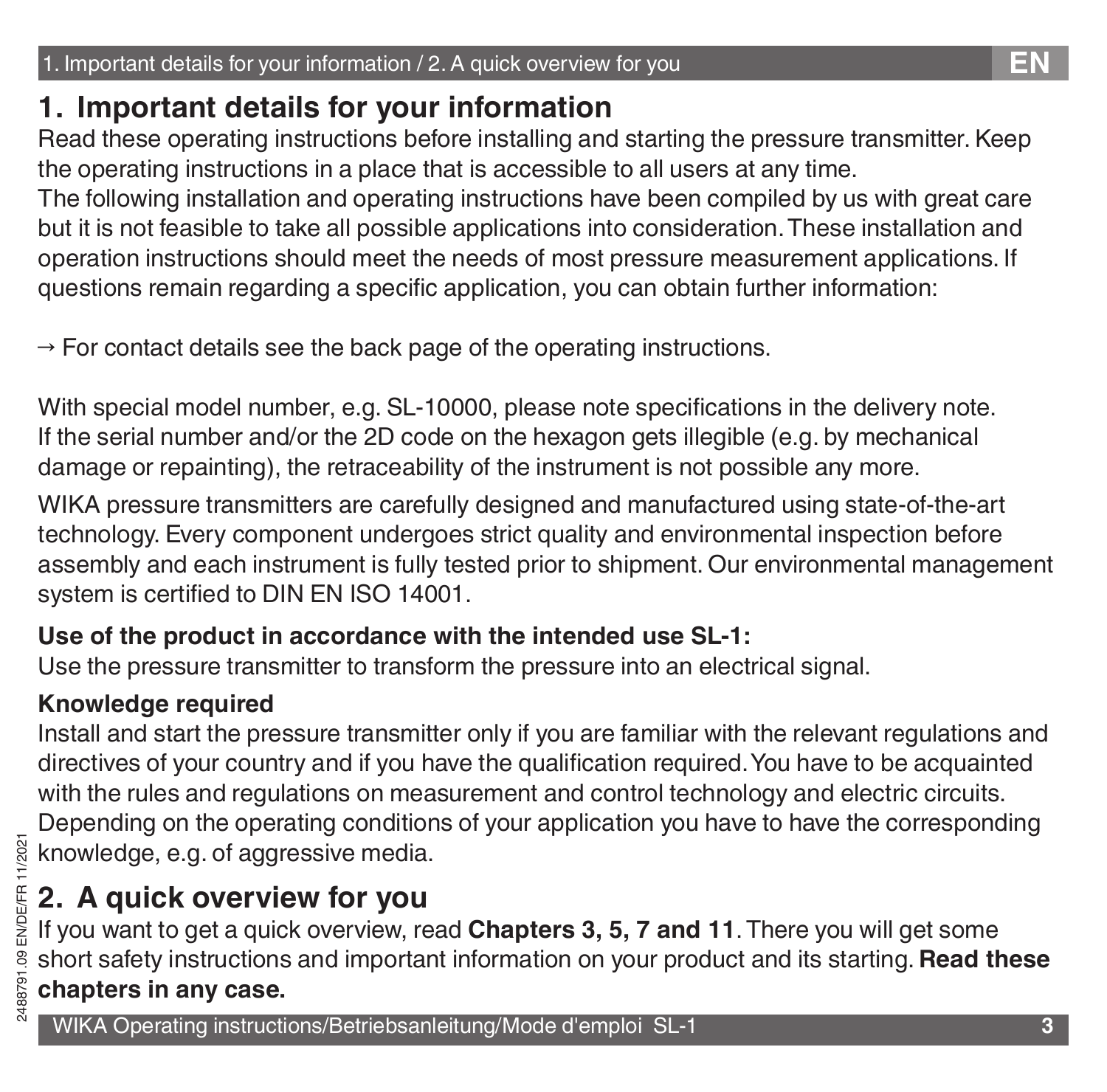# **3. Signs, symbols and abbreviations**



Potential danger of life or of severe injuries.



Potential danger of burns due to hot surfaces.



Notice, important information, malfunction.

The product complies with the applicable European directives.

- 2-wire Two connection lines are intended for the voltage supply. The supply current is the measurement signal.
- 3-wire Two connection lines are intended for the voltage supply. One connection line is intended for the measurement signal.

# **4. Function**

The pressure prevailing within the application is transformed into a standardised electrical signal through the deflection of the diaphragm, which acts on the sensor element with the power supply fed to the transmitter. This electric signal changes in proportion to the pressure and can be evaluated correspondingly.

# **5. For your safety**



- Select the appropriate pressure transmitter with regard to scale range, performance and specific measurement conditions prior to installing and starting the instrument.
- Observe the relevant national regulations and observe the applicable standards and directives for special applications.

If you do not observe the appropriate regulations, serious injuries and/or damage can occur!

- Please note that the pressure measuring instrument is suitable for clean, dry, non-aggressive gases only.
- Open pressure connections only after the system is without pressure!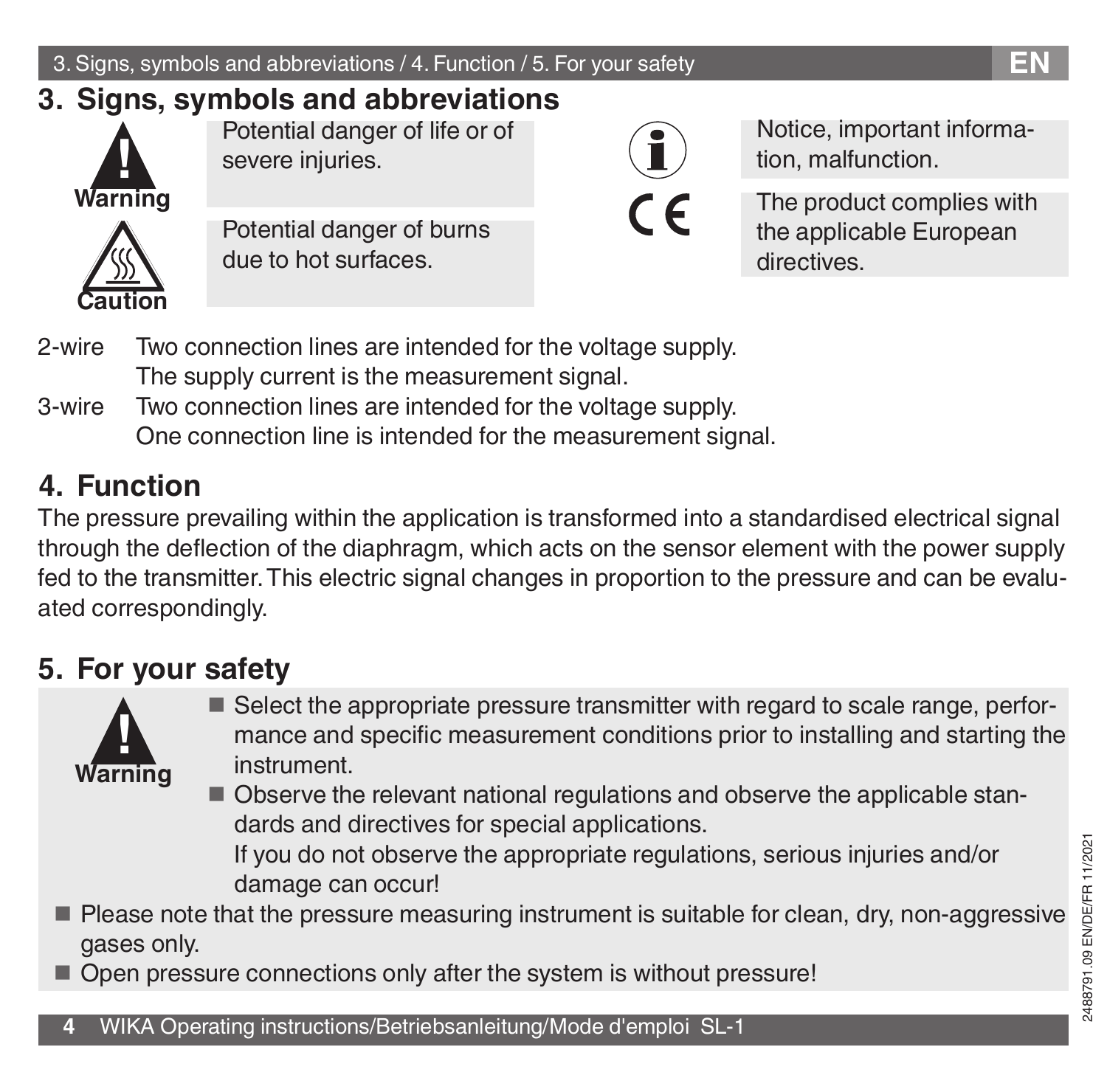

**Please make sure that the pressure transmitter is only used within the over**load threshold limit all the time!

- $\blacksquare$  Observe the ambient and working conditions outlined in section 7. Technical data".
- Ensure that the pressure transmitter is only operated in accordance with the provisions i.e. as described in the following instructions.
- Do not interfere with or change the pressure transmitter in any other way than described in these operating instructions.
- Remove the pressure transmitter from service and mark it to prevent it from being used again accidentally, if it becomes damaged or unsafe for operation.
- Take precautions with regard to remaining media in removed pressure transmitter. Remaining media in the pressure port may be hazardous or toxic!
- Have repairs performed by the manufacturer only.

# **6. Packaging**

## **Has everything been supplied?**

- Check the scope of supply:
- Completely assembled pressure transmitters
- **Inspect the pressure transmitter for possible damage during transportation. Should there** be any obvious damage, inform the transport company and WIKA without delay.
- Keep the packaging, as it offers optimal protection during transportation (e.g. changing installation location, shipment for repair).
- $\blacksquare$  Ensure that the pressure connection thread and the connection contacts will not be damaged.

# **7. Starting, operation**

Required tools: wrench (flats 27), screw driver

 $\mathbf{\hat{I}}$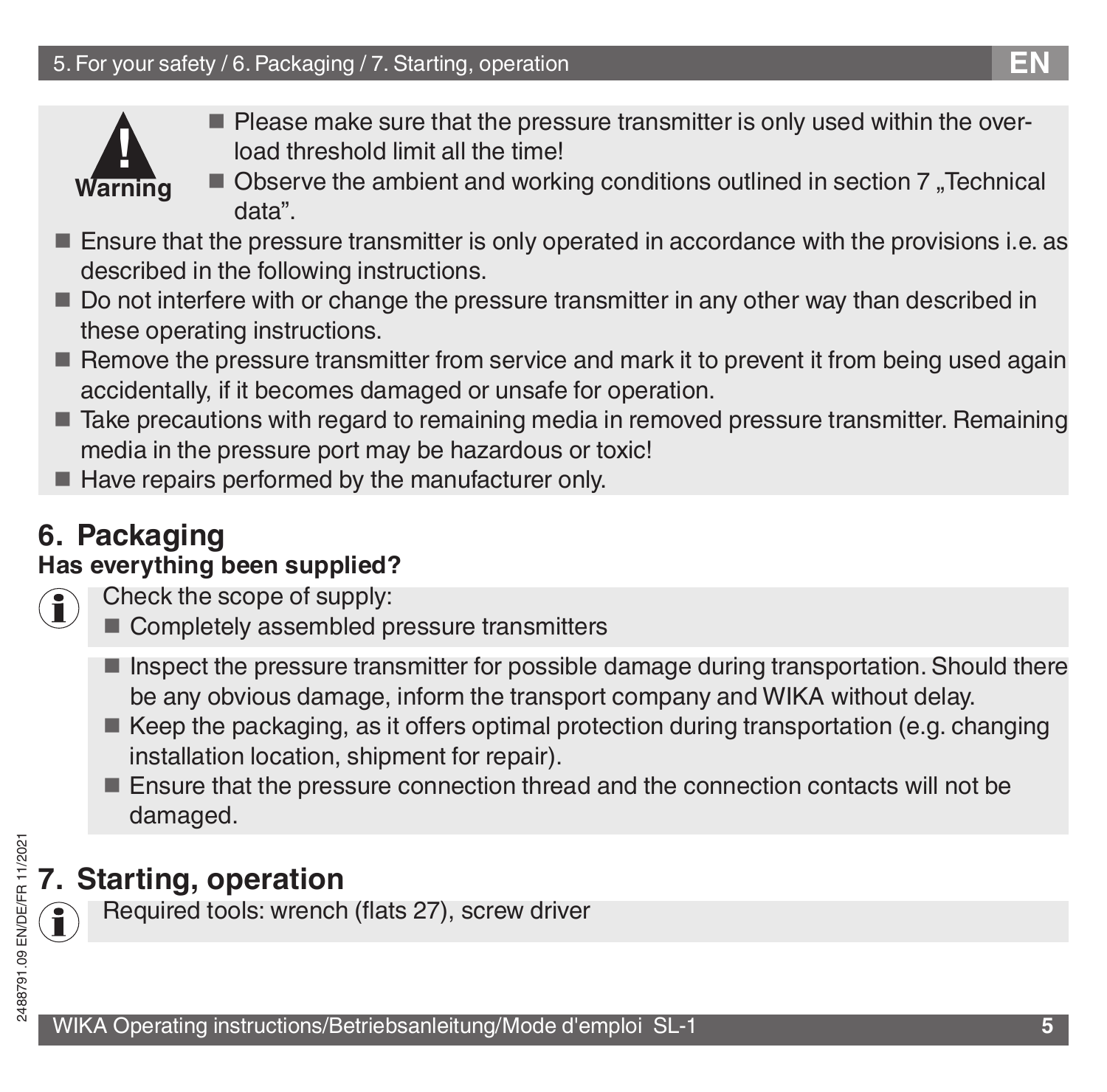

■ Use the pressure transmitter only if it is in a faultless condition as far as the safety-relevant features are concerned.



#### **Mechanical connection Product label (example)**



- $\bf \bf \hat{I}$  You have to provide for a sealing element; exceptions are instruments with self-sealing threads (e.g. NPT thread).
	- Please refer to our data sheet "Pressure gauge sealing washers AC 09.08" in WIKA's product catalog Pressure and Temperature Measurement or our website www.wika.de for details about sealing washers.
	- When mounting the instrument, ensure that the sealing faces of the instrument and the measuring point are clean and undamaged.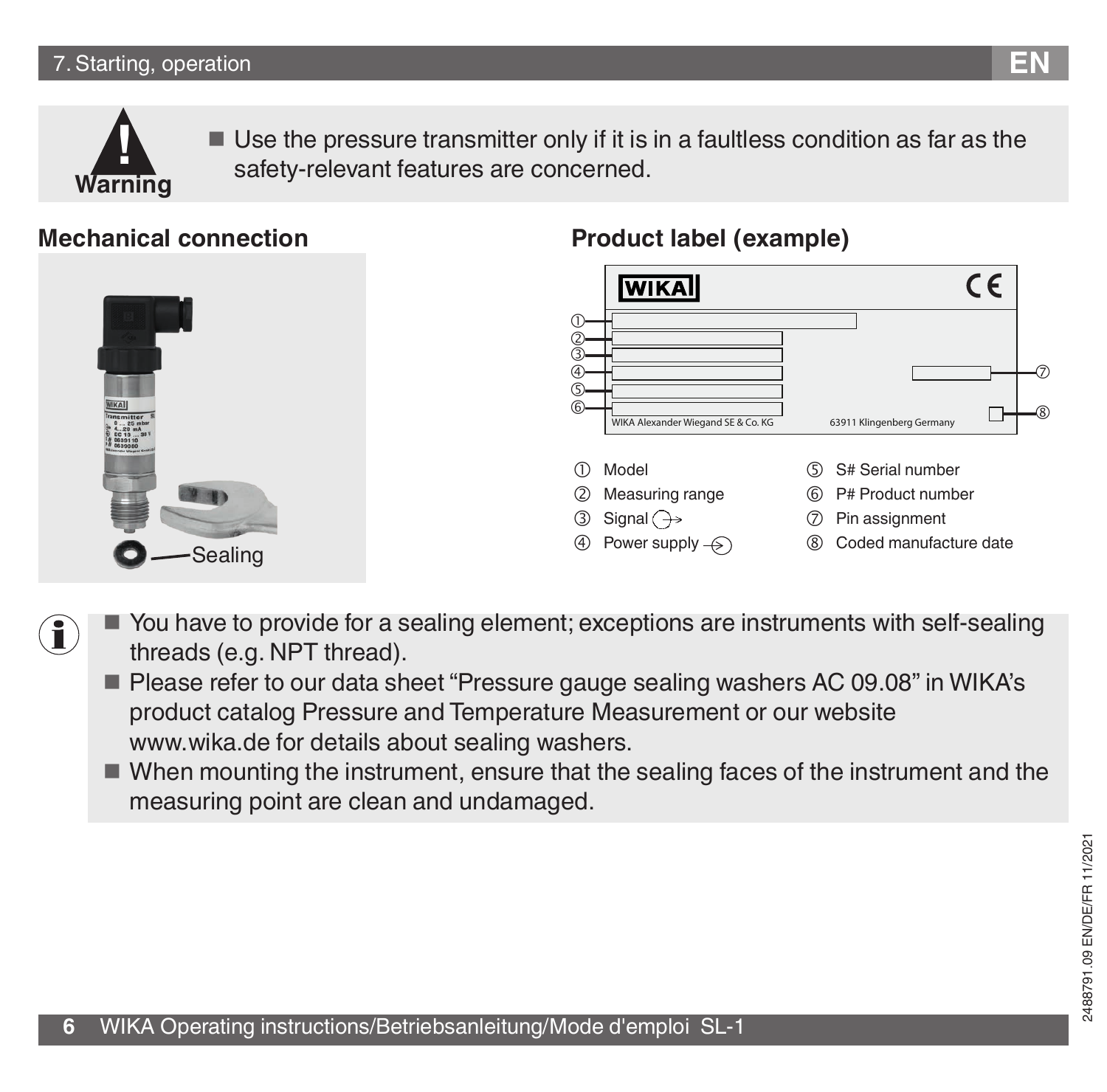2488791.09 EN/DE/FR 11/2021

2488791.09 EN/DE/FR 11/2021

- Screw in or unscrew the instrument only via the flats using a suitable tool and the prescribed torque. The appropriate torque depends on the dimension of the pressure connection and on the sealing element used (form/material). Do not use the case as working surface for screwing in or unscrewing the instrument.
- When screwing the transmitter in, ensure that the threads are not jammed.
- For tapped holes and welding sockets please see Technical Information IN 00.14 for download at www.wika.de

#### **Electrical connection**

- Connect the instrument to earth via the pressure connection.
	- This equipment is intended for operation with low voltages which are separated from the AC 230 V (50 Hz) mains voltage or voltages greater than AC 50 V or DC 120 V for dry environments. A connection to an SELV circuit is recommended, or alternatively to circuits with a different protective measure in accordance with IEC 60364-4-41 installation standard.
	- For use in North America: The power supply for the pressure transmitter must be made via an energy-limited electric circuit in accordance with section 9.4 of UL/EN/IEC 61010-1 or LPS per UL/EN/IEC 60950-1/CSA C22.2 no.60950-1 or class 2 per UL1310/UL1585 (NEC or CEC).
	- Operate the pressure transmitter with a shielded cable and earth the shield at least on one side of the cable, if the cable is longer than 30 m or if it is run outside of the building.
	- Ingress protection per IEC 60529 (The ingress protection classes specified only apply while the pressure transmitter is connected with female connectors that provide the corresponding ingress protection).
	- Ensure that the cable diameter you select fits to the cable gland of the connector. Ensure that the cable gland of the mounted connector is positioned correctly and that the sealings are available and undamaged. Tighten the threaded connection and check the correct position of the sealings in order to ensure the ingress protection.
	- **Please make sure that the ends of cables with flying leads do not allow any ingress of** moisture.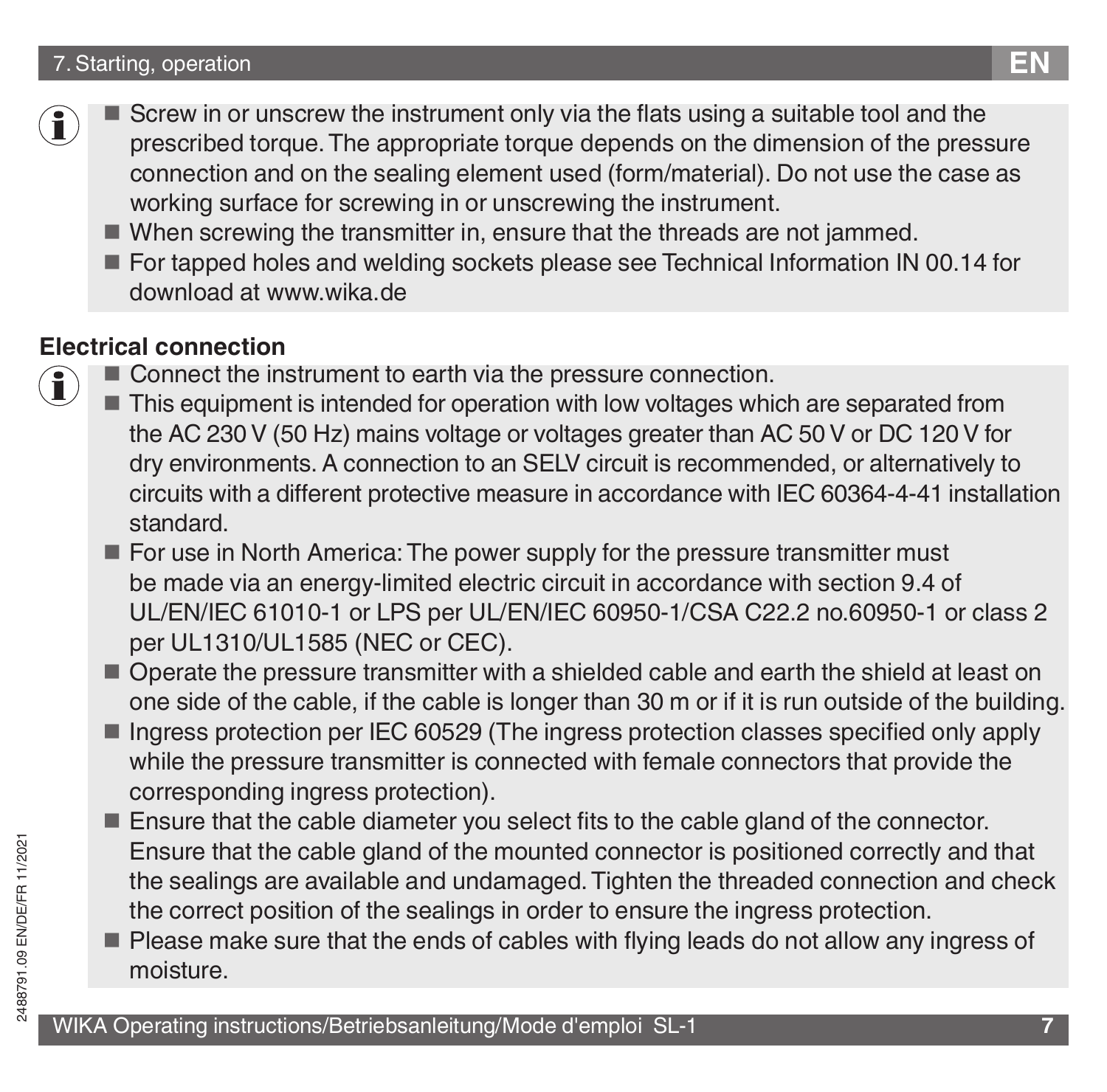



Power supply  $\bigcirc$   $\bigcirc$   $\bigcirc$  Load (e.g. display)

UB+/Sig+ Positive supply / measurement connection<br>
OV/Sig- Negative supply / measurement connection

Negative supply / measurement connection

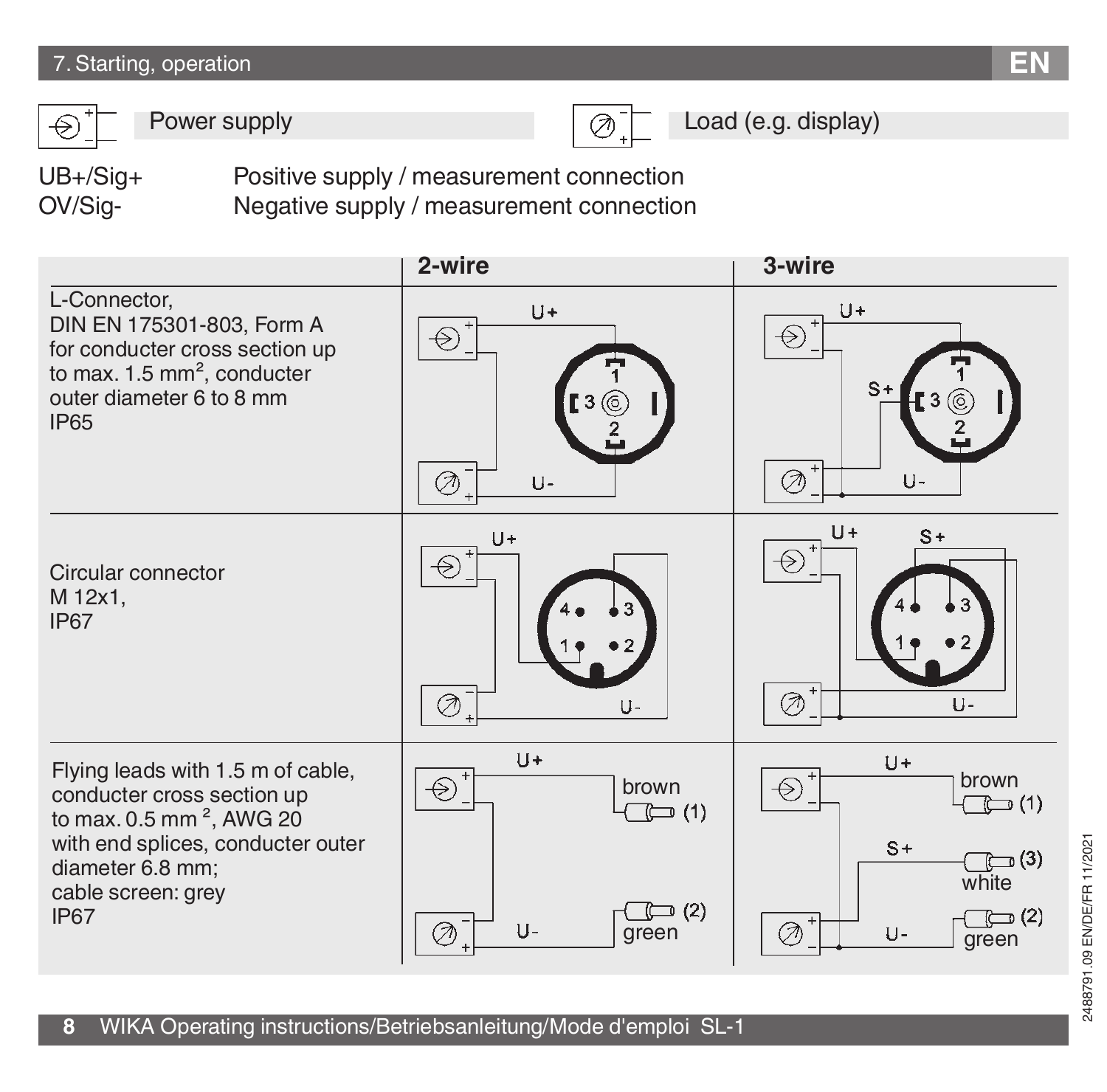## **Assembly of L-connector DIN EN 175301-803**



- 1. Loosen the screw (1).
- 2. Loosen the cable gland (2).
- 3. Pull the angle housing (5), with the terminal block (6) inside, away from the instrument.
- 4. Using the head of a small screwdriver in the mounting hole (D), lever the terminal block (6) out of the angle housing (5).



In order not to damage the sealing of the angle housing, do not try to push the terminal block (6) out using the screw hole (1) or the cable gland (2).

- 5. Ensure that the conductor outer diameter you select is matched to the angle housing's cable gland. Slide the cable through the cable gland nut (2), washer (3), gland seal (4) and angle housing (5).
- 6. Connect the flying leads to the screw terminals on the terminal block (6) in accordance with the pin-assignment drawing.
- 7. Press the terminal block (6) back into the angle housing (5).
- 8. Tighten the cable gland (2) around the cable. Make sure that the sealing isn't damaged and that the cable gland and seals are assembled correctly in order to ensure ingress protection.
- 9. Place the flat, square gasket over the connection pins on the top of the instrument housing.
- 10. Slide the terminal block (6) onto the connection pins.
- 11. Secure the angle housing (5) and terminal block (6) to the instrument with the screw (1).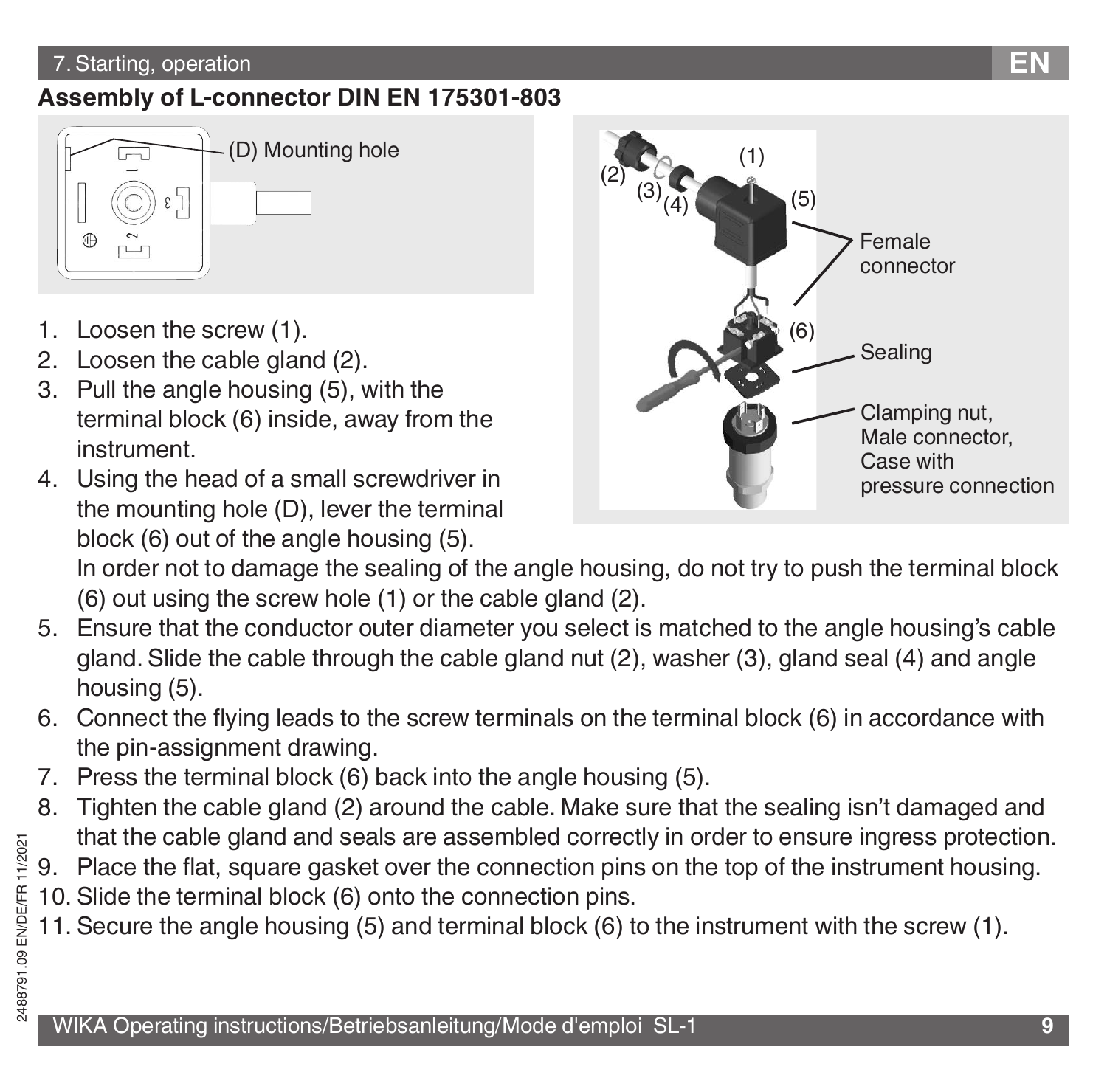| 7. Starting, operation                                  |                   |                                                                                                                  |                                  |                                                      |                |                                                                                          | EN |
|---------------------------------------------------------|-------------------|------------------------------------------------------------------------------------------------------------------|----------------------------------|------------------------------------------------------|----------------|------------------------------------------------------------------------------------------|----|
| <b>Specifications</b>                                   | <b>Model SL-1</b> |                                                                                                                  |                                  |                                                      |                |                                                                                          |    |
| Pressure ranges                                         | mbar              | 25                                                                                                               |                                  | 40                                                   |                | 60                                                                                       |    |
| Over pressure safety                                    | mbar              | 500                                                                                                              |                                  | 500                                                  |                | 500                                                                                      |    |
| Pressure ranges                                         | mbar              | 1000                                                                                                             |                                  | 1000                                                 |                | 1000                                                                                     |    |
| <b>Type of Pressure</b>                                 |                   | Relative pressure                                                                                                |                                  |                                                      |                |                                                                                          |    |
| Materials                                               |                   |                                                                                                                  |                                  |                                                      |                |                                                                                          |    |
| $\blacksquare$ Wetted parts                             |                   |                                                                                                                  |                                  | Stainless steel, silicon, aluminium, gold, silicone  |                |                                                                                          |    |
| $\blacksquare$ Case                                     |                   | Stainless steel                                                                                                  |                                  |                                                      |                |                                                                                          |    |
| Power supply UB                                         |                   |                                                                                                                  |                                  | DC 10  30 V (DC 14  30 V with signal output 0  10 V) |                |                                                                                          |    |
| Signal output and                                       | RA in Ohm         | 4  20 mA, 2-wire                                                                                                 |                                  |                                                      |                | $RA \leq (UB - 10 V) / 0.02 A$                                                           |    |
| maximum ohmic load RA                                   |                   | {0  5 V, 3-wire}                                                                                                 |                                  |                                                      | RA > 5000      |                                                                                          |    |
|                                                         |                   | {0  10 V, 3-wire}                                                                                                |                                  |                                                      | RA > 10000     |                                                                                          |    |
|                                                         |                   |                                                                                                                  | {other signal output on request} |                                                      |                |                                                                                          |    |
| Adjustability zero/span                                 | $\%$              |                                                                                                                  |                                  | $\pm$ 5 using potentiometers inside the instrument   |                |                                                                                          |    |
| Insulation voltage                                      |                   | DC 500 V                                                                                                         |                                  |                                                      |                |                                                                                          |    |
| Accuracy **)                                            | % of span         | $\leq 0.5$                                                                                                       |                                  |                                                      |                |                                                                                          |    |
|                                                         |                   | error of measurement per IEC 61298-2).<br>Adjusted in vertical mounting position with lower pressure connection. |                                  |                                                      |                | **) Including non-linearity, hysteresis, zero point and full scale error (corresponds to |    |
| Non-linearity                                           | % of span         | $\leq 0.2$                                                                                                       |                                  | (BFSL) according to IEC 61298-2                      |                |                                                                                          |    |
| Non-repeatability                                       | % of span         | $\leq 0.1$                                                                                                       |                                  |                                                      |                |                                                                                          |    |
| 1-year stability                                        | % of span         | $\leq 0.3$                                                                                                       |                                  | (at reference conditions)                            |                |                                                                                          |    |
| Permissible temperature of                              |                   |                                                                                                                  |                                  |                                                      |                |                                                                                          |    |
| Medium                                                  |                   | $-30+80$ °C                                                                                                      |                                  |                                                      | $-22 + 176$ °F |                                                                                          |    |
| Ambience                                                |                   | $-20+80 °C$                                                                                                      |                                  |                                                      | $-4+176$ °F    |                                                                                          |    |
| Storage                                                 |                   | $-40+80 °C$<br>$-40+176$ °F                                                                                      |                                  |                                                      |                |                                                                                          |    |
| Rated temperature range                                 |                   | $0+80 °C$<br>32  +176 °F                                                                                         |                                  |                                                      |                |                                                                                          |    |
| Temperature coefficients within rated temperature range |                   |                                                                                                                  |                                  |                                                      |                |                                                                                          |    |
| Mean TC of zero                                         | % of span         | 25 mbar: 0.5 / 10 K                                                                                              |                                  | 40 mbar: 0.4 / 10 K                                  |                | 60 mbar: 0.3 / 10 K                                                                      |    |
| Mean TC of range                                        | % of span         | $\le 0.3 / 10 K$                                                                                                 |                                  |                                                      |                |                                                                                          |    |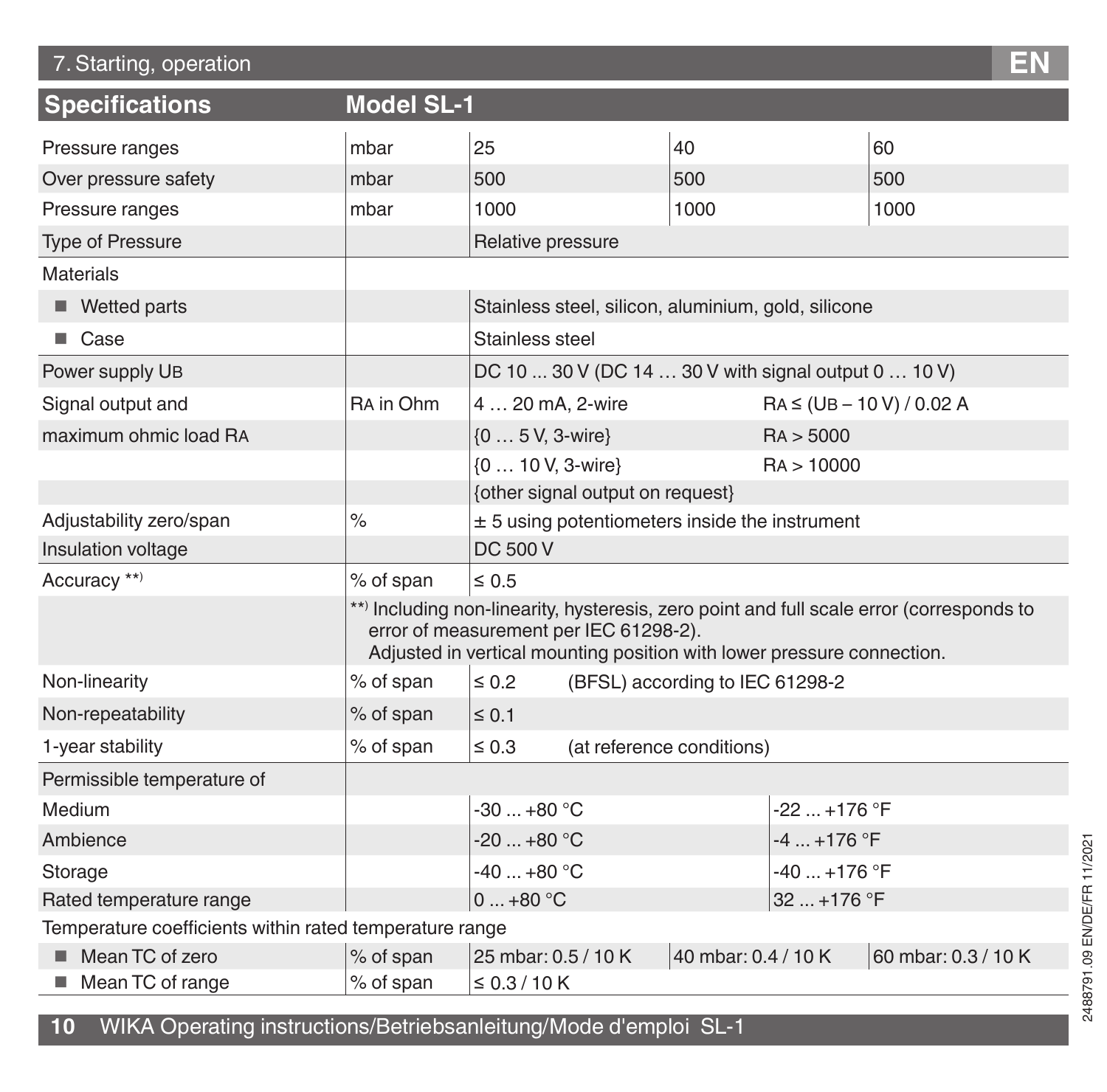| 7. Starting, operation           |                   |                                                                                                                                               | EN |
|----------------------------------|-------------------|-----------------------------------------------------------------------------------------------------------------------------------------------|----|
| <b>Specifications</b>            | <b>Model SL-1</b> |                                                                                                                                               |    |
| CE conformity                    |                   | $\blacksquare$ EMC directive <sup>1)</sup><br>EN 61326 emission (group 1, class B) and immunity (industrial<br>application)<br>RoHS directive |    |
| Wiring protection                |                   |                                                                                                                                               |    |
| Short-circuit proofness<br>٠     |                   | Sig+ towards 0V/Sig-                                                                                                                          |    |
| Reverse polarity protection<br>ш |                   | UB+ towards 0V/Sig-                                                                                                                           |    |
| Weight                           | kg                | Approx. 0.3                                                                                                                                   |    |

{ } Items in curved brackets are optional extras for additional price.

1) The existence of strong electromagnetic fields in a frequency range of < 2.7 GHz can result in increased measured errors up to 1 % of span. Do not install the instruments in the vicinity of strong electromagnetic sources of interference (e.g. transmitting device, radio equipment), or use sheath current filters where applicable.

Declarations of conformity can be found online at www.wika.com

When designing your plant, take into account that the stated values (e.g.burst pressure, over pressure safety) apply depending on the material, thread and sealing element used.

#### **Functional test**



The output signal must be proportional to the pressure. If not, this might point to a damage of the diaphragm. In that case refer to chapter 10 "Troubleshooting".



- Open pressure connections only after the system is without pressure!
- $\blacksquare$  Observe the ambient and working conditions outlined in section 7 "Technical data".
- **Please make sure that the pressure transmitter is only used within the over**load threshold limit at all times!



When touching the pressure transmitter, keep in mind that the surfaces of the instrument components might get hot during operation.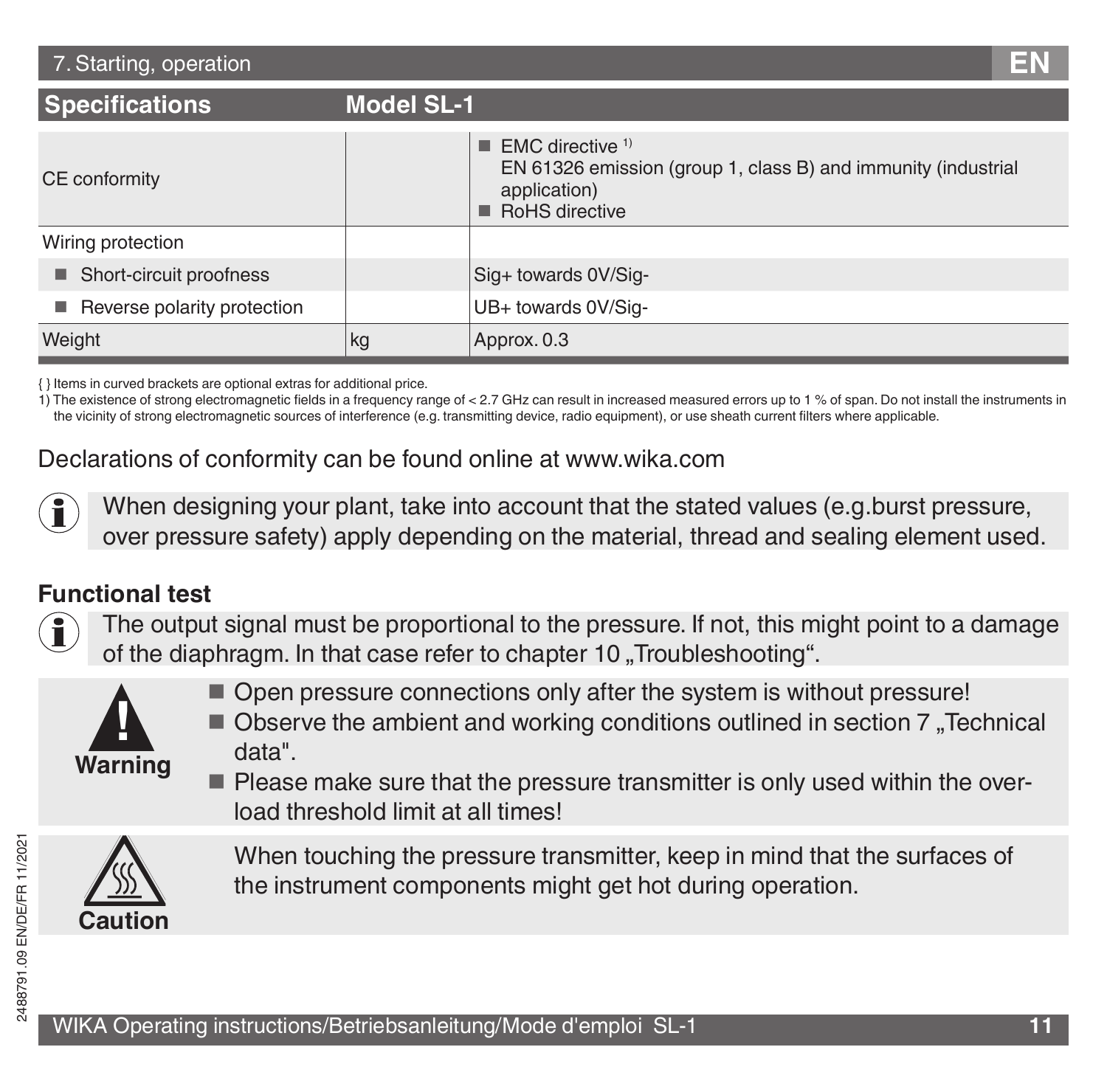#### 8. Adjustment of zero point / span **EN**

### **8. Adjustment of zero point / span (only for pressure transmitter with clamping nut)**

We do not recommend to adjust the span potentiometer. It is used for adjustment ex factory and should not be adjusted by you unless you have adequate calibration equipment at your disposal (at least three times more accurate than the instrument being tested).

- $\blacksquare$  Make sure wires are not cut or pinche during disassembly and reassembly of the connector.
- Remove the female connector. Open the pressure transmitter by detaching the clamping nut (see Fig. $(A)$ ). Carefully remove the male connector from the case.
- Adjust the zero point (Z) (see Fig.  $(B)$ ) by generating the lower limit of the pressure range.
- Adjust the span (S) by generating the higher limit of the pressure range.
- Check the zero point.
- $\blacksquare$  If the zero point is incorrect, repeat procedure as required.
- Reassemble the instrument carefully.
- Make sure all sealings and o-rings are not damaged and correctly installed to assure the rated moisture ingress protection.

Recommended recalibration cycle: 1 year

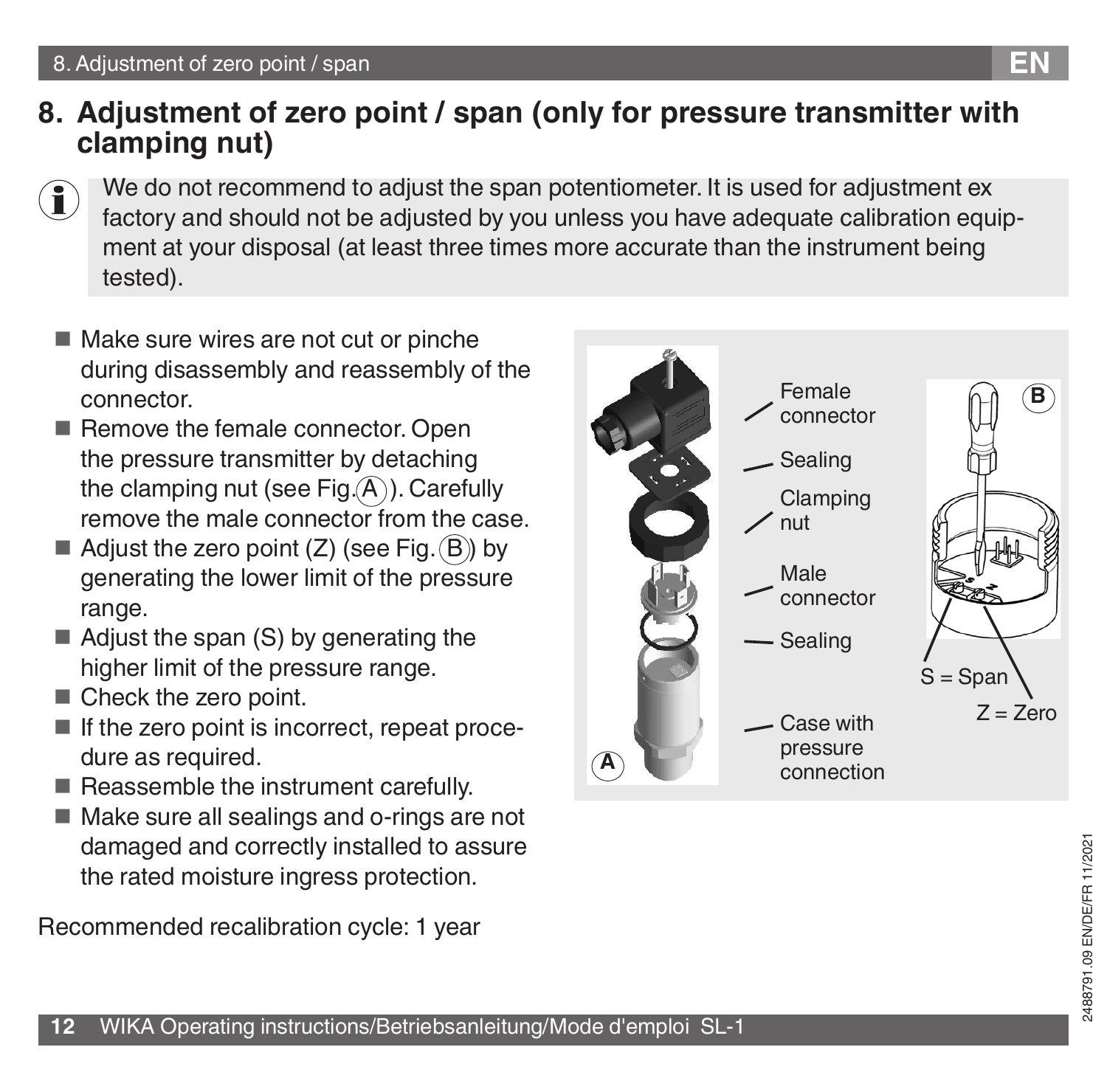## **9. Maintenance**

WIKA pressure transmitters require no maintenance.

 $\blacksquare$  Have repairs performed by the manufacturer only.

# **10. Trouble shooting**



Open pressure connections only after the system is without pressure!



- Take precautions with regard to remaining media in removed pressure transmitters. Remaining media in the pressure port may be hazardous or toxic!
- **Remove the pressure transmitter from service and mark it to prevent it from** being used again accidentally, if it becomes damaged or unsafe for operation.
- $\blacksquare$  Have repairs performed by the manufacturer only.



- Do not insert any pointed or hard objects into the pressure port for cleaning to prevent damage to the diaphragm of the pressure connection.
- Do not clean the pressure port with liquids or compressed air!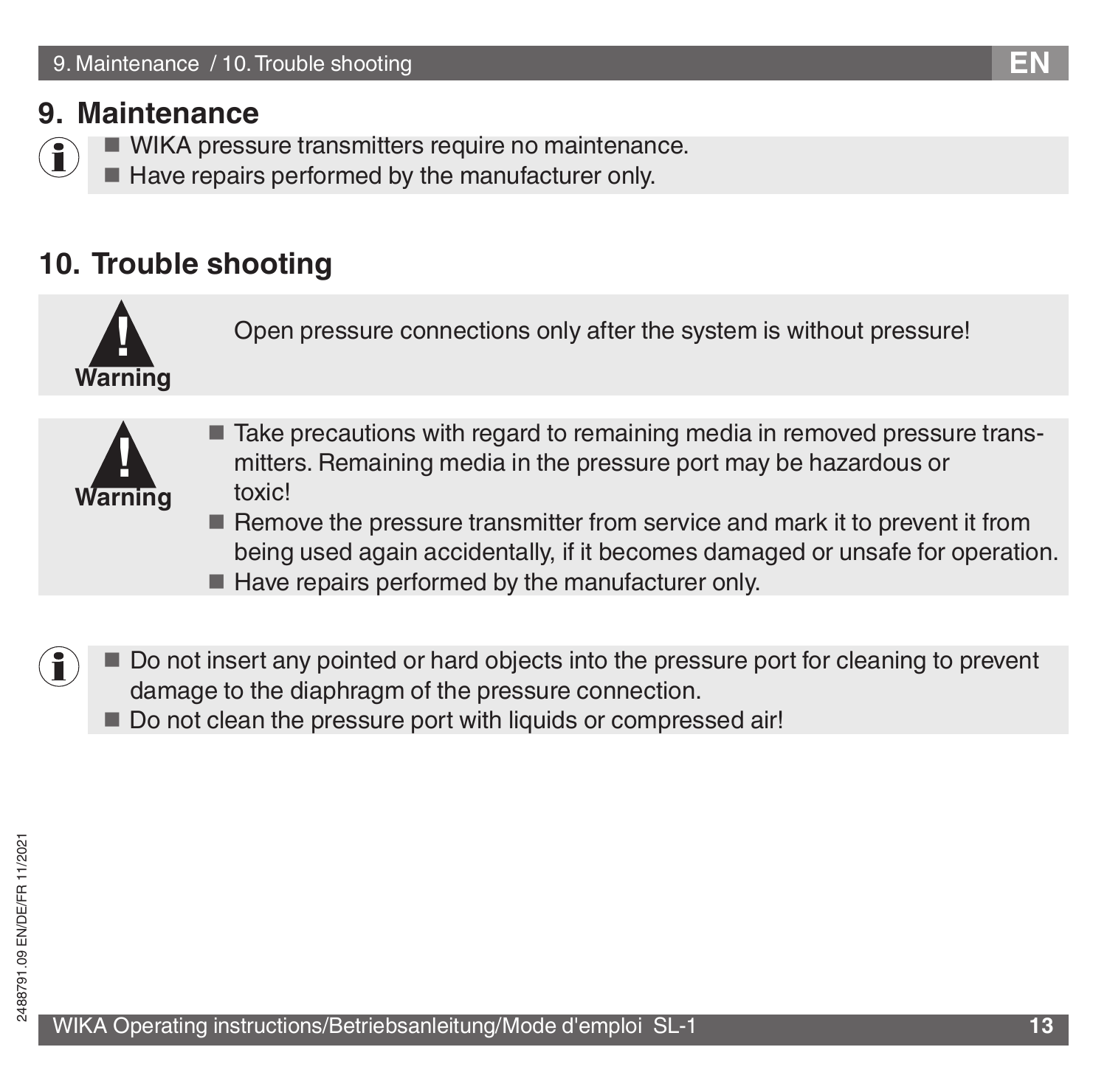#### 10. Trouble shooting **EN**

Please verify in advance if pressure is being applied (valves/ ball valve etc. open) and if the right voltage supply and the right type of wiring (2-wire/ 3-wire) has been chosen?

| <b>Failure</b>                                      | <b>Possible cause</b>                                                       | <b>Procedure</b>                                                                          |
|-----------------------------------------------------|-----------------------------------------------------------------------------|-------------------------------------------------------------------------------------------|
| No output signal                                    | No/incorrect voltage supply or current<br>spike                             | Adjust the voltage supply to correspond<br>with the Operating Instructions *)             |
|                                                     | Cable break                                                                 | Check connections and cable                                                               |
| No/False output signal                              | Incorrectly wired (e.g. Connected as<br>2-wire instead of 3-wire system)    | Follow pin assignment (see Instrument<br>Label / Operating Instructions)                  |
| Abnormal output signal                              | Span incorrectly adjusted                                                   | Use appropriate reference                                                                 |
|                                                     | Zero point set wrongly                                                      | Use correct calibration equipment (at<br>least 3x the accuracy of the quoted<br>accuracy) |
| Output signal unchanged after change<br>in pressure | Mechanical overload through overpres-<br>sure                               | Replace instrument; if failure reoccurs,<br>consult the manufacturer *)                   |
|                                                     | Wrong supply voltage or current spike                                       | Replace instrument                                                                        |
| Signal span too small                               | Power supply too high/too low                                               | Correct the power supply in line with the<br><b>Operating Instructions</b>                |
| Signal span drops off                               | Moisture present (e.g. at the cable tail)                                   | Install the cable correctly                                                               |
| Signal span erratic                                 | Electromagnetic interference source in<br>the vicinity, e.g. inverter drive | Shield the device; shield the cables;<br>remove the interference source.                  |
|                                                     | Instrument not grounded                                                     | Ground instrument                                                                         |
|                                                     | Strong fluctuations in the power supply                                     | Stabilise the power supply; smooth it<br>(i.e.; remove interferences)                     |

In case of unjustified reclamation we charge the reclamation handling expenses.

\*) Make sure that after the setting the unit is working properly. In case the error continues to exist send in the instrument for reparation (or replace the unit).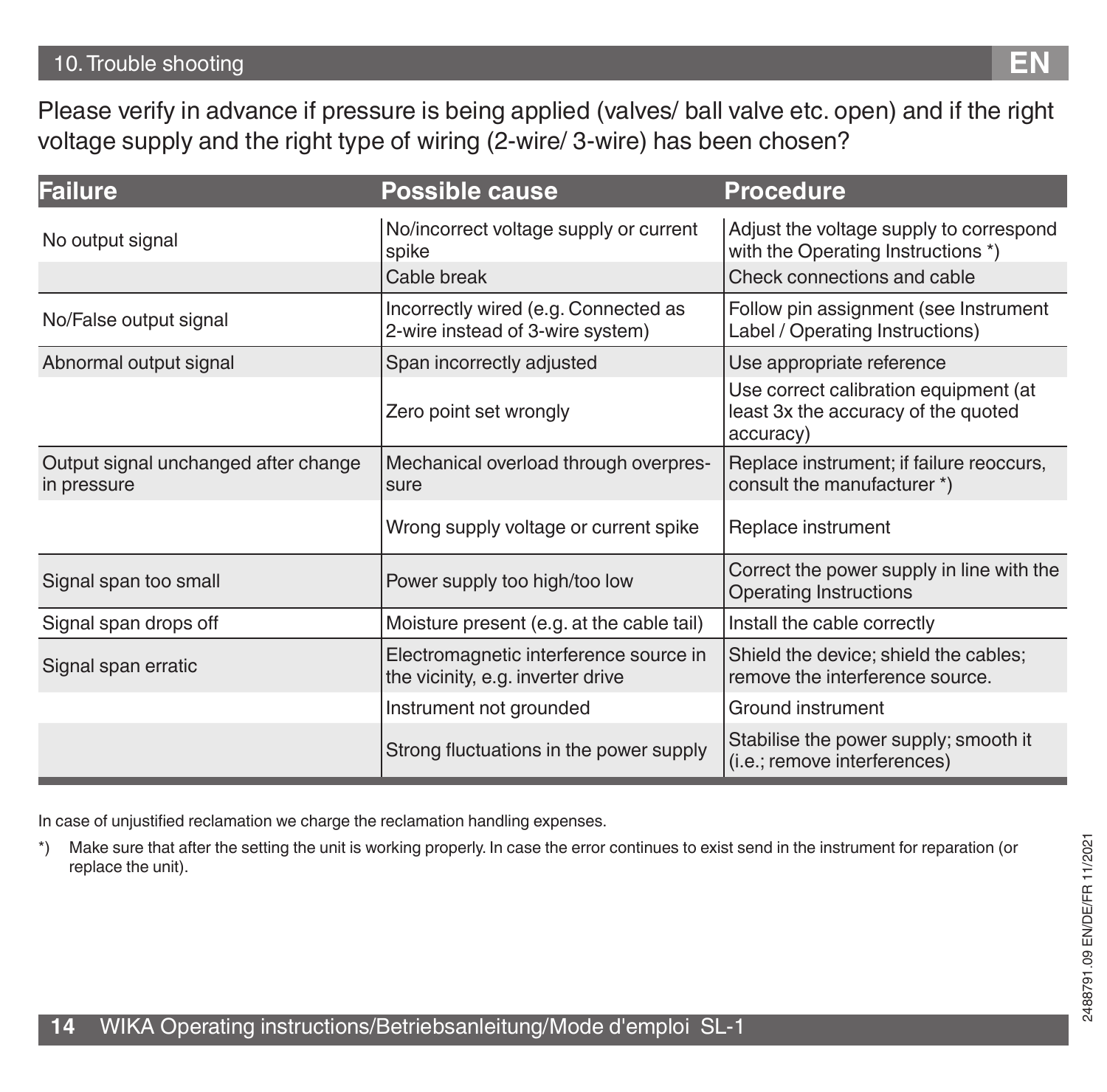If the problem persists, contact our sales department.

#### **USA, Canada**

If the problem continues, contact WIKA or an authorized agent for assistance. If the pressure transmitter must be returned obtain an RMA (return material authorization) number and shipping instructions from the place of purchase. Be sure to include detailed information about the problem. Pressure transmitters received by WIKA without a valid RMA number will not be accepted.

### **Process material certificate (Contamination declaration for returned goods)**

Clean dismounted instruments before returning them in order to protect our employees and the environment from any hazard caused by adherent remaining media.

Service of instruments can only take place safely when a Product Return Form has been submitted and fully filled-in. This Return Form contains information on all materials with which the instrument has come into contact, either through installation, test purposes, or cleaning. You can find the Product Return Form on our internet site (www.wika.de / www.wika.com).

## **11. Storage, disposal**



When storing or disposing of the pressure transmitter, take precautions with regard to remaining media in removed pressure transmitters. We recommend cleaning the transmitter properly and carefully. Remaining media in the pressure port may be hazardous or toxic!

## **Disposal**



Dispose of instrument components and packaging materials in accordance with the respective waste treatment and disposal regulations of the region or country to which the instrument is supplied.

WIKA reserves the right to alter these technical specifications.



Do not dispose of with household waste. Ensure a proper disposal in accordance with national regulations.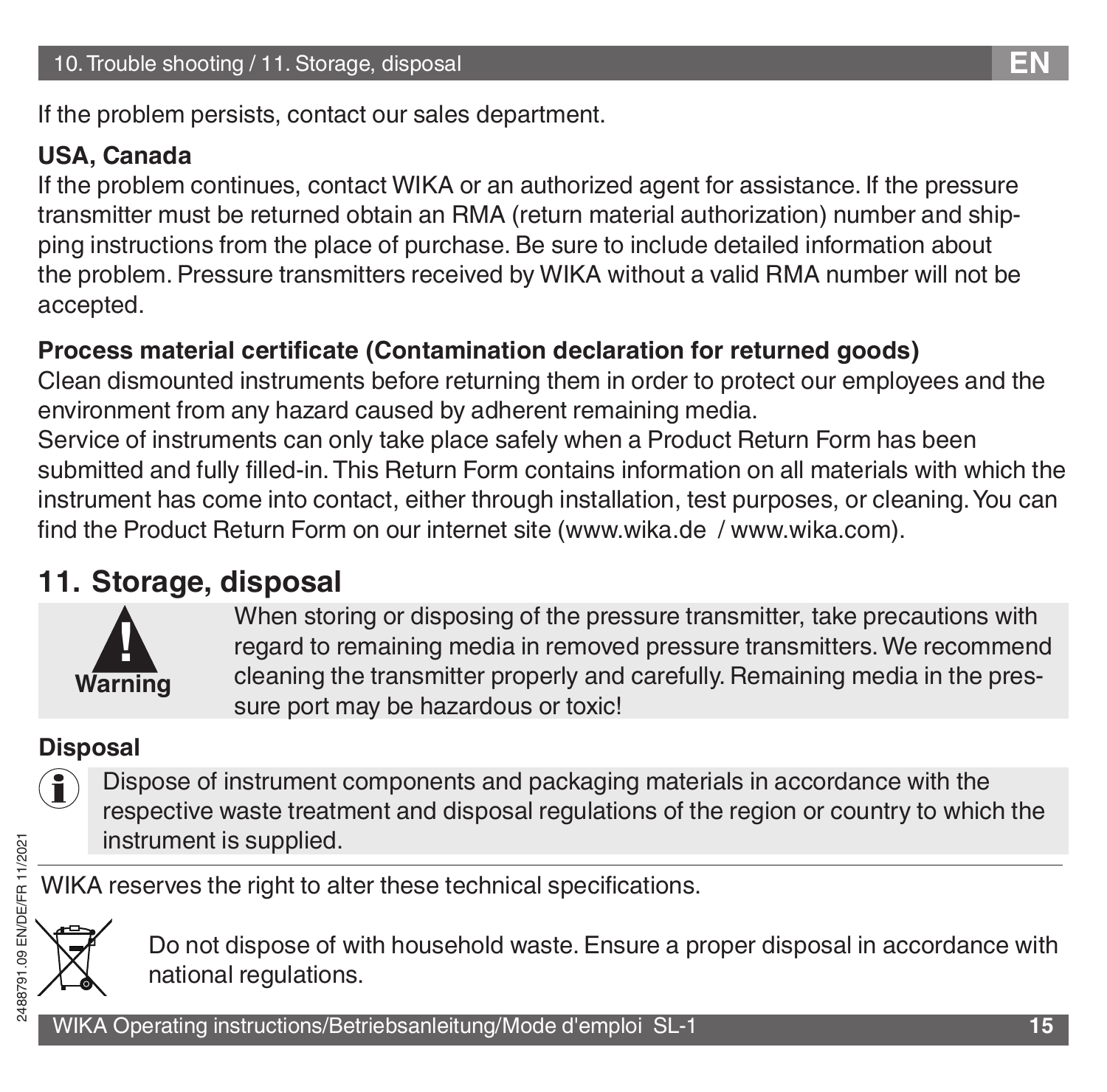# **1. Wichtiges zu Ihrer Information**

Lesen Sie diese Betriebsanleitung vor Montage und Inbetriebnahme des Druckmessgerätes. Bewahren Sie die Betriebsanleitung an einem für alle Benutzer jederzeit zugänglichen Ort auf. Die nachfolgenden Einbau- und Betriebshinweise haben wir mit Sorgfalt zusammengestellt. Es ist jedoch nicht möglich, alle erdenklichen Anwendungsfälle zu berücksichtigen. Sollten Sie Hinweise für Ihre spezielle Aufgabenstellung vermissen, können Sie hier weitere Informationen finden:

→ Kontaktdaten siehe Rückseite der Betriebsanleitung.

Bei Sondertypennummer, z.B. SL-10000 beachten Sie die Spezifikationen gemäß Lieferschein. Wird die Seriennummer und/oder der 2D-Code auf dem Sechskant unleserlich (z. B. durch mechanische Beschädigung oder Übermalen), ist eine Rückverfolgbarkeit nicht mehr möglich. Die in der Betriebsanleitung beschriebenen WIKA-Druckmessgeräte werden nach den neuesten Erkenntnissen konstruiert und gefertigt. Alle Komponenten unterliegen während der Fertigung strengen Qualitäts- und Umweltkriterien. Unser Umweltmanagementsystem ist nach DIN EN ISO 14001 zertifiziert.

## **Bestimmungsgemäße Produktverwendung SL-1:**

Verwenden Sie den Druckmessumformer, um Druck in ein elektrisches Signal zu wandeln.

## **Ihre erforderlichen Kenntnisse**

Montieren und nehmen Sie das Druckmessgerät nur in Betrieb, wenn Sie mit den zutreffenden landesspezifischen Richtlinien vertraut sind und die entsprechende Qualifikation besitzen. Sie müssen mit den Kenntnissen von Mess- und Regeltechnik sowie elektrischen Stromkreisen vertraut sein. Je nach Einsatzbedingung müssen Sie über entsprechendes Wissen verfügen, z. B. über agressive Medien.

# **2. Der schnelle Überblick für Sie**

Wollen Sie sich einen schnellen Überblick verschaffen, lesen Sie **Kapitel 3, 5, 7 und 11.** Dort erhalten Sie kurze Hinweise zu Ihrer Sicherheit und wichtige Informationen über Ihr Produkt und zur Inbetriebnahme. **Lesen Sie diese unbedingt.**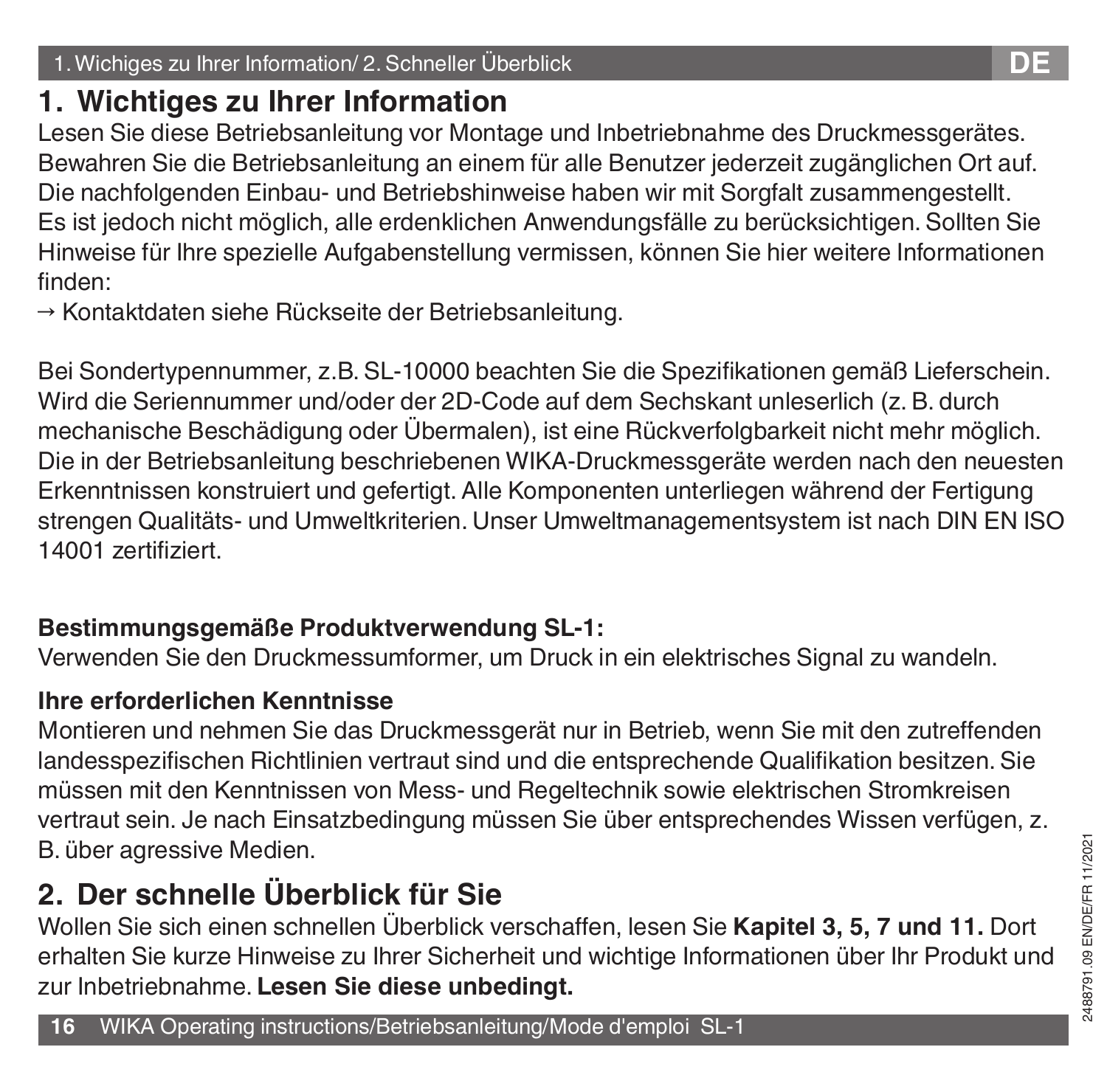# **3. Zeichenerklärungen, Abkürzungen**



Mögliche Gefahr für Ihr Leben oder schwerer Verletzungen.



Mögliche Gefahr von Verbrennungen durch heisse Oberflächen.



Hinweis, wichtige Information, Funktionsstörung.

Das Produkt stimmt mit den zutreffenden europäischen Richtlinien überein.

2-Leiter Zwei Anschlussleitungen dienen zur Spannungsversorgung. Der Speisestrom ist das Mess-Signal.

3-Leiter Zwei Anschlussleitungen dienen zur Spannungsversorgung. Eine Anschlussleitung dient für das Mess-Signal.

# **4. Funktion**

Mittels Sensorelement und unter Zuführung von Hilfsenergie wird über die Verformung einer Membran der anstehende Druck in Ihrer Anwendung in ein verstärktes standardisiertes elektrisches Signal umgewandelt. Dieses elektrische Signal verändert sich proportional zum Druck und kann entsprechend ausgewertet werden.

# **5. Zu Ihrer Sicherheit**



- Wählen Sie das richtige Druckmessgerät hinsichtlich Messbereich, Ausführung und spezifischen Messbedingungen vor Montage oder Inbetriebnahme.
- Halten Sie die entsprechenden landesspezifischen Vorschriften ein und beachten Sie bei speziellen Anwendungen die geltenden Normen und Richtlinien.

Wenn Sie die entsprechenden Vorschriften nicht beachten, können schwere Körperverletzungen und Sachschäden entstehen!

- Bitte beachten Sie, dass das Druckmessgerät nur für saubere, trockene, nicht aggressive Gase geeignet ist.
- Öffnen Sie Anschlüsse nur im drucklosen Zustand!
- Betreiben Sie das Druckmessgerät immer innerhalb des Überlastgrenzbereiches!
- Beachten Sie die Betriebsparameter gemäß Punkt 7 "Technische Daten".

WIKA Operating instructions/Betriebsanleitung/Mode d'emploi SL-1 **17**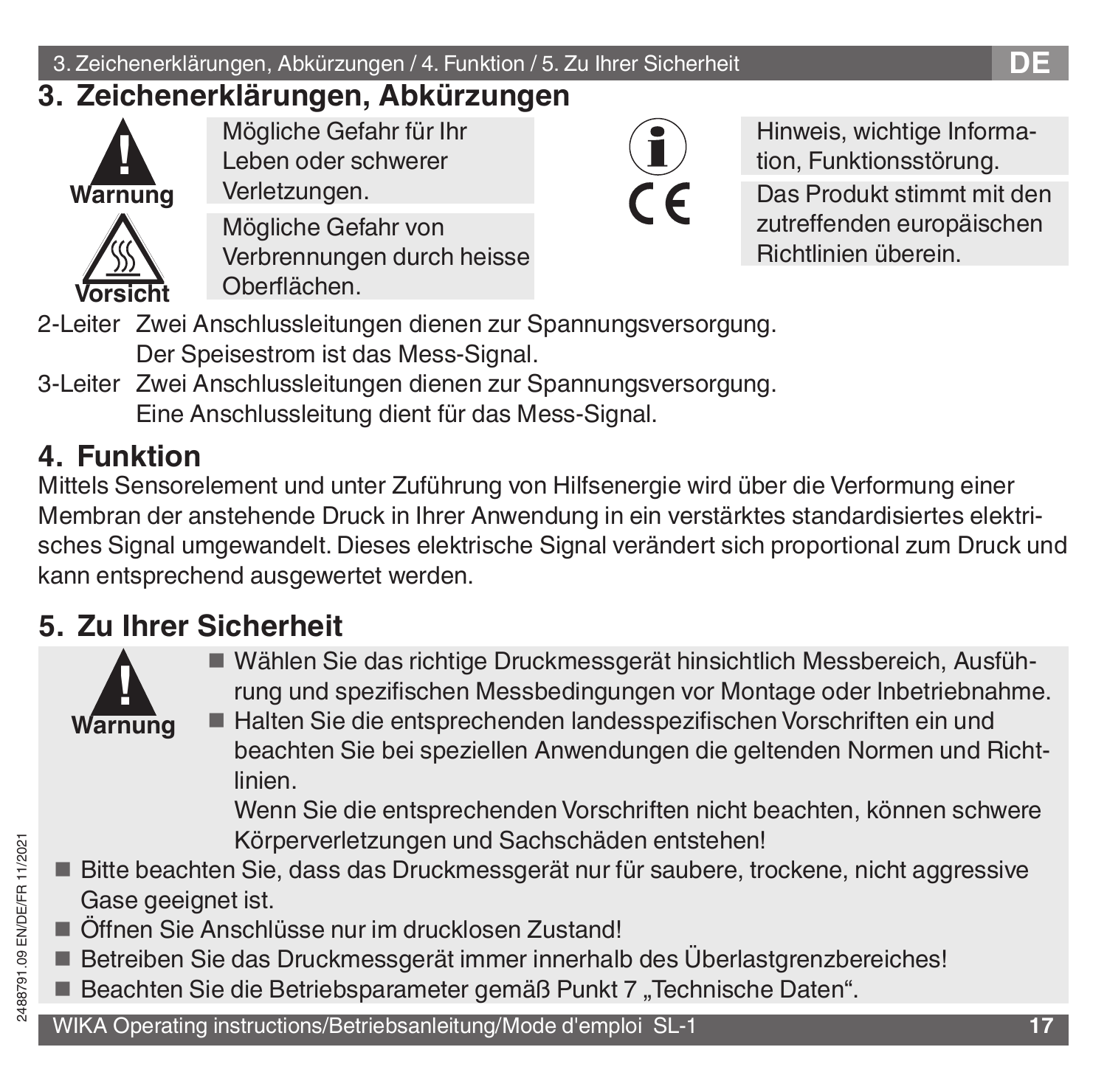

■ Stellen Sie sicher, dass das Druckmessgerät nur bestimmungsgemäß -also wie in der folgenden Anleitung beschrieben- betrieben wird.

 Unterlassen Sie unzulässige Eingriffe und Änderungen am Druckmessgerät, welche nicht in dieser Betriebsanleitung beschrieben sind.

- Setzen Sie das Druckmessgerät außer Betrieb und schützen Sie es gegen versehentliche Inbetriebnahme, wenn Sie Störungen nicht beseitigen können.
- Ergreifen Sie Vorsichtsmaßnahmen für Messstoffreste in ausgebauten Druckmessgeräten. Messstoffreste können zur Gefährdung von Menschen, Umwelt und Einrichtung führen!
- Lassen Sie Reparaturen nur vom Hersteller durchführen

# **6. Verpackung**

### **Wurde alles geliefert?**

Überprüfen Sie den Lieferumfang: Komplett montierte Druckmessgeräte

- Untersuchen Sie das Druckmessgerät auf eventuell entstandene Transportschäden. Sind offensichtlich Schäden vorhanden, teilen Sie dies dem Transportunternehmen und WIKA unverzüglich mit.
- Bewahren Sie die Verpackung auf, denn diese bietet bei einem Transport einen optimalen Schutz (z. B. wechselnder Einbauort, Reparatursendung).
- Achten sie darauf, dass das Druckanschluss-Gewinde und die Anschlusskontakte nicht beschädigt werden.

# **7. Inbetriebnahme, Betrieb**

Benötigtes Werkzeug: Maulschlüssel SW 27, Schraubendreher



 Setzen Sie das Druckmessgerät nur in sicherheitstechnisch einwandfreiem-Zustand ein.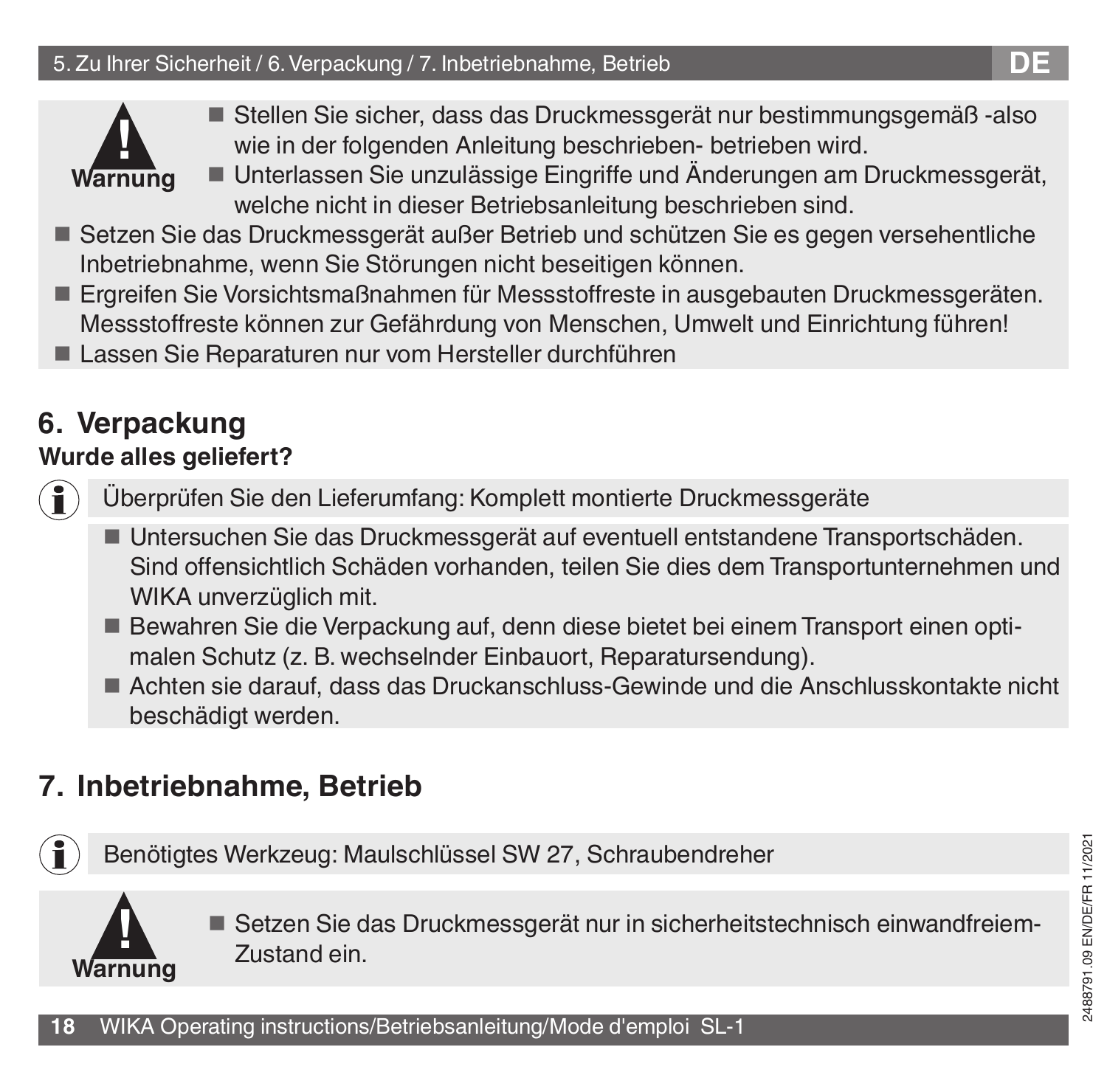#### 7. Inbetriebnahme, Betrieb **DE**

#### **Montage mechanischer Anschluss Typenschild (Beispiel)**





- Sie müssen eine Dichtung vorsehen; Ausnahme sind Geräte mit selbstdichtendem  $\bf{(i)}$ Gewinde (z. B. NPT-Gewinde).
	- Hinweise zu Dichtungen entnehmen Sie bitte unserer Information "Zubehör Dichtungen AC 09.08" im Gesamtkatalog Druck- und Temperaturmesstechnik oder unserer Internet-Seite unter www.wika.de.
	- Achten Sie bei der Montage auf saubere und unbeschädigte Dichtflächen am Gerät und Messstelle.
	- Schrauben Sie das Gerät nur über die Schlüsselflächen mit einem geeigneten Werkzeug und dem vorgeschriebenen Drehmoment ein bzw. aus. Das richtige Drehmoment ist abhängig von der Dimension des Druckanschlusses sowie der verwendeten Dichtung (Form/Werkstoff). Verwenden Sie zum Ein- bzw. Ausschrauben nicht das Gehäuse als Angriffsfläche.
		- Beachten Sie beim Einschrauben, dass die Gewindegänge nicht verkantet werden.
		- Angaben zu Einschraublöchern und Einschweißstutzen entnehmen Sie bitte unserer Technischen Information IN 00.14 unter www.wika.de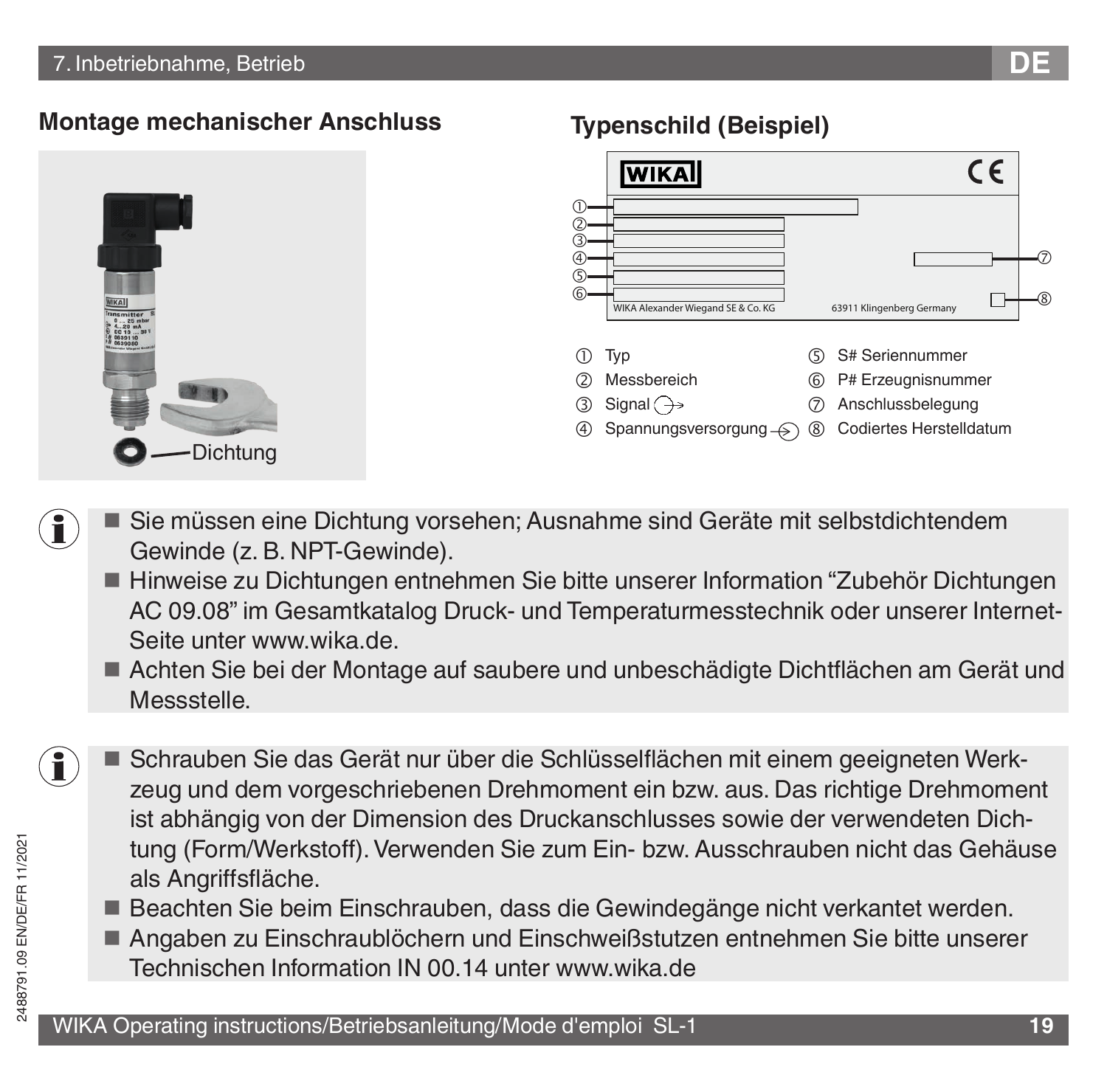#### **Montage elektrischer Anschluss**

- Erden Sie das Gerät über den Druckanschluss.
	- Dies ist ein Betriebsmittel zum Betrieb mit Kleinspannungen, die von der Netzspannung AC 230 V (50Hz) - oder Spannungen größer AC 50 V bzw. DC 120 V für trockene Umgebungen - getrennt sind. Empfohlen ist ein Anschluss an einen SELV-Stromkreis oder alternativ an Stromkreise mit einer anderen Schutzmaßnahme nach der Installationsnorm IEC 60364-4-41.
- Für den Einsatz in Nordamerika: Die Versorgung des Druckmessumformers muss durch einen energiebegrenzten Stromkreis gemäß 9.4 der UL/EN/IEC 61010-1 oder LPS gemäß UL/EN/IEC 60950-1/CSA C22.2 No.60950-1 oder Class 2 gemäß UL1310/ UL1585 (NEC oder CEC) erfolgen.
- Betreiben Sie den Druckmessumformer mit geschirmter Leitung und erden Sie den Schirm auf mindestens einer Leitungsseite, wenn die Leitungen länger als 30 m sind oder das Gebäude verlassen.
- Schutzart IP nach IEC 60 529 (Die angegebenen Schutzarten gelten nur im gesteckten Zustand mit Leitungsteckern (Buchsen) entsprechender Schutzart).
- Wählen Sie den Kabeldurchmesser passend zur Kabeldurchführung des Steckers. Achten Sie darauf, dass die Kabelverschraubung des montierten Steckers korrekt sitzt und dass die Dichtungen vorhanden und nicht beschädigt sind. Ziehen Sie die Verschraubung fest und überprüfen Sie den korrekten Sitz der Dichtungen, um die Schutzart zu gewährleisten.
- Stellen Sie bei Kabelausgängen sicher, dass am Ende des Kabels keine Feuchtigkeit eintritt.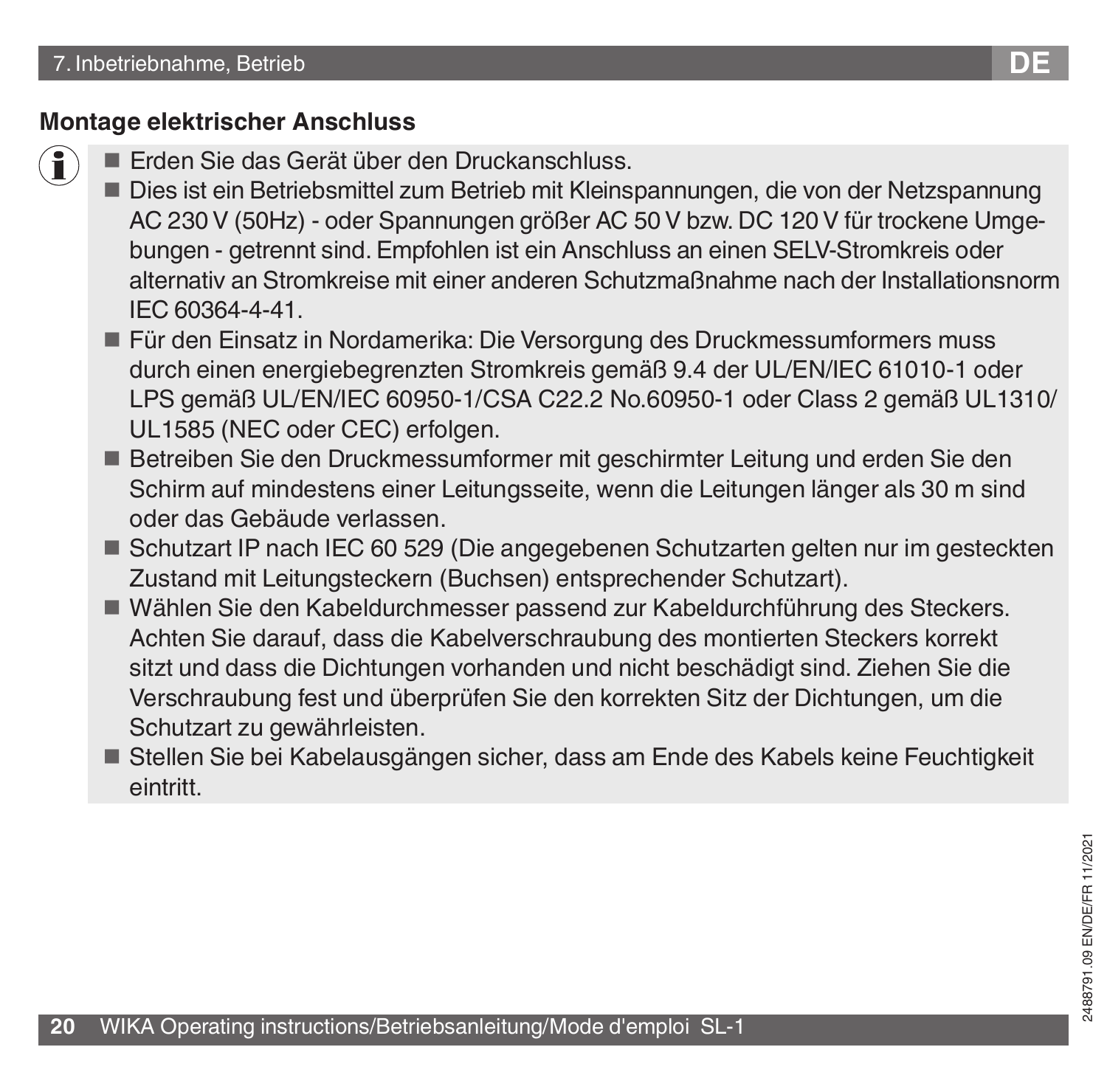#### 7. Inbetriebnahme, Betrieb **DE**

ᠹ

Spannungsversorgung **Verbraucher** 



UB+/Sig+ Positiver Versorgungs- / Messanschluss<br>OV/Sig- Negativer Versorgungs- / Messanschlus Negativer Versorgungs- / Messanschluss

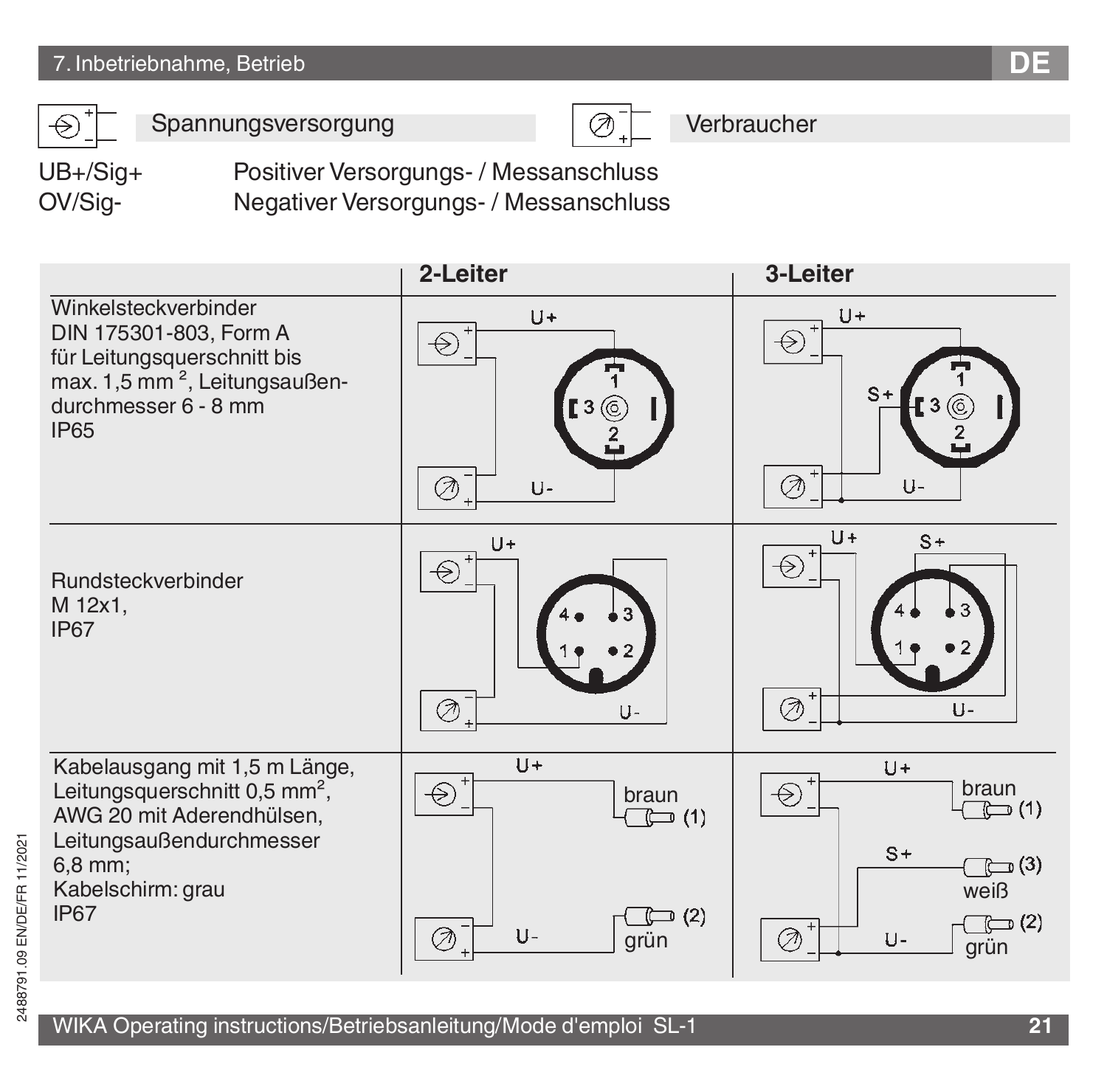#### 7. Inbetriebnahme, Betrieb **DE**

### **Montage des Winkelsteckverbinder nach DIN EN 175301-803**



- 1. Lösen Sie die Schraube (1).
- 2. Lösen Sie die Kabelverschraubung (2).
- 3. Ziehen Sie Winkelgehäuse (5)mit Klemmblock (6) vom Gerät ab.
- 4. Hebeln Sie mit dem Schraubendreher in die Montageöffnung (D), so dass Sie den Klemmblock (6) aus dem Winkelgehäuse (5) herausdrücken. Drücken Sie nicht den



Klemmblock (6) durch die Schraubenöffnung (1) bzw. Kabelverschraubung (2) heraus, sonst beschädigen Sie die Dichtungen des Winkelgehäuses.

- 5. Wählen Sie den Leitungsaußendurchmesser passend zur Kabeldurchführung des Winkel gehäuses. Schieben Sie das Kabel durch Kabelverschraubung (2), Ring (3), Dichtung (4) und Winkelgehäuse (5).
- 6. Schließen Sie die Kabelenden entsprechend der Belegungszeichnung in den Anschluß klemmen des Klemmblocks (6) an.
- 7. Drücken Sie das Winkelgehäuse (5) auf den Klemmblock (6).
- 8. Verschrauben Sie das Kabel mit der Kabelverschraubung (2). Achten Sie darauf, dass die Dichtungen unbeschädigt sind und Kabelverschraubung und Dichtungen korrekt sitzen, um die Schutzart zu gewährleisten.
- 9. Legen Sie die quadratische Flachdichtung über die Anschlußpins im Gehäuse.
- 10. Schieben Sie den Klemmblock (6) auf die Anschlußpins im Gehäuse.
- 11. Verschrauben Sie mit der Schraube (1) das Winkelgehäuse (5) mit dem Klemmblock (6) im Gerät.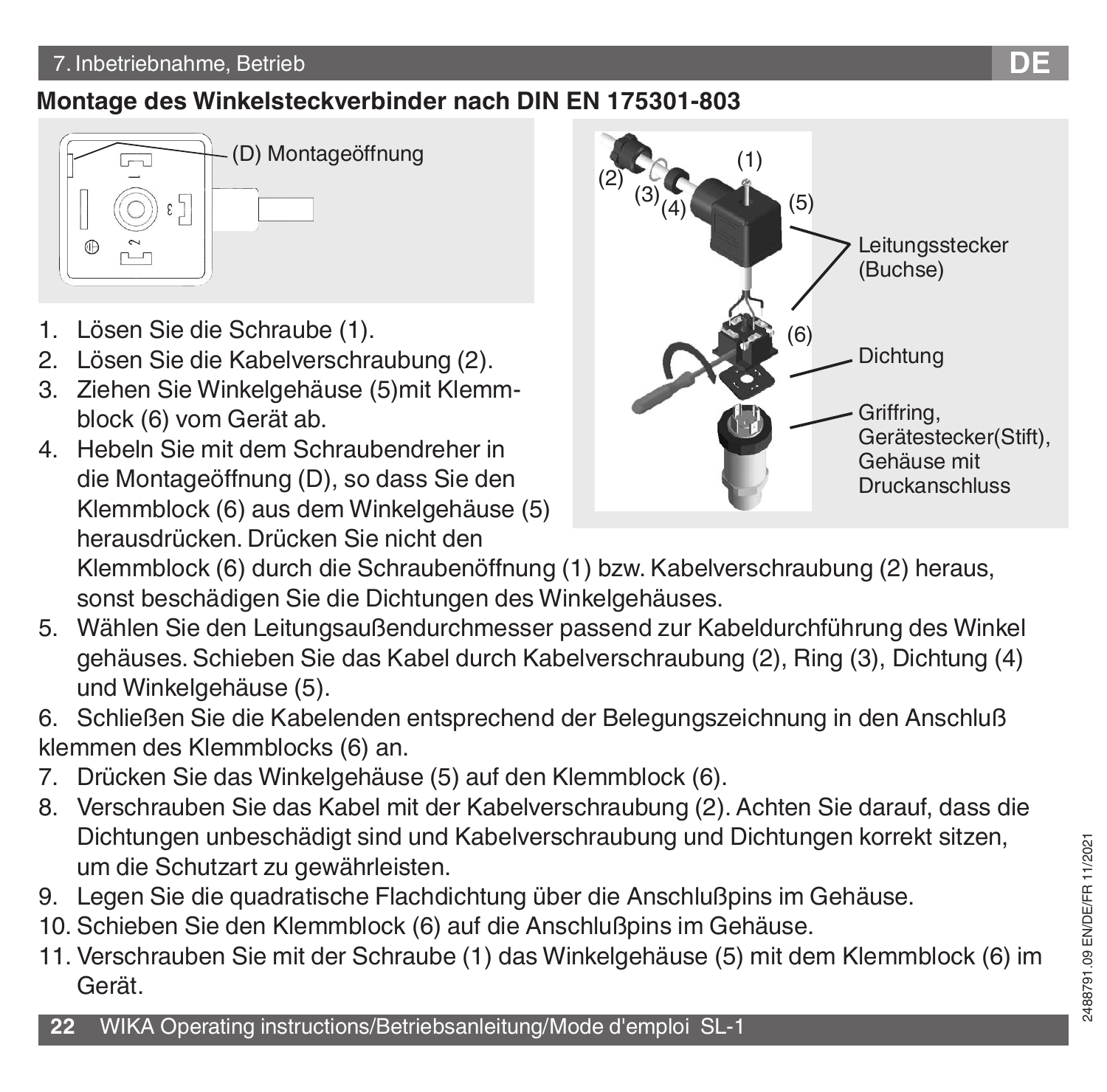| 7. Inbetriebnahme, Betrieb                                           |                               |                                                                                                                                                                                                      |                                |                     | DE |
|----------------------------------------------------------------------|-------------------------------|------------------------------------------------------------------------------------------------------------------------------------------------------------------------------------------------------|--------------------------------|---------------------|----|
| <b>Technische Daten</b>                                              | Typ SL-1                      |                                                                                                                                                                                                      |                                |                     |    |
| Messbereich                                                          | mbar                          | 25                                                                                                                                                                                                   | 40                             | 60                  |    |
| Überlastgrenze                                                       | mbar                          | 500                                                                                                                                                                                                  | 500                            | 500                 |    |
| <b>Berstdruck</b>                                                    | mbar                          | 1000                                                                                                                                                                                                 | 1000                           | 1000                |    |
|                                                                      |                               | Relativdruck                                                                                                                                                                                         |                                |                     |    |
| Werkstoff                                                            |                               |                                                                                                                                                                                                      |                                |                     |    |
| Messstoffberührte Teile<br>■                                         |                               | CrNi-Stahl, Silizium, Aluminium, Gold, Silikon                                                                                                                                                       |                                |                     |    |
| Gehäuse<br>٠                                                         |                               | CrNi-Stahl                                                                                                                                                                                           |                                |                     |    |
| Hilfsenergie UB                                                      |                               | DC 10  30 V (DC 14  30 V bei Ausgang 0  10 V)                                                                                                                                                        |                                |                     |    |
| Ausgangssignal und zulässige                                         | RA in Ohm                     | 4  20 mA, 2-Leiter                                                                                                                                                                                   | $RA \leq (UB - 10 V) / 0.02 A$ |                     |    |
| Max, ohmsche Bürde RA                                                |                               | {0  5 V, 3-Leiter}                                                                                                                                                                                   | RA > 5.000                     |                     |    |
|                                                                      |                               | {0  10 V, 3-Leiter}                                                                                                                                                                                  | RA > 10.000                    |                     |    |
|                                                                      |                               | {andere Ausgangssignale auf Anfrage}                                                                                                                                                                 |                                |                     |    |
| Einstellbarkeit Nullpunkt/Spanne                                     | $\%$                          | ± 5 durch Potentiometer im Gerät                                                                                                                                                                     |                                |                     |    |
| Isolationsspannung                                                   |                               | DC 500 V                                                                                                                                                                                             |                                |                     |    |
| Genauigkeit **)                                                      | % d. Spanne $\leq 0.5$        | **) Einschließlich Nichtlinearität, Hysterese, Nullpunkt- und Endwertabweichung<br>(entspricht Messabweichung nach IEC 61298-2).<br>Kalibriert bei senkrechter Einbaulage Druckanschluss nach unten. |                                |                     |    |
| Nichtlinearität                                                      |                               | % d. Spanne   ≤ 0,2 (BFSL) nach IEC 61298-2                                                                                                                                                          |                                |                     |    |
| Nichtwiederholbarkeit                                                | % d. Spanne $\leq 0.1$        |                                                                                                                                                                                                      |                                |                     |    |
| Stabilität pro Jahr                                                  |                               | % d. Spanne $\leq 0.3$ (bei Referenzbedingungen)                                                                                                                                                     |                                |                     |    |
| Zulässige Temperaturbereiche                                         |                               |                                                                                                                                                                                                      |                                |                     |    |
| Messstoff                                                            | °C                            | $-30+80$                                                                                                                                                                                             |                                |                     |    |
| Umgebung                                                             | °C                            | $-20+80$                                                                                                                                                                                             |                                |                     |    |
| Lagerung                                                             | °C                            | $-40+80$                                                                                                                                                                                             |                                |                     |    |
| Nenntemperaturbereich                                                | $^{\circ}C$                   | $0+80$                                                                                                                                                                                               |                                |                     |    |
| Temperaturkoeffizienten im Nenntemperaturbereich                     |                               |                                                                                                                                                                                                      |                                |                     |    |
| Mittlerer TK des Nullpunktes  % d. Spanne   25 mbar: 0.5 / 10 K<br>■ |                               |                                                                                                                                                                                                      | 40 mbar: 0,4 / 10 K            | 60 mbar: 0,3 / 10 K |    |
| ■ Mittlerer TK der Spanne                                            | % d. Spanne $\leq 0.3 / 10 K$ |                                                                                                                                                                                                      |                                |                     |    |

WIKA Operating instructions/Betriebsanleitung/Mode d'emploi SL-1 **23**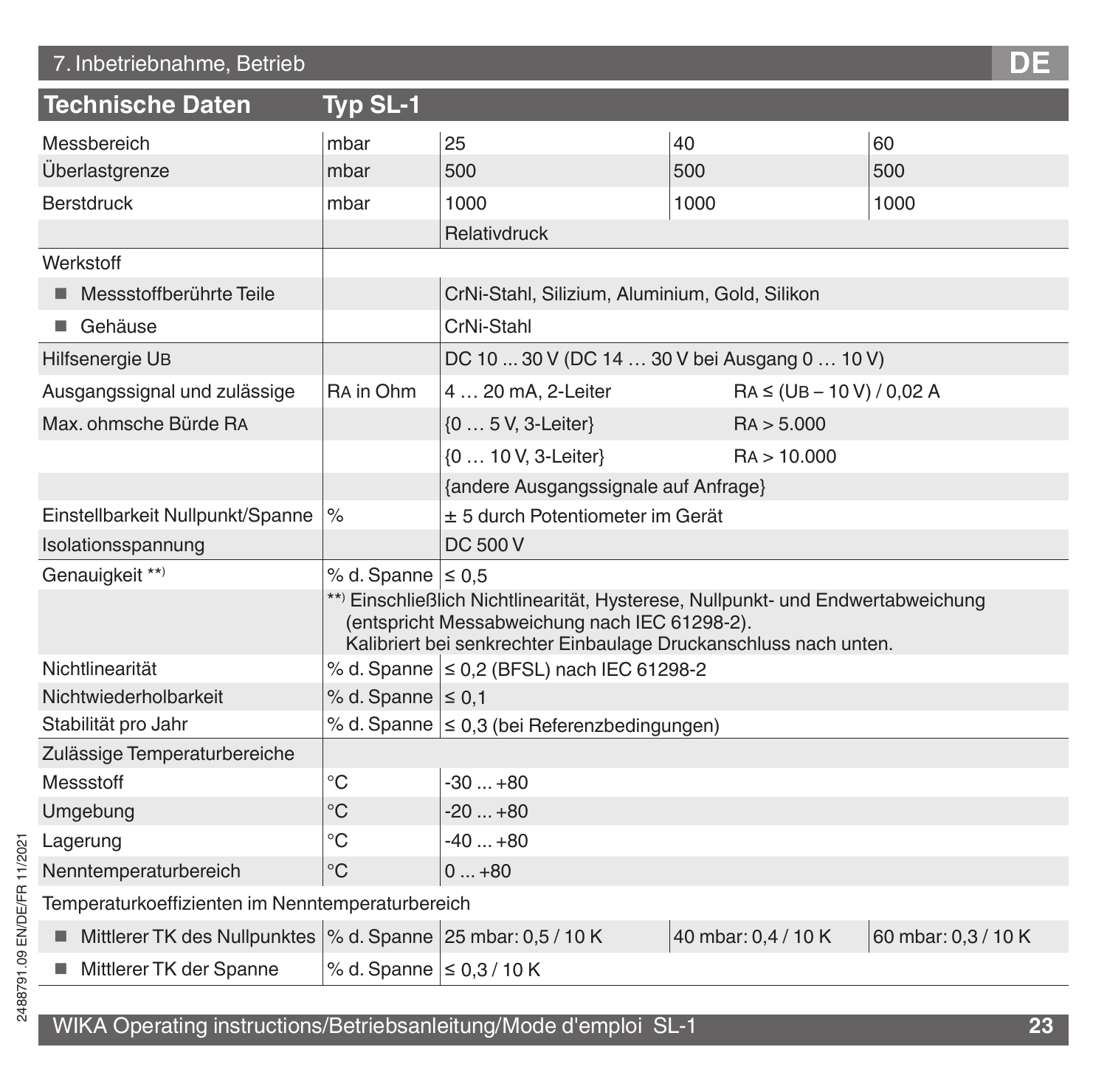| 7. Inbetriebnahme, Betrieb |                 |                                                                                                                              | DE |
|----------------------------|-----------------|------------------------------------------------------------------------------------------------------------------------------|----|
| <b>Technische Daten</b>    | <b>Typ SL-1</b> |                                                                                                                              |    |
| CE-Konformität             |                 | $EMV-Richtlinie1$<br>EN 61326 Emission (Gruppe 1, Klasse B) und Störfestigkeit<br>(industrieller Bereich)<br>RoHS-Richtlinie |    |
| Elektrische Schutzarten    |                 |                                                                                                                              |    |
| ■ Kurzschlussfestigkeit    |                 | Sig+ gegen 0V/Sig-                                                                                                           |    |
| Verpolschutz               |                 | UB+ gegen 0V/Sig-                                                                                                            |    |
| Masse                      | kg              | Ca. 0,3                                                                                                                      |    |

{ } Angaben in geschweiften Klammern beschreiben gegen Mehrpreis lieferbare Sonderheiten.

1) Bei Vorhandensein von starken elektromagnetischen Feldern im Frequenzbereich < 2,7 GHz, kann es zu erhöhten Messfehlern bis zu 1 % kommen. Die Geräte nicht in der Nähe von starken elektromagnetischen Störquellen installieren (z. B. Sendegeräte, Funkanlagen) oder ggf. Mantelstromfilter einsetzen.

Konformitätserklärungen finden Sie online unter www.wika.de

Beachten Sie bei der Auslegung Ihrer Anlage, dass die angegebenen Werte (z. B. Berstdruck, Überlastgrenze) in Abhängigkeit vom verwendeten Material, Gewinde und Dichtung gelten.

#### **Funktionsprüfung**

Das Ausgangssignal muss sich dem anstehenden Druck proportional verhalten. Wenn dies nicht so ist, kann das ein Hinweis auf eine Beschädigung der Membran sein. Lesen Sie in diesem Fall in Kapitel 10 "Störbeseitigung" nach.



- Öffnen Sie Anschlüsse nur im drucklosen Zustand!
- Beachten Sie die Betriebsparameter gemäß Punkt 7, Technische Daten".
- Betreiben Sie das Druckmessgerät immer innerhalb des Überlastgrenzbereichs!



Beachten Sie beim Berühren des Druckmessgerätes, dass die Oberflächen der Gerätekomponenten während des Betriebes heiß werden können.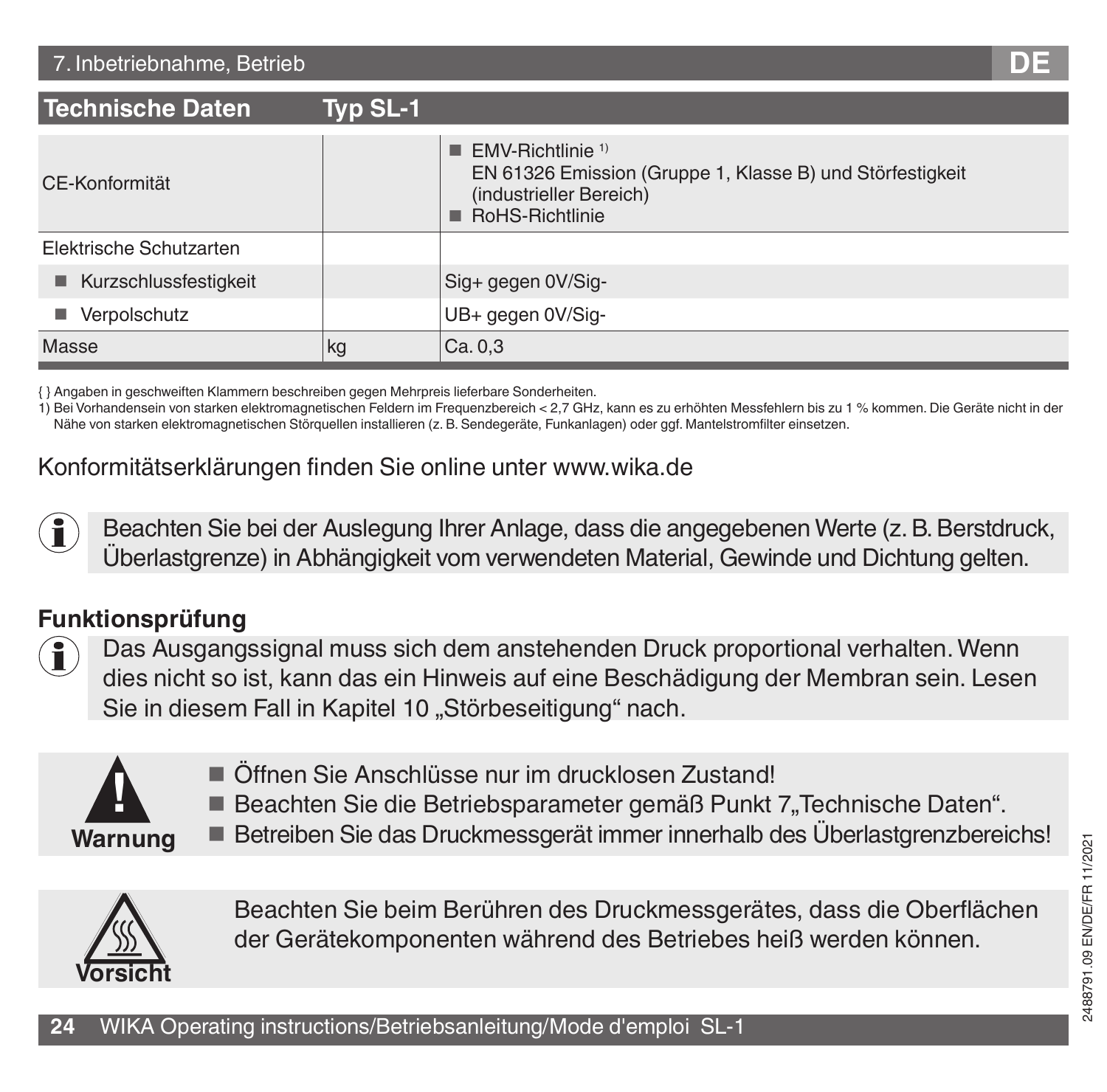#### 8. Einstellung Nullpunkt / Spanne **DE**

# **8. Einstellung Nullpunkt / Spanne (nur bei Geräten mit Griffring)**



Wir empfehlen Ihnen, das Spannepotentiometer nicht zu verstellen. Es dient zur werkseitigen Justage und sollte nur von Ihnen verstellt werden, wenn Sie über die ausreichende Kalibrierausstattung (mindestens 3x genauer als die angegebene Genauigkeit) verfügen.

- Achten Sie bei der Steckerdemontage / montage darauf, dass keine Litzen abgerissen bzw. eingequetscht werden.
- Ziehen Sie den Leitungstecker(Buchse) ab. Öffnen Sie das Druckmessgerät, indem Sie den Griffring lösen (siehe Abbildung  $(A)$ ). Ziehen Sie vorsichtig den Gerätestecker(Stift) aus dem Gehäuse.
- Stellen Sie den Nullpunkt (Z) ein (siehe Abbildung  $(B)$ ), indem Sie den Druckanfangswert anfahren.
- Stellen Sie die Spanne (S) ein, indem Sie den Druckendwert anfahren.
- Überprüfen Sie den Nullpunkt.
- Wenn der Nullpunkt nicht stimmt ggf. Prozedur wiederholen.
- Schließen Sie das Druckmessgerät wieder sorgfältig. Achten Sie darauf, dass die Dichtungen unbeschädigt und sauber
- sind und auf die korrekte Lage der Dichtungen, um die Schutzart zu gewährleisten.

Empfohlener Nachkalibrier-Zyklus: 1 Jahr

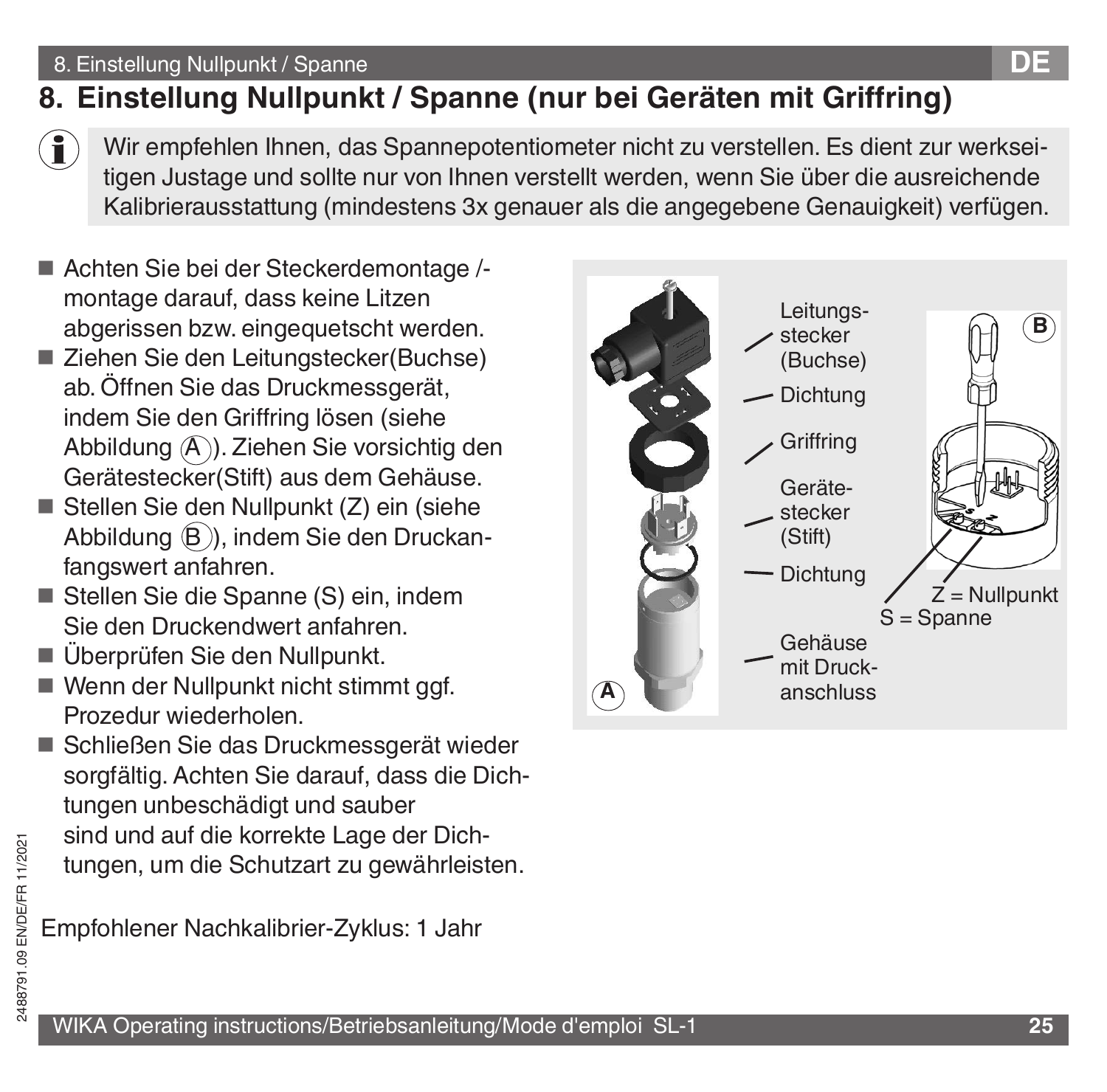## **9. Wartung**

WIKA Druckmessgeräte sind wartungsfrei.

Lassen Sie Reparaturen nur vom Hersteller durchführen.

# **10. Störbeseitigung**

Öffnen Sie Anschlüsse nur im drucklosen Zustand!



**Warnung**

- Ergreifen Sie Vorsichtsmaßnahmen für Messstoffreste in ausgebauten Druckmessgeräten. Messstoffreste können zur Gefährdung von Menschen, Umwelt und Einrichtung führen!
- Setzen Sie das Druckmessgerät außer Betrieb und schützen Sie es gegen versehentliche Inbetriebnahme, wenn Sie Störungen nicht beseitigen können.
- Lassen Sie Reparaturen nur vom Hersteller durchführen.
- Verwenden Sie keine spitzen bzw. harten Gegenstände zur Reinigung, denn die Membran des Druckanschlusses darf nicht beschädigt werden.
	- Reinigen Sie den Druckkanal nicht mit Flüssigkeiten oder Druckluft!

Prüfen Sie bitte vorab, ob Druck ansteht (Ventile/Kugelhahn usw. offen) und ob Sie die richtige Spannungsversorgung und die richtige Verdrahtungsart (2-Leiter/3-Leiter) gewählt haben.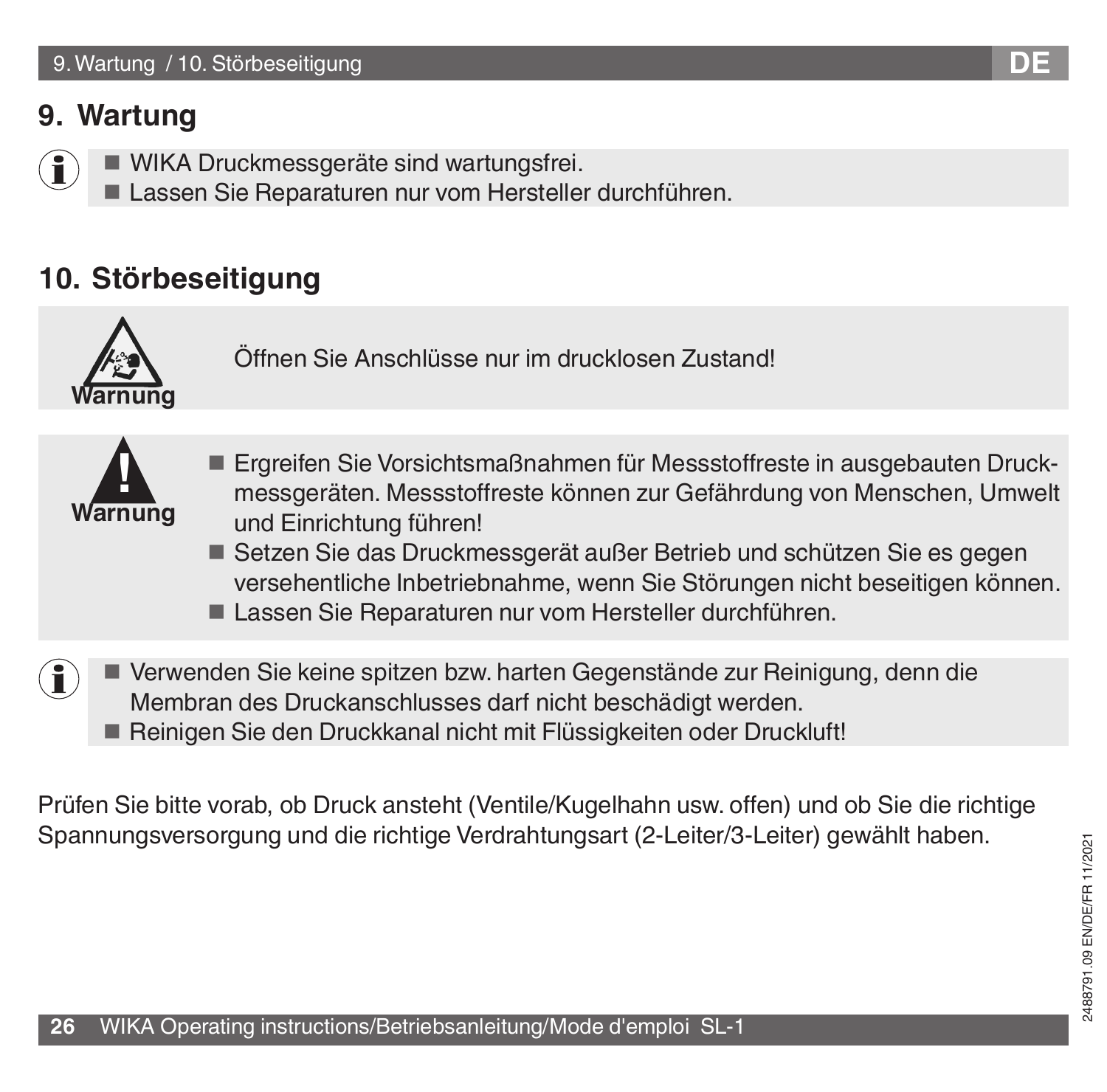| Störung                                              | <b>Mögliche Ursache</b>                                        | <b>Maßnahme</b>                                                                                     |
|------------------------------------------------------|----------------------------------------------------------------|-----------------------------------------------------------------------------------------------------|
| Kein Ausgangssignal                                  | Keine/Falsche Versorgungsspannung<br>oder Stromstoß            | Versorgungsspannung gemäß Betriebs-<br>anleitung korrigieren *)                                     |
|                                                      | Leitungsbruch                                                  | Durchgang überprüfen                                                                                |
| Kein/Falsches Ausgangssignal                         | Verdrahtungsfehler (z. B. 2-Leiter als<br>3-Leiter verdrahtet) | Anschlussbelegung beachten (siehe<br>Typenschild / Betriebsanleitung)                               |
| Abweichendes Ausgangssignal                          | Bei Justage Spanne verstellt                                   | Geeignete Referenz benutzen                                                                         |
|                                                      | Nullpunkt verstellt                                            | Ausreichende Kalibrierausstattung<br>benutzen (mindestens 3x genauer als<br>angegebene Genauigkeit) |
| Gleichbleibendes Ausgangssignal bei<br>Druckänderung | Mechanische Überlastung durch<br>Überdruck                     | Gerät austauschen; bei wiederholtem<br>Ausfall Rücksprache mit Hersteller *)                        |
|                                                      | Falsche Versorgungsspannung oder<br><b>Stromstoß</b>           | Gerät austauschen                                                                                   |
| Signalspanne zu klein                                | Versorgungsspannung zu hoch/niedrig                            | Versorgungsspannung gemäß Betriebs-<br>anleitung korrigieren                                        |
| Signalspanne fällt ab                                | Feuchtigkeit eingetreten (z. B. am<br>Kabelende)               | Kabel korrekt montieren                                                                             |
| Signalspanne schwankend                              | EMV-Störquellen in Umgebung, z. B.<br>Frequenzumrichter        | Gerät abschirmen; Leitungsabschir-<br>mung; Störquelle entfernen                                    |
|                                                      | Gerät nicht geerdet                                            | Gerät erden                                                                                         |

Im unberechtigtem Reklamationsfall berechnen wir die Reklamationsbearbeitungs-Kosten.

\*) Überprüfen Sie nach dem Justieren die korrekte Arbeitsweise des Systems. Besteht der Fehler weiterhin, senden Sie das Gerät zur Reparatur ein (oder tauschen Sie das Gerät aus).

Wenn das Problem bestehen bleibt, setzen Sie sich mit unserem Vertriebsmitarbeiter in Verbindung.

#### **Prozess Material Zertifikat (Kontaminationserklärung im Servicefall)**

Säubern Sie ausgebaute Geräte vor der Rücksendung, um unsere Mitarbeiter und die Umwelt vor Gefährdung durch anhaftende Messstoffreste zu schützen.

Eine Überprüfung ausgefallener Geräte kann nur sicher erfolgen, wenn das vollständig ausgefüllte Rücksendeformular vorliegt.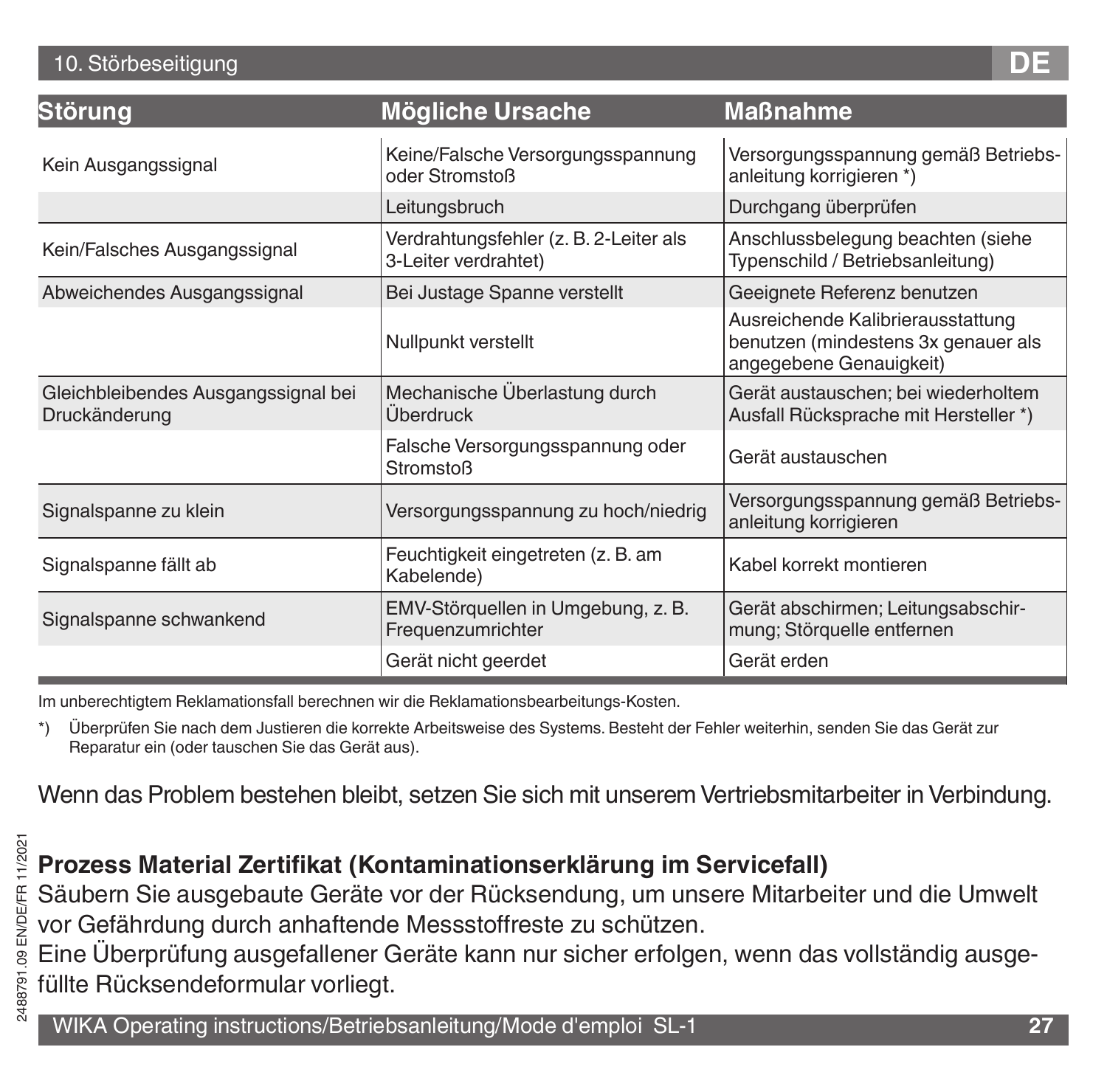**DE FR**

Eine solche Erklärung beinhaltet alle Materialien, welche mit dem Gerät in Berührung kamen, auch solche, die zu Testzwecken, zum Betrieb oder zur Reinigung eingesetzt wurden. Das Rücksendeformular ist über unsere Internet-Adresse (www.wika.de / www.wika.com) verfügbar.

## **11. Lagerung, Entsorgung**



Ergreifen Sie bei Lagerung und Entsorgung Vorsichtsmaßnahmen für Messstoffreste in ausgebauten Druckmessgeräten. Wir empfehlen eine geeignete und sorgfältige Reinigung. Messstoffreste können zur Gefährdung von Menschen, Umwelt und Einrichtung führen!

#### **Entsorgung**



Entsorgen Sie Gerätekomponenten und Verpackungsmaterialien entsprechend den einschlägigen landesspezifischen Abfallbehandlungs- und Entsorgungsvorschriften des Anliefergebietes.

Technische Änderungen vorbehalten.



Nicht mit dem Hausmüll entsorgen. Für eine geordnete Entsorgung gemäß nationaler Vorgaben sorgen.

# **1. Informations importantes**

Veuillez lire ce mode d'emploi avant le montage et la mise en service de transmetteur de pression. Conservez ce mode d'emploi dans un endroit accessible en tout temps pour tous les utilisateurs. Les instructions de montage et de service présentées ci-après ont été établi avec grand soin. Il reste toutefois impossible d'envisager tous les cas d'applications possibles. Dans le cas où vous constateriez des lacunes dans ces instructions pour les tâches spéciales qu'il vous faut exécuter, vous avez la possibilité de recevoir des compléments d'informations:

→ Pour le détail des contacts voir au dos du mode d'emploi.

Pour les modèles avec numéros spéciaux comme par exemple SL-10000 veuillez prendre en considération les spécifications selon le bordereau de livraison.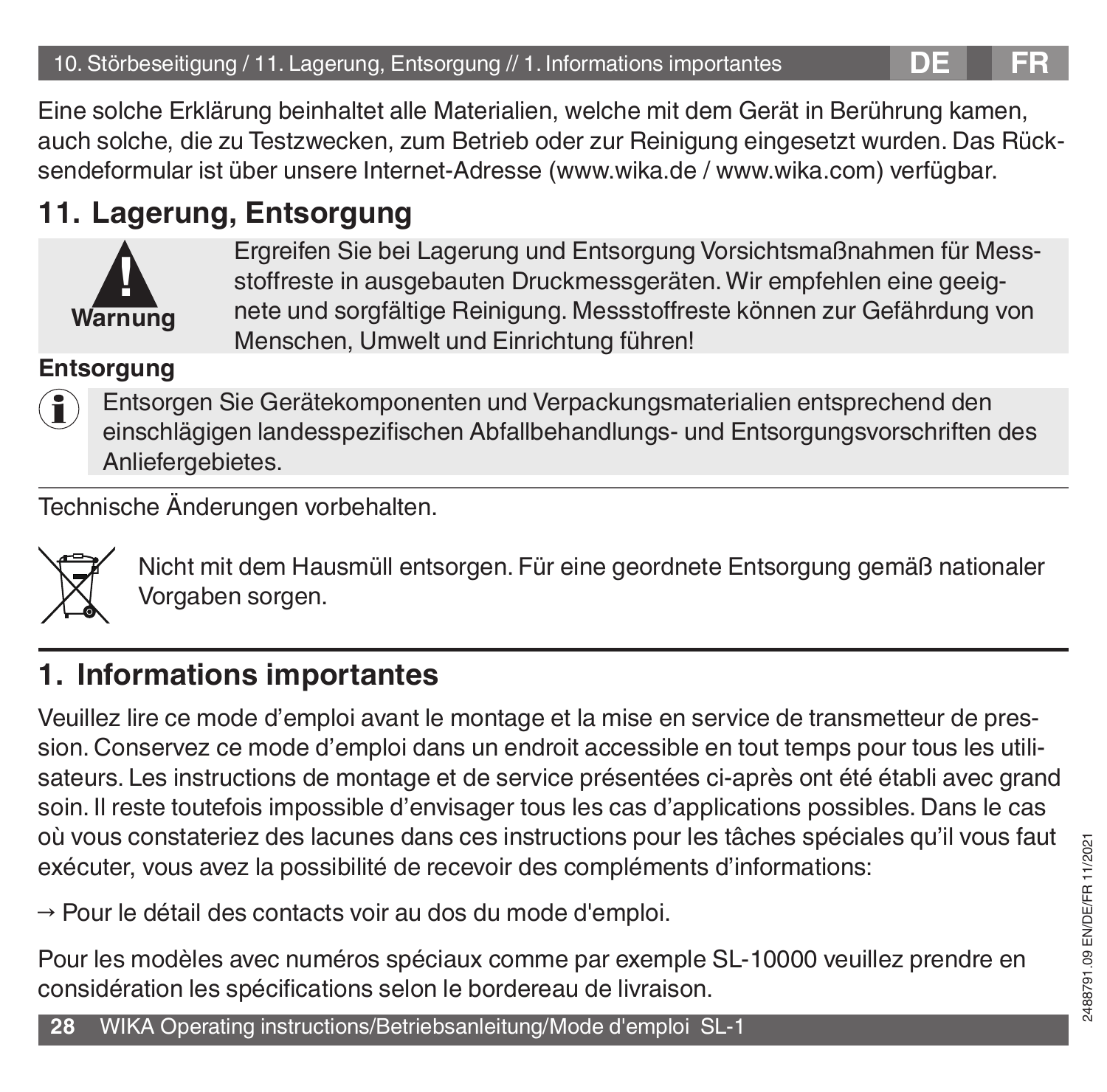Si le numéro de série et/ou la codification 2D sur l'hexagone du raccord n'est (ne sont) plus lisible (s) (par exemple par endommagement mécanique ou si le numéro est recouvert de peinture), la traçabilité n'est plus assurée.

La conception et la fabrication des transmetteurs de mesure WIKA, tels que décrits dans les instructions de service, satisfont aux toutes dernières règles de l'art. Tous les composants sont soumis à un contrôle strict des critères de qualité et d'environnement en cours de fabrication. Notre système de gestion de l'environnement est certifié selon DIN EN ISO 14001.

### **Définition conforme d'utilisation du produit SL-1**

Utilisez le transmetteur de pression afin de transformer la presssion en signal électrique.

#### **Vos connaissances nécessaires**

N'installez et ne mettez en service le transmetteur de pression que si vous avez les connaissances exactes des directives spécifiques nationales et si vous êtes en possession de la qualification en rapport. Vous devez posséder des connaissances des prescriptions pour la technique de mesure et régulation et des circuits électriques étant donné. Suivant les conditions d'utilisation vous devez disposer de connaissances parti-culières, par exemple sur les fluides agressifs.

# **2. Aperçu rapide**

Si vous voulez vous procurer un résumé rapide, veuillez lire les **chapitres 3, 5, 7 et 11**. Là vous trouverez des indications concernant votre sécurité et des informations importantes sur votre produit et sa mise en service. Veuillez absolument en prendre connaissance.

# **3. Explication des symboles, abréviations**





Possibilité de danger de brûlures par surfaces brûlantes.



Remarques, informations importantes, dérangement de fonction.

 $\epsilon$ 

Ce produit est conforme aux directives européennes correspondantes.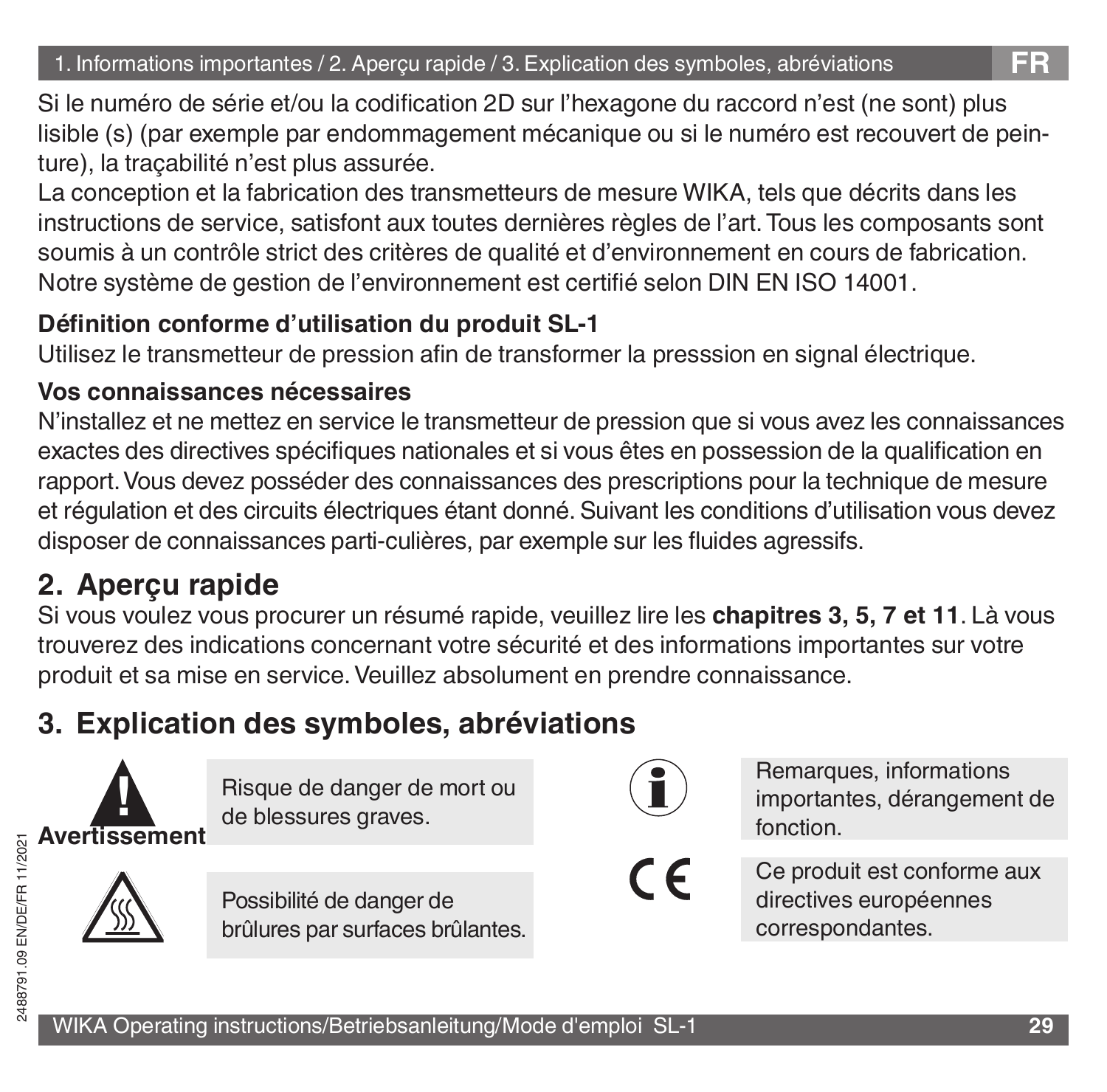#### **Attention**

- 2-fils Deux conducteurs servent à l'alimentation. Le courant de l'alimentation est le signal de mesure.<br>3-fils Deux conducteurs servent à l'alimentation.
- Deux conducteurs servent à l'alimentation. Un conducteur servent au signal de mesure.

# **4. Fonction**

A l'aide d'un capteur et sous alimentation électrique, on obtient la transformation en un signal amplifié, normalisé et électrique de la pression appliquée, par la déformation d'une membrane. Ce signal électrique varie proportionnellement par rapport à la pression et peut être exploité en rapport.

# **5. Pour votre sécurité**



- Choisissez le transmetteur de pression adéquat, avant le montage et la mise en service, en rapport à l'étendue de mesure, l'exécution et les conditions de mesure spécifiques Respectez les prescriptions de sécurité nationales et observez lors d'applications
	- spéciales les normes et règlements en rigueur. Si vous ne respectez pas les prescriptions correspodantes, de graves lésions corporelles et dégâts matériels peuvent en résulter!
- Veuillez prendre en considération que l'appareil de mesure de pression n'est approprié que pour des gaz propres, secs et non aggessifs.
- N'ouvrez les raccords que hors pression!
- N'utilisez le transmetteur de pression qu'à l'intérieur de la zone limite!
- Prenez en considération les paramètres de service selon le chapitre 7 "Caractéristiques techniques".
- Assurez-vous que le transmetteur de pression ne soit utilisé qu'en accord avec le règlement, c'est-à-dire comme décrit dans la directive suivante.
- Abstenez-vous d'effectuer des empiétements et changements inadmissibles sur le tranmetteur de pression n'étant pas décrits dans le mode d'emploi.
- Si vous ne pouvez pas éliminer des dérangements sur le transmetteur de pression, mettez celui-ci hors service et protégez le contre une remise en service par inadvertance.
- Prenez des mesures de sécurité pour les restes de fluides se trouvant dans les transmetteurs de pression démontés. Ces restes de fluides peuvent mettrent en danger les personnes, l'environnement ainsi que l'installation!
- Ne faites effectuer les réparations que par le fabricant.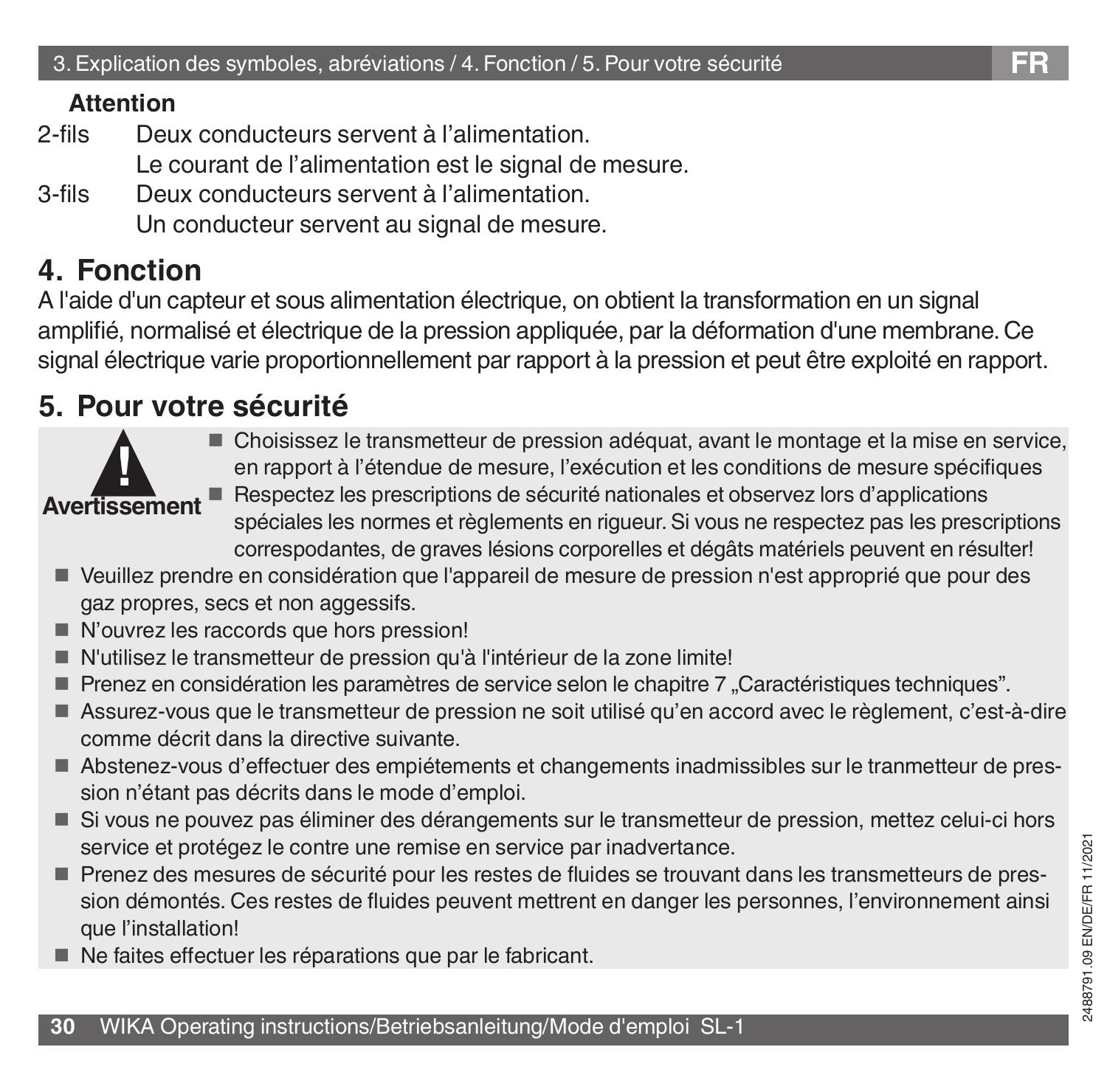# **6. Emballage**

- **Est-ce que la livraison est complète ?**
	- Contrôlez le volume de la livraison:
		- Transmetteurs de pression complets
		- Examinez le transmetteur de pression en vue de dommages éventuels résultant du transport. Si des dommages sont évidents, veuillez en informer immédiatement i'entreprise de transport et WIKA.
		- Conservez l'emballage, celui-ci offre lors d'un transport une protection optimale (par exemple changement du lieu d'utilisation, renvoi pour réparation).
		- Veillez à ce que le filetage du raccord pression ainsi que les contacts de branchement ne soient pas détériorés.

## **7. Mise en service, exploitation**

Outillage nécessaire: clé à fourche de 27, tournevis

#### **Pour votre sécurité contrôler la membrane**

Il est nécessaire que, avant la mise en service de transmetteur de pression, vous contrôlez la membrane, car celle-ci est une **pièce élémentaire de sécurité**.



 N'utilisez le transmetteur de pression que si la membrane est intacte. Utilisez le transmetteur de pression uniquement s'il est dans un état parfait quant à la sécurité technique.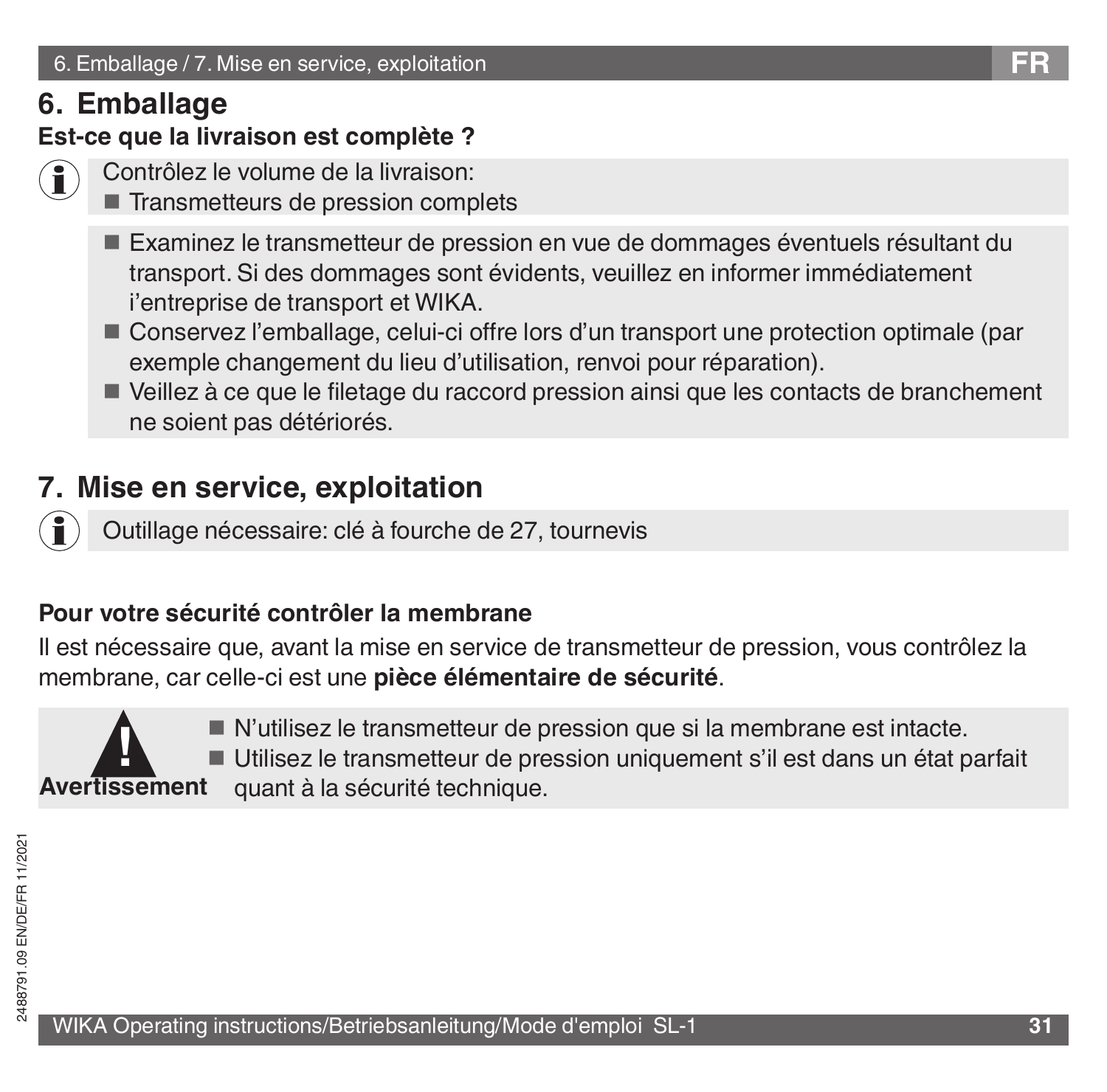Î)





- N'enlevez le capuchon de protection que juste avant le montage et faites absolument  $\mathbf{1}$ attention à ne pas endommager la membrane lors du montage.
	- Veuillez prévoir un joint; à l'exception des appareils avec filetage autoétanchéifiant (par exemple filetage NPT).
	- Les renseignements concernant les joints figurent dans notre information "accessoires" joints AC 09.08" dans le Catalogue Général Mesure de Pression et Température ou sur notre site internet www.wika.de
		- Veuillez faire attention lors du montage à ce que les surfaces d'étanchéité de l'appareil et du point de mesure ne soient pas détériorées ou malpropres.
		- Serrez ou desserrez l'appareil uniquement par l'intermédiaire des surfaces pour clés à l'aide d'un outil approprié en respectant le couple de serrage. Le couple de serrage correct dépend de la dimension du raccord de pression ainsi que du joint utilisé (forme / matière). Pour visser ou dévisser l'appareil, n'utilisez pas le boîtier en tant que surface d'attaque.
		- Prenez garde lors du vissage de l'appareil, que le pas de vis ne se coince pas.
		- Pour les taraudages et les embases à souder voir Information Technique IN 00.14 sous www.wika.de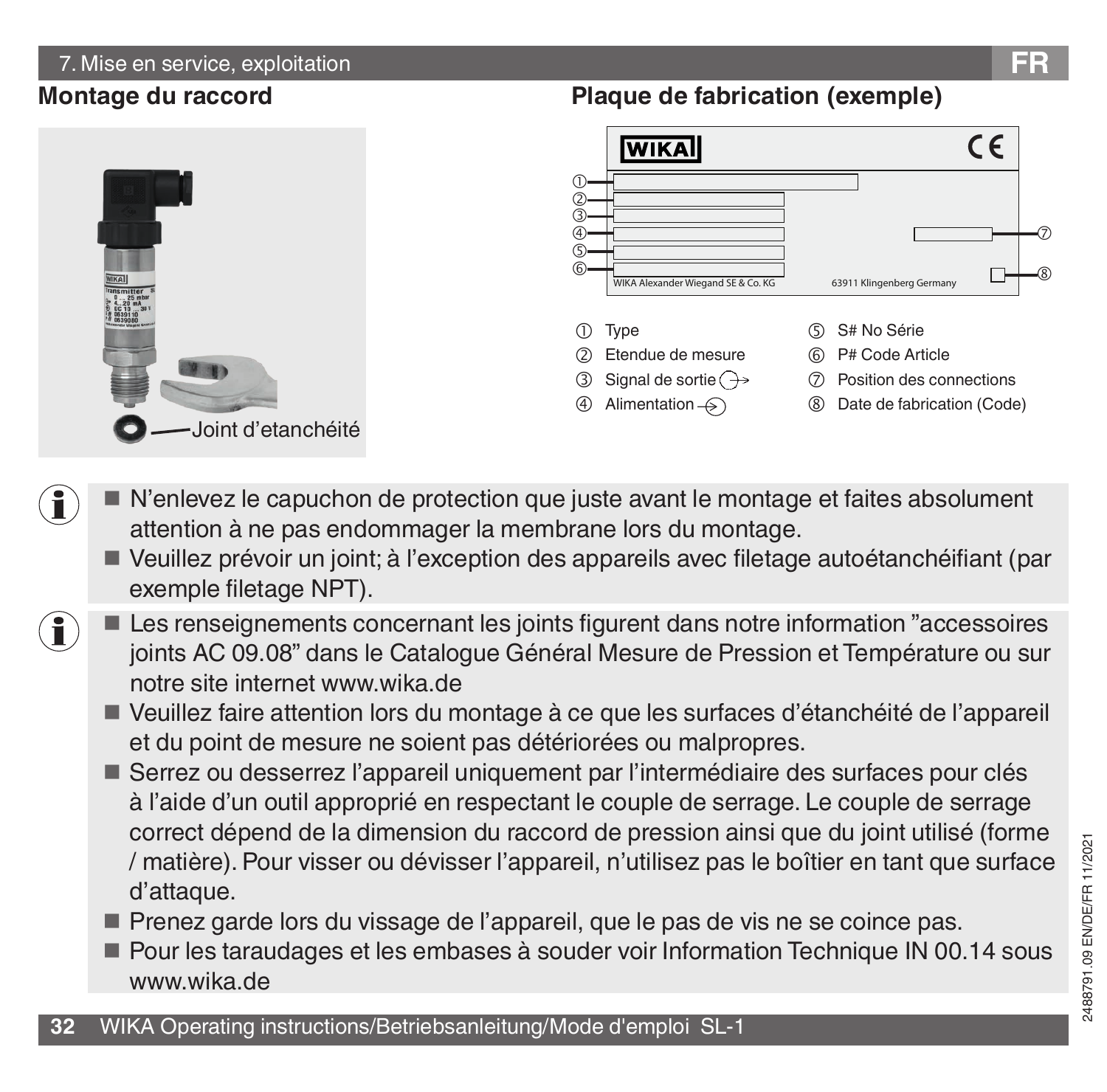#### **Montage branchement électrique**

- Veuillez mettre l'appareil à la terre par l'intermédiaire du raccord pression.
- Cet équipement est prévu pour fonctionner avec des tensions faibles, qui sont séparées de l'alimentation secteur 230 VAC (50 Hz) ou de tensions supérieures à 50 VAC ou 120 VDC pour des environnements secs. Une connexion à un circuit SELV est recommandée, ou à des circuits avec une mesure de protection différente selon la norme d'installation CEI 60364-4-41.
- Pour une utilisation en Amérique du Nord : L'alimentation électrique pour le transmetteur de pression doit être effectuée au moyen d'un circuit électrique limité en énergie en conformité avec la section 9.4 de UL/EN/CEI 61010-1 ou un LPS selon UL/EN/CEI 60950-1/CSA C22.2 n° 60950-1 ou classe 2 en conformité avec UL1310/UL1585 (NEC ou CEC).
- Utilisez le transducteur de pression avec un câble blindé et mettez-le à la terre au moins d'un côté si la longueur du câble dépasse 30 m ou si vous sortez le câble d'un bâtiment.
- Protection IPselon IEC 60 529 (les degrés de protection indiqués ne sont valables que pour les connecteurs enfichés avec connecteurs femelles possédant l'indice de protection correspondant).
- Choisissez le diamètre du câble en rapport au presse étoupe du connecteur. Faites attention à ce que le serre-câble du connecteur assemblé soit bien positionné et que les joints soient tous présents et non endommagés. Serrez les raccords à fond et contrôlez la position correcte des joints afin d'assurer l'indice de protection.
- En cas d'utilisation de sorties par câble, veuillez vous assurer qu'aucune humidité ne puisse entrer à la sortie du câble.

 $\bf G$ 

Alimentation

Recépteur

UB+/Sig+ Alimentation positive/ raccord mesure OV/Sig- Alimentation négative/raccord mesure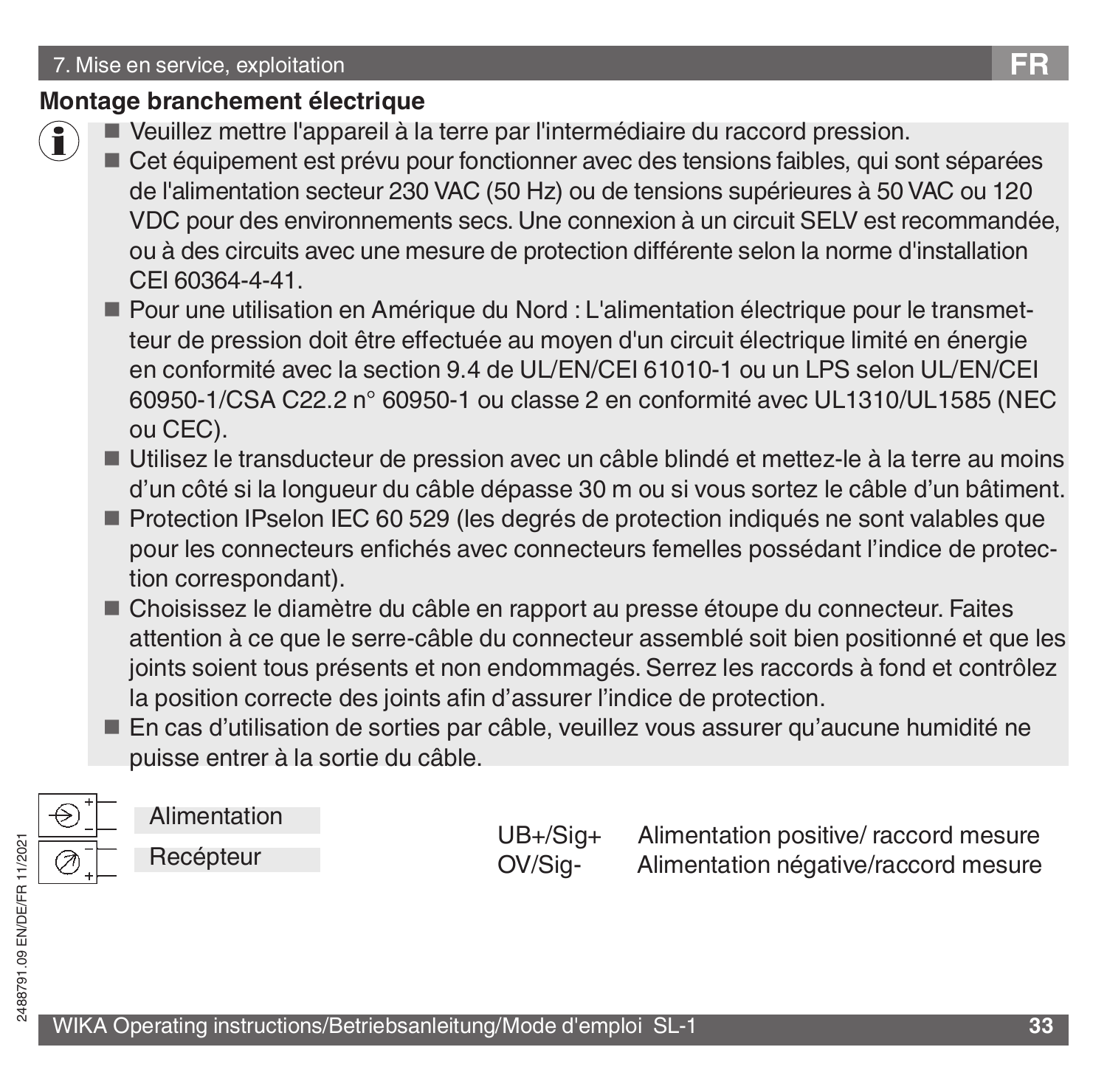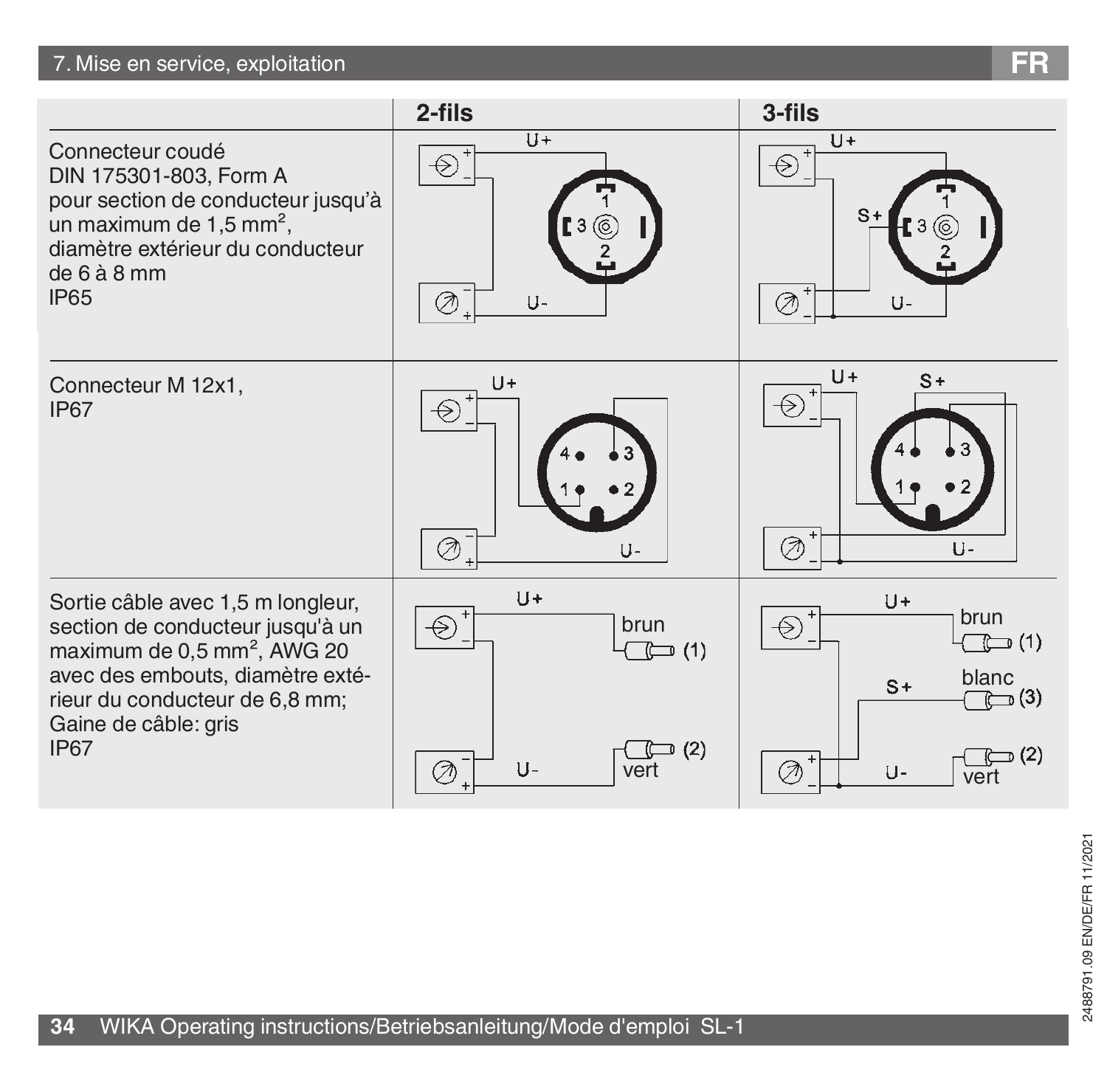#### **Montage de Connecteur coudé DIN EN 175301-803**



- 1. Desserrez la vis (1).
- 2. Desserrez le presse-étoupe (2).
- 3. Retirez le connecteur femelle (5) de l'appareil y compris le porte-contact (6).
- 4. A l'aide d'un tournevis introduit dans la fente (D), dégagez le porte-contact du boîtier du connecteur.



N'essayez pas de dégager le porte-contact (6) en introduisant le tournevis dans le trou de la vis (1) ou dans le presse-étoupe (2), vous endommageriez les joints du boîtier.

- 5. Choisissez le diamètre du câble par rapport au presse-étoupe du boîtier. Introduisez le câble dans le presse-étoupe (2), l'anneau (3), le joint (4) et le boîtier (5).
- 6. Branchez les conducteurs conformément au plan de câblage sur les bornes de branche ment du porte-contact (6).
- 7. Pressez le porte-contact (6) dans le boîtier (5).
- 8. Vissez le presse-étoupe (2) avec le câble. Afin de garantir le degré de protection, veillez à ce que les joints ne soient pas endommagés et que ceux-ci et le presse-étoupe soient correctement positionnés.
- 9. Enfilez le joint carré plat sur les contacts du boîtier.
- 10. Connectez le porte-contact (6) sur l'embase mâle du boîtier.
- 11. A l'aide de la vis (1), vissez le boîtier (5) avec le porte-contact (6) sur l'appareil.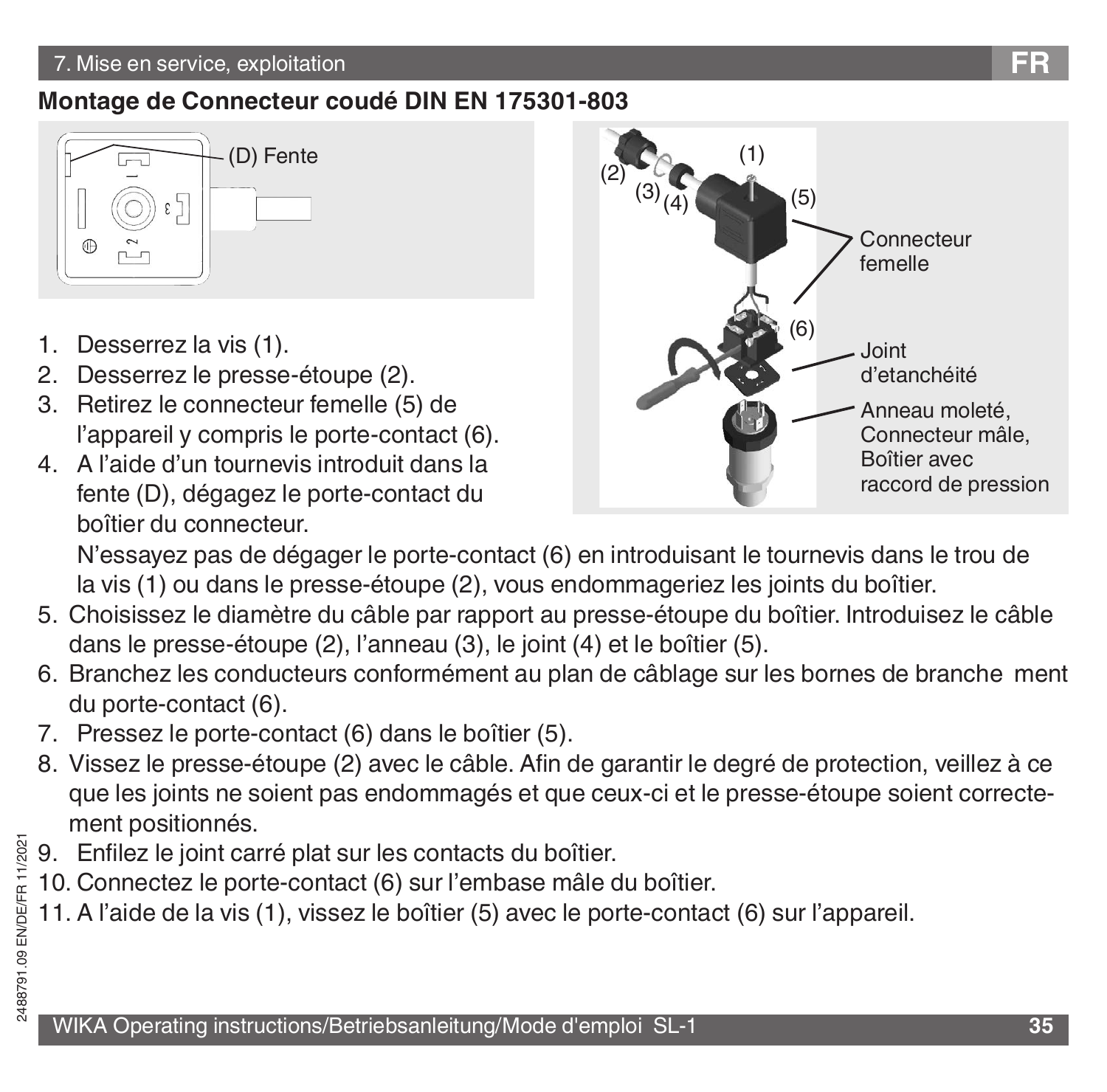| Données techniques                   | <b>Type SL-1</b> |                                                                                                                                                                                                             |                                                         |                                |
|--------------------------------------|------------------|-------------------------------------------------------------------------------------------------------------------------------------------------------------------------------------------------------------|---------------------------------------------------------|--------------------------------|
| Etendue de mesure                    | mbar             | 25                                                                                                                                                                                                          | 40                                                      | 60                             |
| Limites de surcharge                 | mbar             | 500                                                                                                                                                                                                         | 500                                                     | 500                            |
| Pression de destruction              | mbar             | 1000                                                                                                                                                                                                        | 1000                                                    | 1000                           |
|                                      |                  | Pression relative                                                                                                                                                                                           |                                                         |                                |
| Matériaux                            |                  |                                                                                                                                                                                                             |                                                         |                                |
| Parties en contact avec le<br>fluide |                  | Acier inox, silicium, aluminium, or, silicone                                                                                                                                                               |                                                         |                                |
| Boîtier                              |                  | Acier inox                                                                                                                                                                                                  |                                                         |                                |
| <b>Alimentation UB</b>               |                  |                                                                                                                                                                                                             | DC 10  30 V (DC 14  30 V avec signal de sortie 0  10 V) |                                |
| Signal d. sortie et                  | RA en Ohm        | 4  20 mA. 2-fils                                                                                                                                                                                            |                                                         | $RA \leq (UB - 10 V) / 0.02 A$ |
| charge ohmique max autorisée RA      |                  | ${0 5 V, 3-fils}$                                                                                                                                                                                           | RA > 5.000                                              |                                |
|                                      |                  | $\{0 \dots 10 \text{ V}, 3\text{-fils}\}$                                                                                                                                                                   | RA > 10.000                                             |                                |
|                                      |                  | {Autres signaux de sortie sur demande}                                                                                                                                                                      |                                                         |                                |
| Réglage: point zero, gain            | $\%$             | $± 5$ par potentiomètres dans l'instrument                                                                                                                                                                  |                                                         |                                |
| Tension d'isolement                  |                  | <b>DC 500 V</b>                                                                                                                                                                                             |                                                         |                                |
| Précision **)                        | % du gain        | $\leq 0.5$                                                                                                                                                                                                  |                                                         |                                |
|                                      |                  | **) Inclusif non-linéarité, hystérésis, zéro et déviation de l'étendue de mesure<br>(correspond à l'erreur de mesure selon IEC 61298-2).<br>Calibré en position verticale, raccord de pression vers le bas. |                                                         |                                |
| Non-linéarité                        | % du gain        | $\leq$ 0,2 (BFSL) selon IEC 61298-2                                                                                                                                                                         |                                                         |                                |
| Non-répétabilité                     | % du gain        | $\leq 0.1$                                                                                                                                                                                                  |                                                         |                                |
| Stabilité sur un an                  | % du gain        | $\leq$ 0,3 (pour les conditions de référence)                                                                                                                                                               |                                                         |                                |
| Température autorisée                |                  |                                                                                                                                                                                                             |                                                         |                                |
| Du fluide                            | °C               | $-30+80$                                                                                                                                                                                                    |                                                         |                                |
| De l'environnement                   | $^{\circ}$ C     | $-20+80$                                                                                                                                                                                                    |                                                         |                                |
| De stockage                          | °C               | $-40+100$                                                                                                                                                                                                   |                                                         |                                |
| Plage de température nominale        | °C               | $0+80$                                                                                                                                                                                                      |                                                         |                                |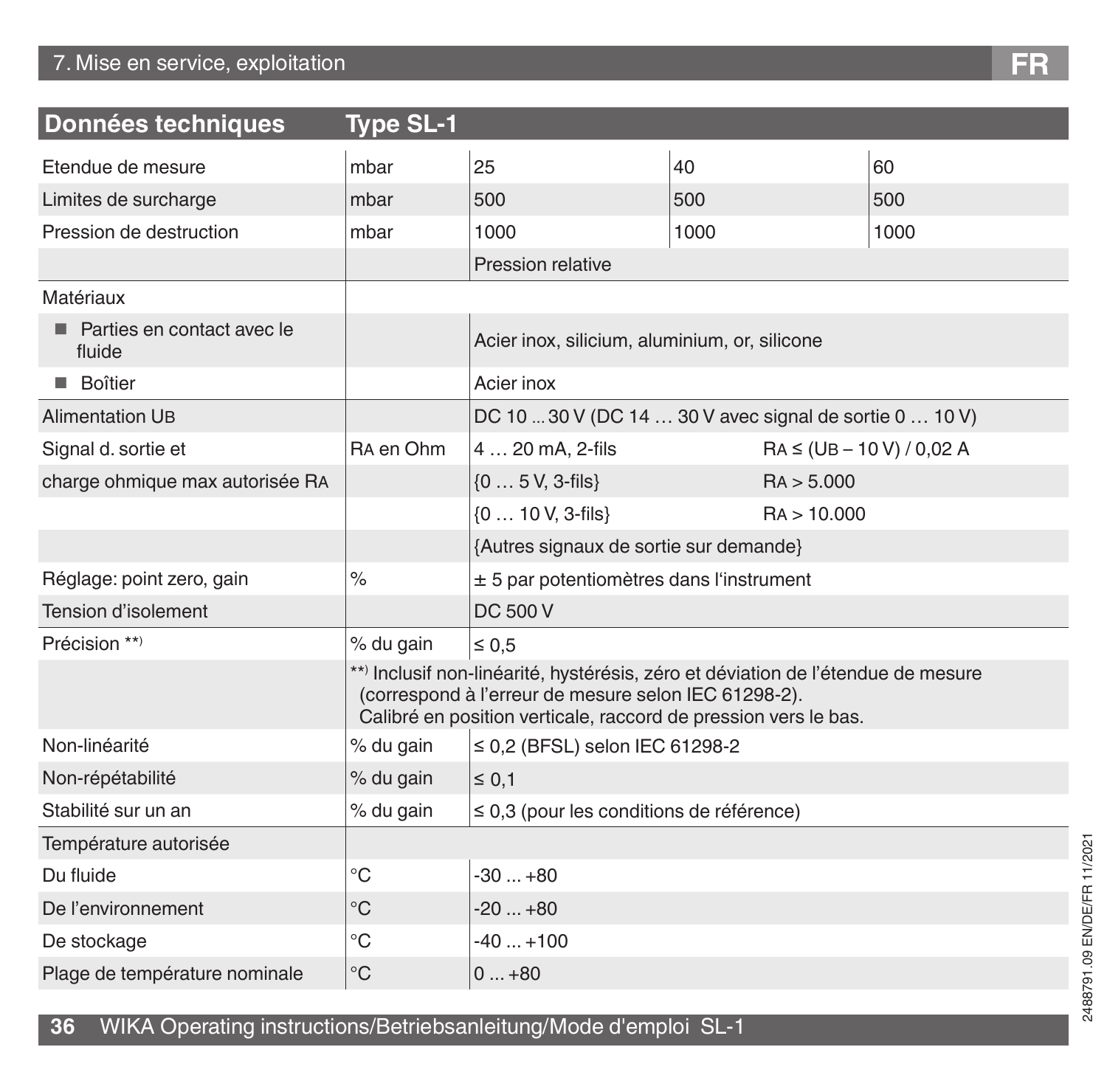#### **Données techniques Type SL-1**

Coefficient de température sur plage nominale

| $\Box$ Coef. de temp. moy. du point 0    | % du gain | 25 mbar: 0,5 / 10 K                                                           | 40 mbar: 0,4 / 10 K                                                       | 60 mbar: 0,3 / 10 K |
|------------------------------------------|-----------|-------------------------------------------------------------------------------|---------------------------------------------------------------------------|---------------------|
| Coef. de temp. moy.                      | % du gain | $\leq$ 0.3/10 K                                                               |                                                                           |                     |
| Conformité CE                            |           | $\blacksquare$ Directive CEM <sup>1)</sup><br>industrielle)<br>Directive RoHS | EN 61326 émission (groupe 1, classe B) et immunité (application           |                     |
| Protection électrique                    |           |                                                                               | La protection court-circuits et fausse polarité se trouve dans l'appareil |                     |
| Resistencia a cortocircuitos             |           | Sig+ con 0V/Sig-                                                              |                                                                           |                     |
| ■ Protección contra polaridad<br>inversa |           | U+ con 0V/Sig-                                                                |                                                                           |                     |
| Poids                                    | kg        | Environ 0,3                                                                   |                                                                           |                     |

{ } Les données entre accolades précisent les options disponibles contre supplément de prix.

1) La présence de forts champs électromagnétiques dans une plage de fréquence < 2,7 GHz peut entrainer une augmentation des écarts de mesure allant jusqu'à 1 %. Ne pas installer d'instruments au voisinage d'émetteurs de fortes interférences électromagnétiques (ex : dispositifs de transmission, dispositifs radio), ou utiliser si possible des câbles isolés ou blindés.

Déclarations de conformité disponibles sur www.wika.fr.



Veuillez prendre en considération lors de la conception de votre installation, que les valeurs indiquées (par exemple pression d'éclatement, limite de surcharge) dépendent de la matière utilisée, du filetage et du joint utilisé.

#### **Vérification du fonctionnement**



Le signal de sortie doit se comporter proportionnellement à la pression présente. Si ce n'est pas le cas, ceci peut être une indication que la membrane est endommagée. Dans ce cas veuillez lire "élimination de perturbations" dans le chapitre 10.



N'ouvrez les raccords que hors pression!



 N'utilisez le transmetteur de pression qu'à l'intérieur de la zone limite de surcharge!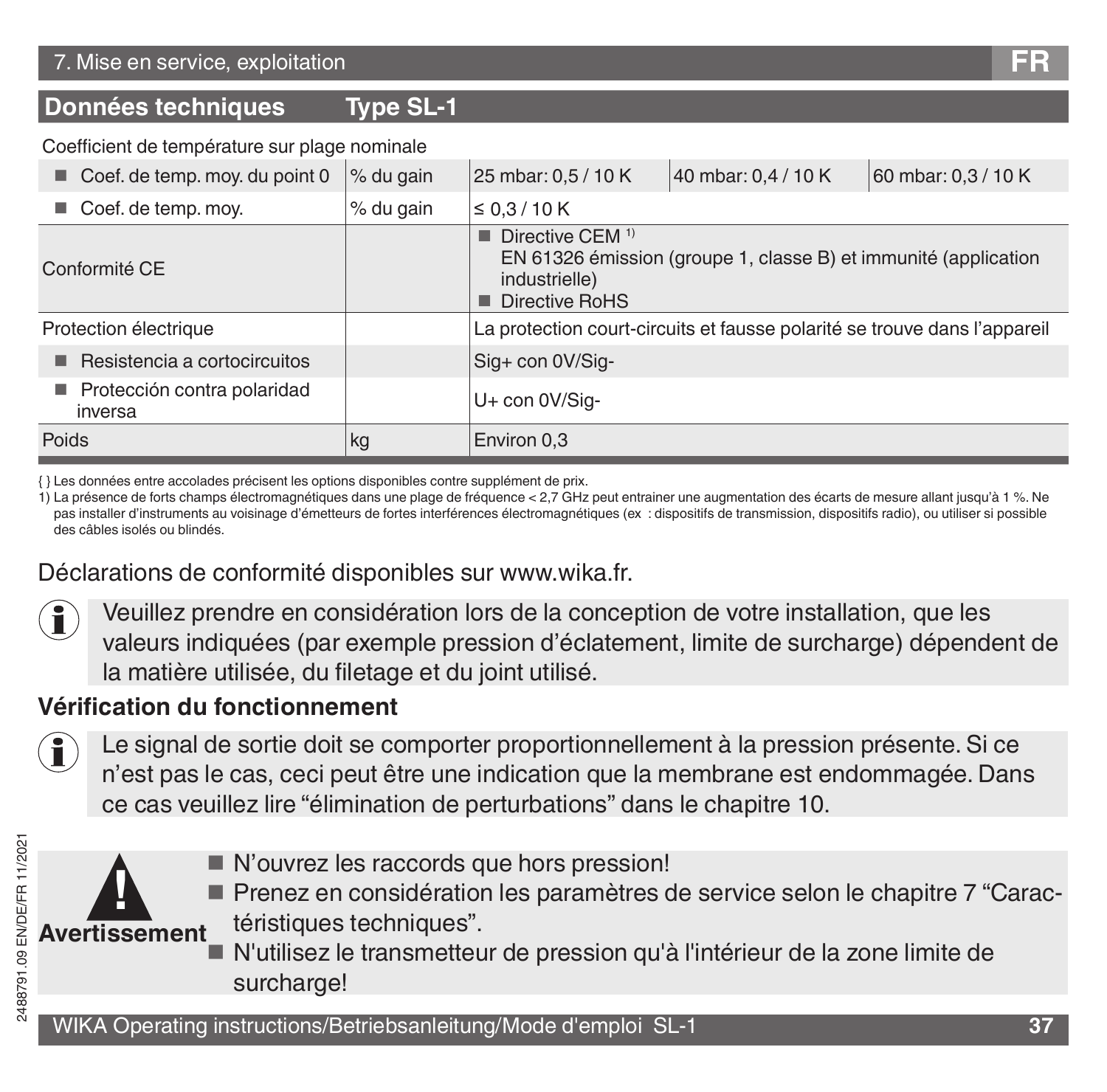

Considérez que quand vous touchez le transmetteur de pression en fonctionnement, la surface des composants des appareils peut être brûlante.

# **8. Réglage du zéro / gain (uniquement pour appareils à anneau moleté)**

Nous vous recommandons de ne pas dérégler le potentiomètre de gain. Il sert au réglage d'usine et ne devrait être réajusté de votre part que si vous disposez d'un équipement de calibration suffisant (au minimum 3x plus précis que la précision donnée).

- Veillez lors du montage et démontage du connecteur à ce qu'aucun fil ne soit arraché ou pincé.
- Débranchez le connecteur femelle. Ouvrez l'appareil de mesure de pression (voir  $image(A)$ ) en dévissant l'anneau moleté. Retirez le connecteur mâle du boîtier avec précaution.
- Réglez le zéro (Z) (voir image  $(B)$ ) en appliquant la valeur de pression de départ.
- Réglez le gain (S) en appliquant la valeur de pression finale.
- Contrôlez le zéro.
- Au cas où le zéro n'est pas correct, répéter la procédure.
- Refermez soigneusement l'appareil de mesure de pression. Faites attention à ce que les joints ne soient pas endommagés et à leur position correcte afin d'assurer l'indice de protection.



Il est recommandé de procédur à un réétalonnage tous les ans.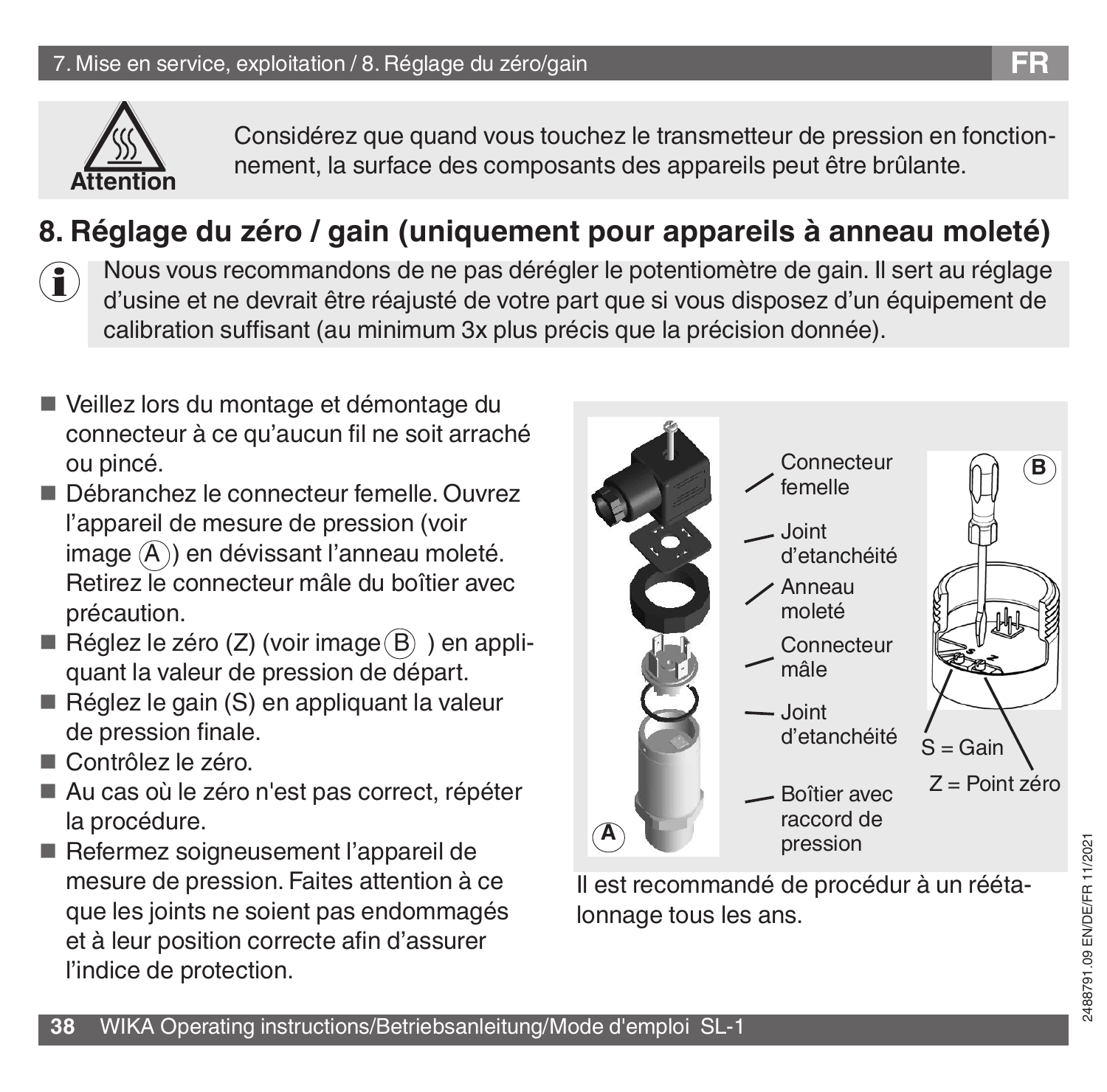## **9. Entretien**

Les transmetteurs WIKA ne demandent aucune maintenance.

Ne faites effectuer les réparations que par le fabricant.

# **10. Elimination de perturbations**

N'ouvrez les raccords que hors pression!





- Si vous ne pouvez pas éliminer des dérangements sur le transmetteur de pression, mettez celui-ci hors service et protégez le contre une remise en service par inadvertance.
- Ne faites effectuer les réparations que par le fabricant.
- N'utilisez aucun objet pointu ou dur pour le nettoyage, car la membrane du raccord pression ne doit en aucun cas être endommagée.
	- Ne nettoyez pas le canal de pression à l'aide de liquides ou d'air comprimé.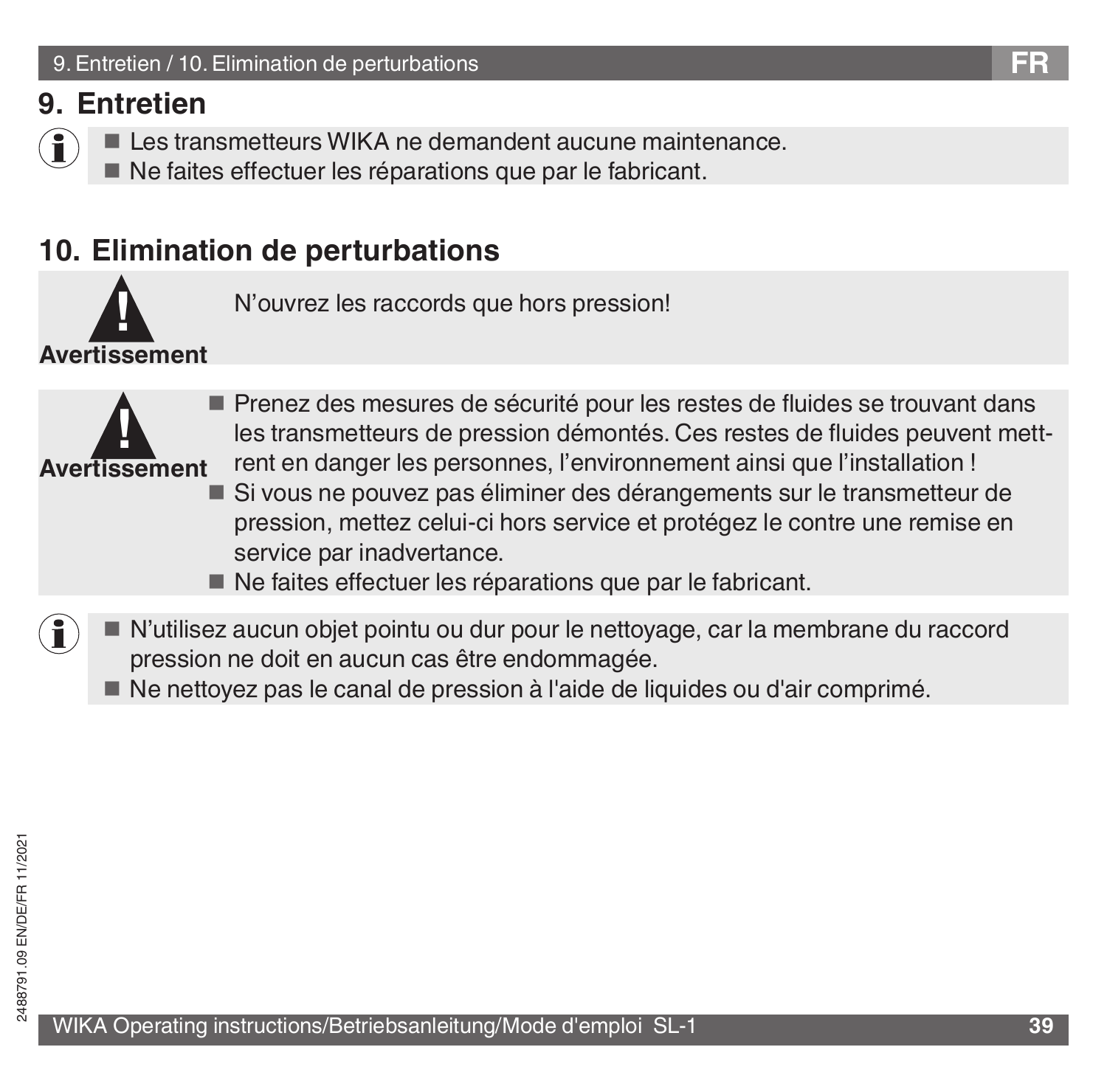Veuillez contrôler au préalable si la pression est présente (vannes / robinets à boisseau sphérique, etc. ouvert) et si vous avez choisi la tension d'alimentation correcte et le système de câblage correspondant (2 fils / 3 fils).

| <b>Perturbations</b>                                                   | Cause                                                                                          | Mesures à prendre                                                                                       |
|------------------------------------------------------------------------|------------------------------------------------------------------------------------------------|---------------------------------------------------------------------------------------------------------|
| Pas de signal de sortie                                                | Tension d'alimentation manquante / fausse<br>ou pointe de surtension                           | Corriger la tension d'alimentation selon le<br>mode d'emploi *)                                         |
|                                                                        | Rupture de conducteur                                                                          | Contrôler le passage du courant                                                                         |
| Pas de / ou faux signal de sortie                                      | Erreur de câblage (par ex. systeme a deux<br>fils connecté en systeme a trois fils)            | Respecter la position des raccords (voir<br>plaquette signalétique / mode d'emploi)                     |
| Signal de sortie divergent                                             | Lors du réglage déréglé le gain                                                                | Utiliser une référence appropriée                                                                       |
|                                                                        | Déréglage du zéro                                                                              | Utiliser un équipement de calibration<br>adéquat (au moins 3x plus précis que la<br>précision indiquée) |
| Lors d'une variation de pression le<br>signal de sortie reste constant | Surcharge mécanique par pression<br>excessive                                                  | Remplacer l'appareil; en cas de panne<br>répétitive consulter le fabricant *)                           |
|                                                                        | Fausse tension d'alimentation ou pointe de<br>surtension                                       | Remplacer l'appareil                                                                                    |
| Gain du signal trop faible                                             | Tension d'alimentation trop élevée / trop<br>basse                                             | Corriger la tension d'alimentation selon le<br>mode d'emploi                                            |
| Gain du signal tombe                                                   | Humidité s'est insinuée (par ex. a<br>l'extrémité du câble                                     | Monter le câble correctement                                                                            |
| Gain du signal fluctuant                                               | Source de compabilité électromagnétique<br>aux environs, par ex. convertisseur de<br>fréquence | Blinder l'appareil; blinder les conducteurs;<br>éliminer la source de parasites                         |
|                                                                        | Appareil non mis a la terre                                                                    | Mettre l'appareil a la terre                                                                            |

En cas de réclamation non justifiée, nous mettrons en facture les coûts de traitement de celle-ci.

\*) Contrôlez après le réglage le fonctionnement correct du système. Au cas où l'erreur persiste, renvoyez l'appareil pour réparation (ou remplacez l'appareil).

Si un problème reste présent, veuillez prendre contact avec notre département commercial.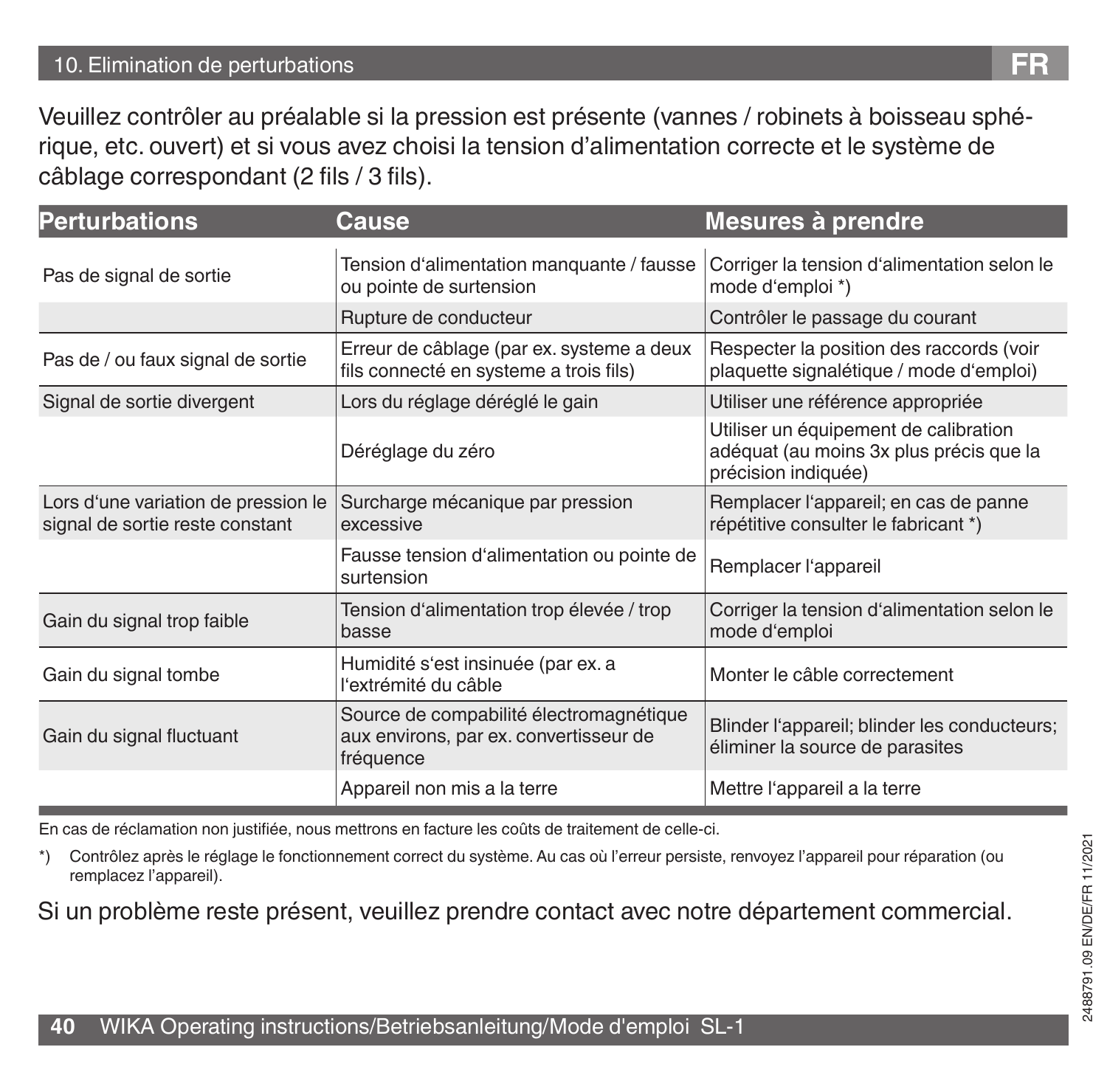**Certificat de matière de processus (déclaration de contamination en cas de réparation)**

Veuillez laver ou nettoyer les appareils démontés avant de les renvoyer afin de protéger nos employés et l'environnement des risques présentés par les résidus de fluide adhérents. Un contrôle des appareils en panne ne peut être effectué de façon sure que si la déclaration de contamination est complète. Cette déclaration comporte toutes les matières ayant été en contact avec l'appareil, également celles ayant été utilisées lors d'essais, en service ou lors du nettoyage. La "Product Return Form" peut être déchargée de notre adresse Internet (www.wika.de / www.wika.com)

## **11. Stockage, mise au rebut**



Veuillez prendre les précautions de sécurité pour la mise au rebut et pour le stockage des fluides se trouvant dans les transmetteurs de pression démontés. Nous recommandons un nettoyage approprié et méticuleux. Ces restes de fluides peuvent mettrent en danger les personnes, environnement ainsi que l'installation!

#### **Mise au rebut**



Mettez les composants des appareils et les emballages au rebut en respectant les prescriptions nationales pour le traitement et la mise au rebut des régions de livraison.

WIKA se réserve le droit de modifier les présentes spécifications.



Ne pas mettre au rebut avec les ordures ménagères. Assurer une mise au rebut correcte en conformité avec les régulations nationales.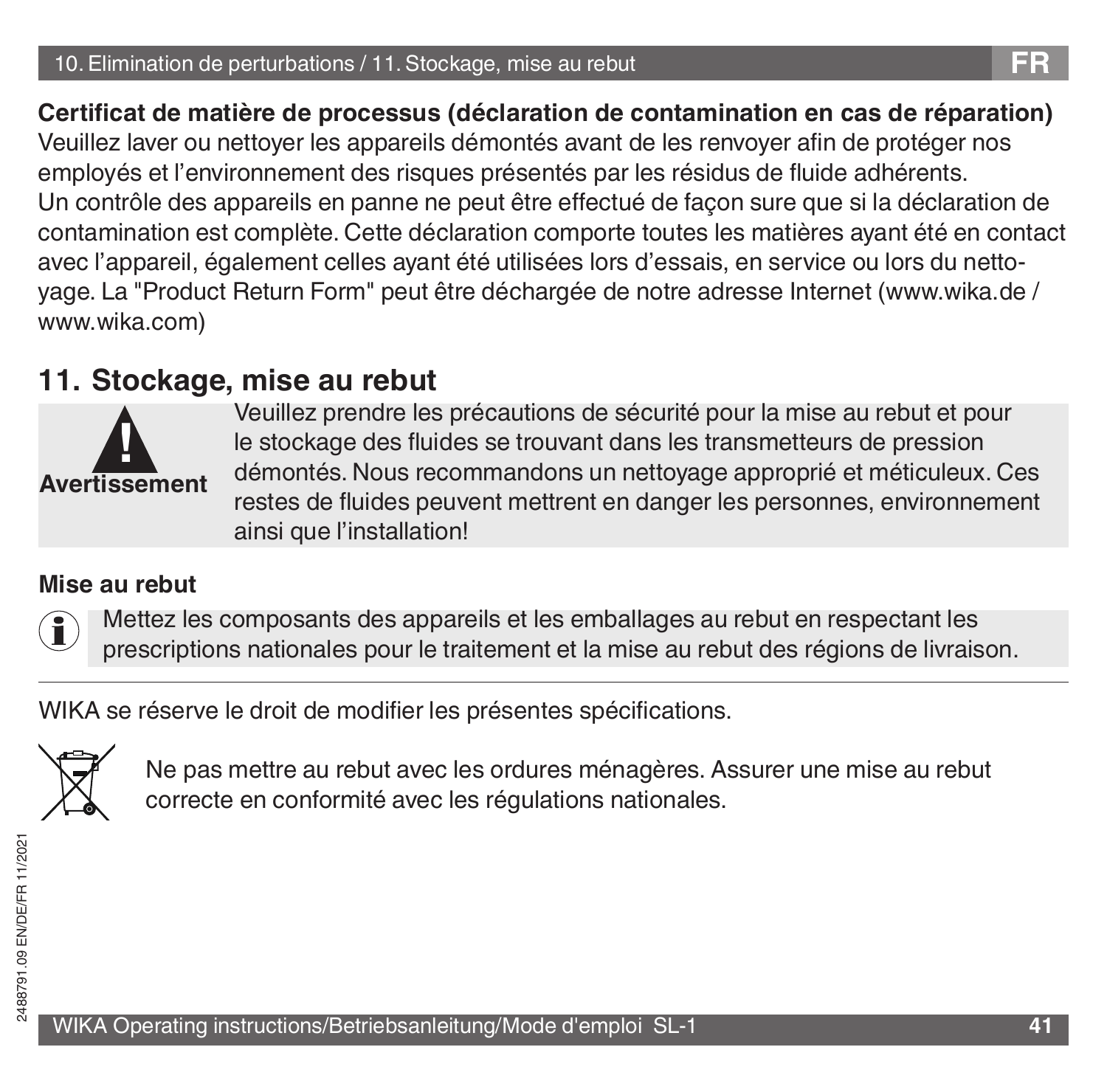#### **42** WIKA Operating instructions/Betriebsanleitung/Mode d'emploi SL-1